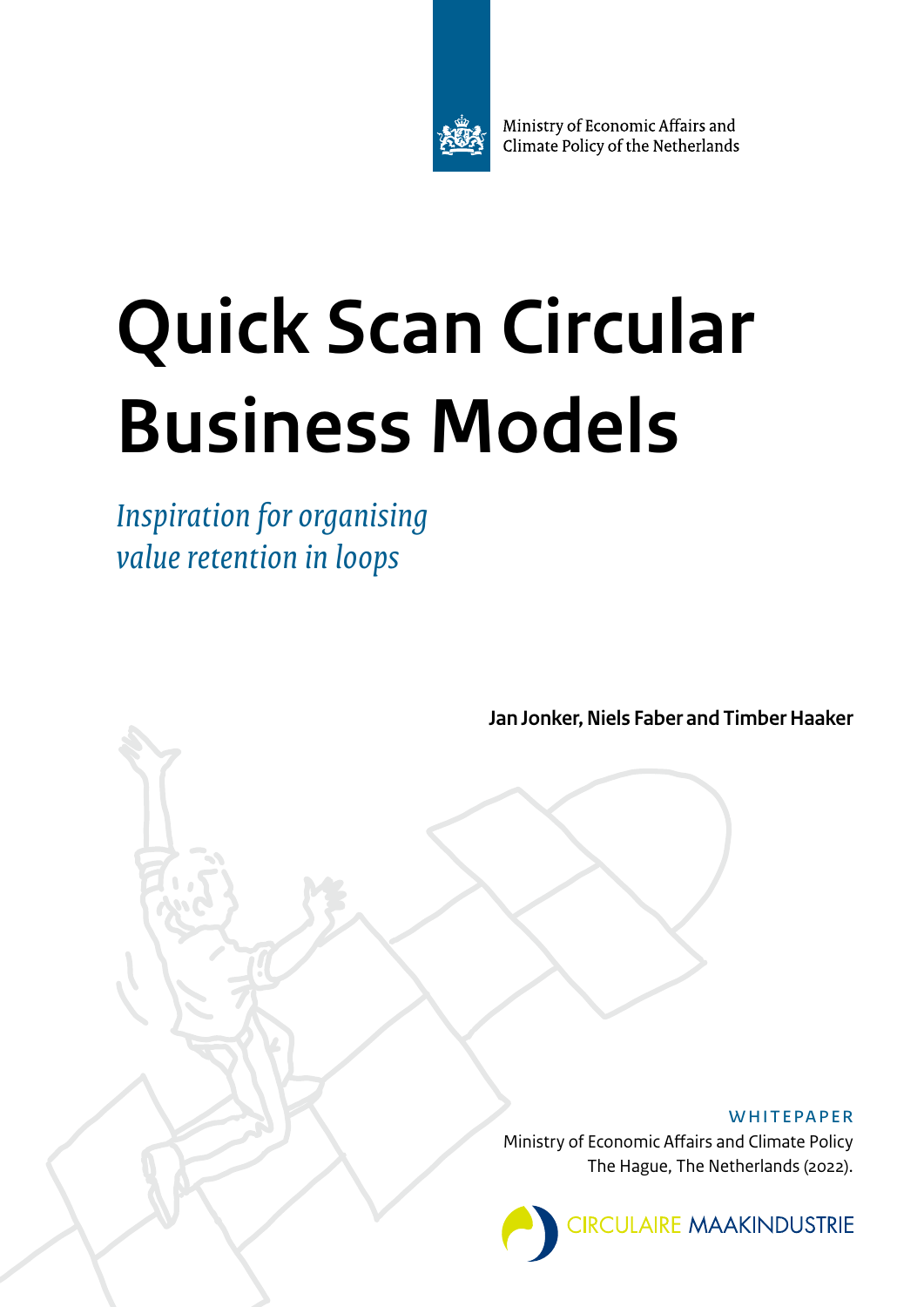<span id="page-1-0"></span>The Dutch Government is committed to accelerating the transition to a climate-neutral and circular economy by 2050. In addition to other policies, we do this in the government-wide Circular Economy Implementation Program 2021–2023 , where we collaborate with various ministries, local authorities, knowledge institutions, the business community and NGOs.

Combating climate change and environmental degradation is absolutely necessary for the future of Europe and the world. The European Green Deal, roadmap to a sustainable European economy, underlines this. In 2019, the EU member states agreed that the European Union will become climate neutral by 2050 at the latest.

As part of the Green Deal, in March 2020 the European Commission presented the Circular Economy Action Plan and 'Fit for 55' in July 2021, the roadmap to reduce greenhouse gas emissions in the EU by 55% by 2030 in comparison with greenhouse gas emissions in 1990. These plans will also have major consequences for the Netherlands.

> *"We are in a time of fundamental change. We have a climate crisis, and we are in an industrial revolution. The way we work and produce, everything is going to change."*

> > Frans Timmermans

Circular economy focuses on our use of raw materials and the optimal use of products and raw materials in closed production cycles. The circular economy makes a significant contribution to the climate challenge, to reducing environmental pollution, to halting the loss of biodiversity and to increasing security of supply. Worldwide, 45% of greenhouse gas emissions are related to the use of raw materials . TNO and Ecorys have calculated that the circular economy can make a substantial additional contribution of 7.2 megatons of CO2 reduction . This requires a significant change in the way we work, produce and consume. But the circular economy also offers new opportunities, such as new business opportunities.

To be able to produce and consume differently, a new way of thinking and new business models are needed. This publication offers guidance to entrepreneurs. That is why we are enthusiastic about this publication. Because the entrepreneurs will shape the transition to a circular economy.

Therefore, we hope that this publication will inspire and support entrepreneurs in making their circular business models leaner and better. The Dutch government will continue to actively support you where your enterprise will find that useful.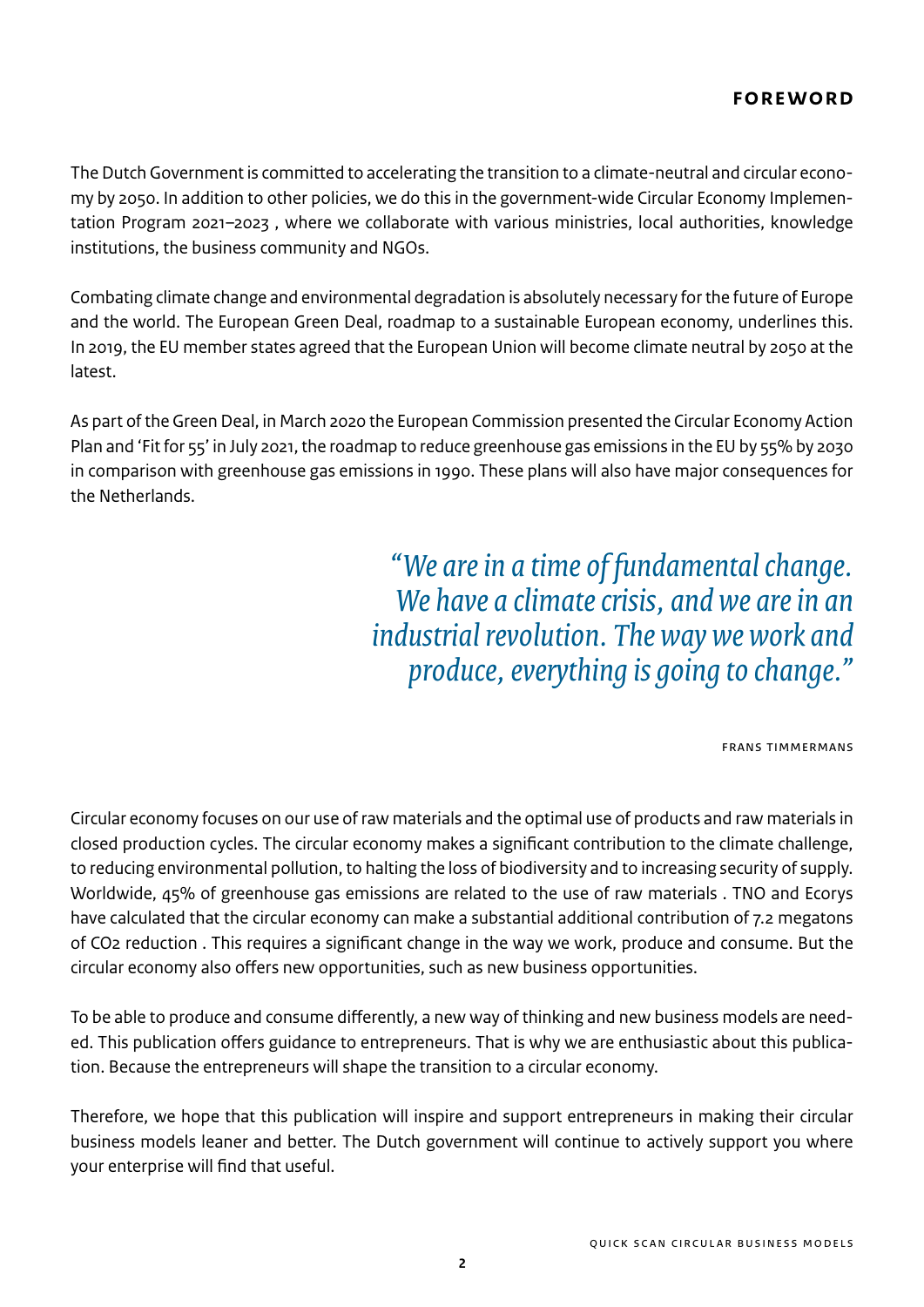For now, we would like to wish you a lot of success and opportunities with your current and future circular business models!



Dr. D. Pappie (MBA) Ministry of Economic Affairs and Climate Policy, The Netherlands *Director, Topsectoren en Industriebeleid*



Dr. E.E. de Kleuver Ministry of Infrastructure and Water Management, The Netherlands *Director, Duurzame Leefomgeving en Circulaire Economie*

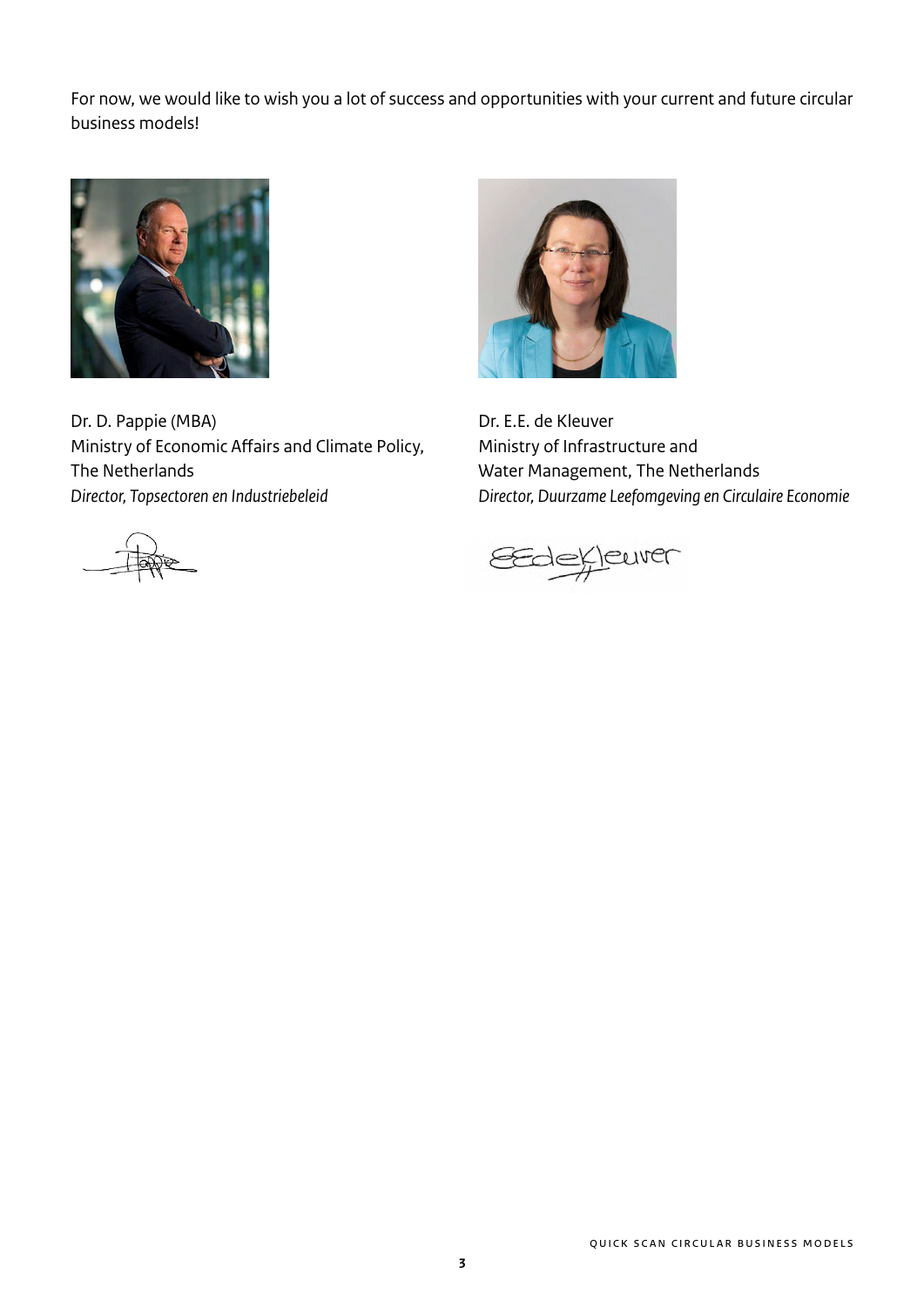## **TABLE OF CONTENTS**

[Foreword](#page-1-0) **2** [Reading guide](#page-4-0) **5** [Who is this Quick Scan intended for?](#page-5-0) **6**

## **Part 1 [Background](#page-6-0) 7**

- 1.1 [Introduction to sustainability and circularity](#page-6-0) **7**
- 1.2 [What is the circular economy all about?](#page-7-0) **8**
- 1.3 [The core of business models](#page-10-0) **11**
- 1.4 [Classification of circular business models](#page-11-0) **12**
- 1.5 [About change and transition](#page-13-0) **14**

#### **Part 2 [Classification of circular business models](#page-15-0) 16**

- 2.1 [Characteristics of circular business models](#page-15-0) **16**
- 2.2 [Resource models](#page-16-0) **17**
- 2.3 [Design models](#page-17-0) **18**
- 2.4 [Lifetime Extension Models](#page-17-0) **18**
- 2.5 [Platform \(sharing\) models](#page-18-0) **19**
- 2.6 [Product-as-a-Service models \(PAAS\)](#page-19-0) **20**
- 2.7 [End-of-Life models](#page-19-0) **20**
- 2.8 [Lifecycle models](#page-21-0) **22**

#### **Part 3 [Quick Scan](#page-23-0) 24**

- 3.1 [Structure of the Quick Scan](#page-23-0) **24**
- 3.2 [Phase one: determining the position](#page-24-0) **25**
- 3.3 [Phase two: developing or adapting the business model](#page-27-0) **28**
- 3.4 [Findings of the Quick Scan and how to get started](#page-31-0) **32**
- 3.5 [Inspiration for the next step](#page-32-0) **33**

[Annex \(Glossary\)](#page-35-0) **36** [About the authors](#page-37-0) **38** [Colophon](#page-38-0) **39**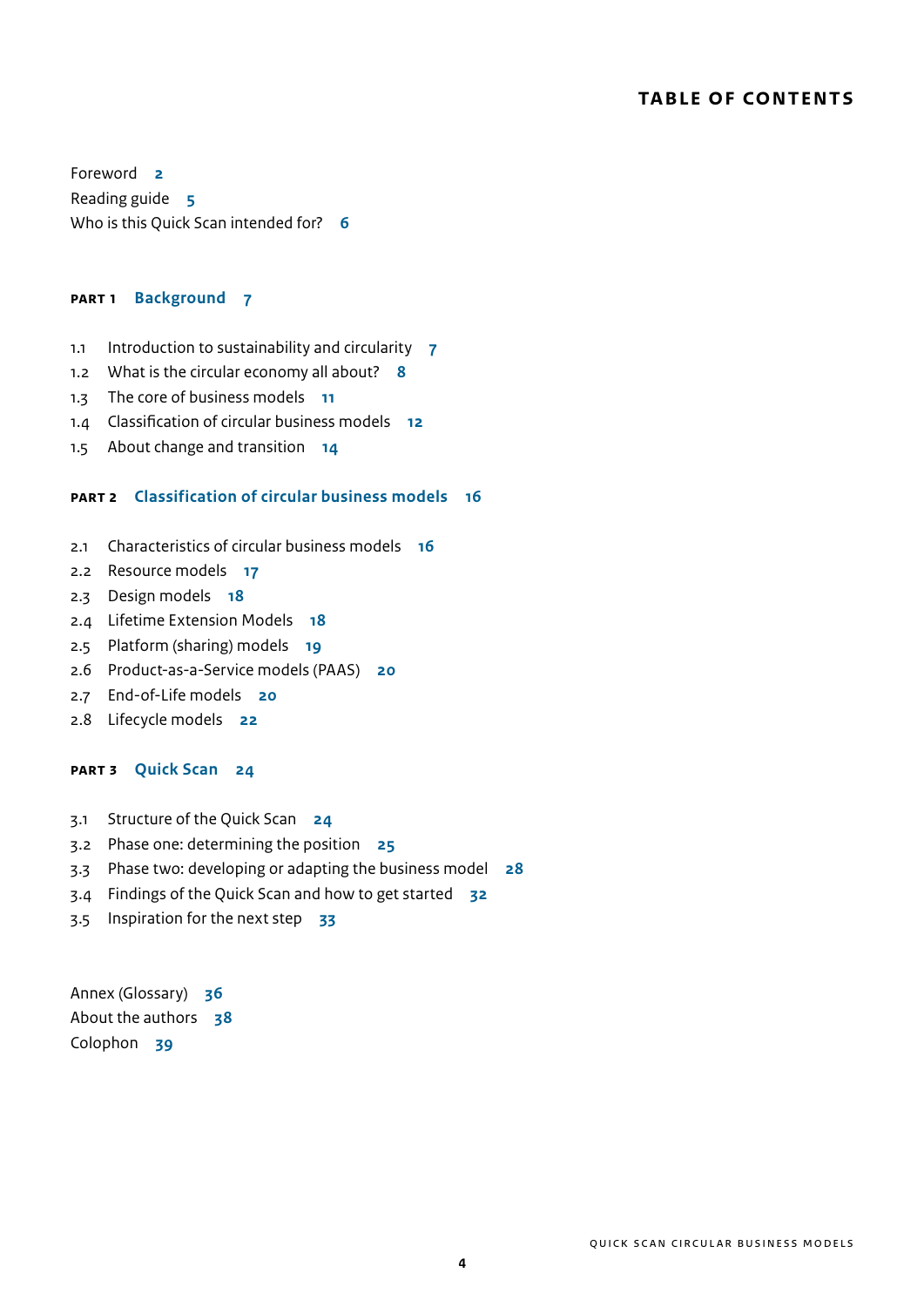## **Reading guide**

<span id="page-4-0"></span>This Quick Scan offers an approach to developing a circular business model. It has been developed primarily with the manufacturing industry in mind, although it can also be used in other sectors.

It consists of three parts: (1) an introduction explaining the background and central concepts, (2) an overview of seven business model categories that form the classification, and (3) the actual Quick Scan.

Going through the Quick Scan in Part 3 takes about 30 minutes. It has been designed in such a way that, if necessary, the first two parts can be skipped when time is scarce. If the introduction and the classification are also to be read, it is wise to allow for an hour.

The Quick Scan exists in two versions: the version in this paper, and an interactive version which can be found on the Business Model Lab website [\(https://businessmodellab.nl/tools](https://businessmodellab.nl/tools)).

The result of the Quick Scan consists of two parts:

- 1 A brief analysis of where you stand as an organisation when it comes to organising sustainably and circularly and formulating your ambition for the coming years.
- 2 An exploration of the business model that best suits your competencies and ambition.

## *Knowledge cards*

This Quick Scan is based on a recently (2021) developed classification of circular business models. It consists of seven different (basic) models. These models are introduced in Part One. Part Two contains a concise description of each of these business models, illustrated with current case descriptions. We call these 'Knowledge Cards'.

## *Additional resources*

At the end of the Quick Scan, several useful instruments, training opportunities, and networks are mentioned that can be consulted if there is a need for follow-up. The annex contains a glossary of terms.

## *Discussion boxes*

The Quick Scan includes discussion boxes at various points. The function of the discussion boxes is to draw attention to various underlying questions. They are not part of the actual Quick Scan.

## *SDGs*

It is not easy to combine knowledge and insights on the circular economy and its classification in a compact (working) document. This means that we have not included all kinds of related topics, such as the Sustainable Development Goals (SDGs). This is unfortunate, but our ambition was to keep things as concise as possible.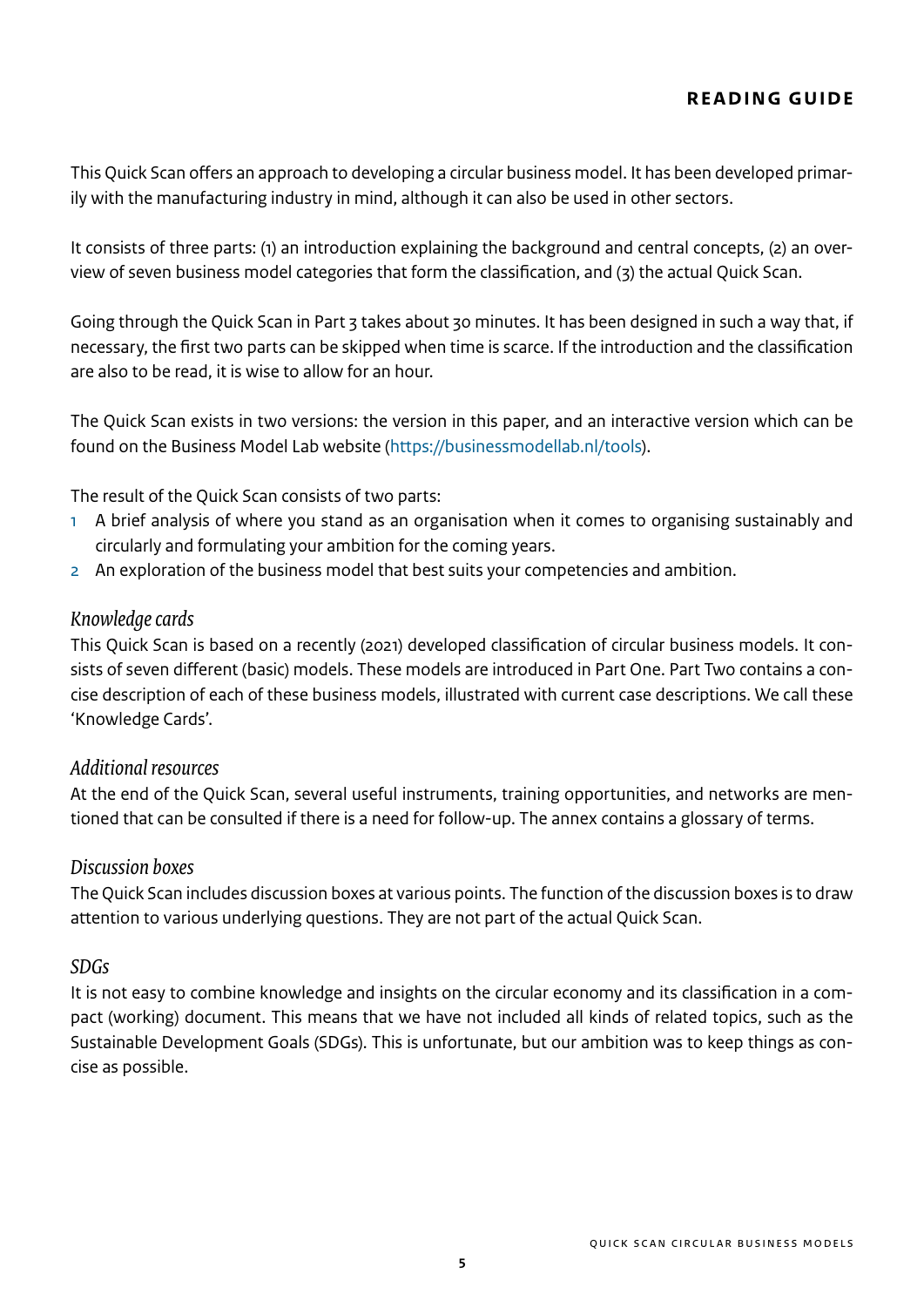## <span id="page-5-0"></span>*Abbreviations* In this text, the following abbreviations are used: CBM: Circular Business Models CE: Circular Economy For the sake of readability, 'circular business models' is also abbreviated to 'business models' (BM). Where reference is made to the classification of circular business models, this is also referred to as 'basic models' or 'basic circular models' for the sake of readability.

## **Who is this Quick Scan intended for?**

This Quick Scan is intended for entrepreneurs, primarily in the manufacturing industry. Three groups of entrepreneurs are distinguished. For each of these groups, a specific track can be followed, focusing on different circular business models (CBM). These tracks are:

- 1 **Newcomer**. This track is aimed at entrepreneurs who have yet to start or who have just started, and who are looking for a CBM. Central is an introduction to the basic principles of the Circular Economy (CE) and a discussion of the use and need of CBMs. Several operational circular models are presented, with example cases given.
- 2 **Keep going**. This track focuses on entrepreneurs who are already engaged in sustainable and circular business and are looking for new opportunities, for inspiration. What else is possible? Here too, case studies are used to illustrate what is possible and what is already available, but it also addresses the difficult challenges of organising in a circular way.
- 3 **Frontrunners**. This third and final track is aimed at entrepreneurs who are already working hard (and are perhaps the frontrunners in their sector) but at the same time want to take a critical look at their current CBM and prepare for the future. In this third route, the focus is not on the examples (although these are not lacking) but much more on developments such as the Extended Producer Responsibility (EPR) and Producer Ownership (PO).

There is no obligation to follow any of these tracks. They are purely meant as guides in using the Quick Scan and the classification of circular business models.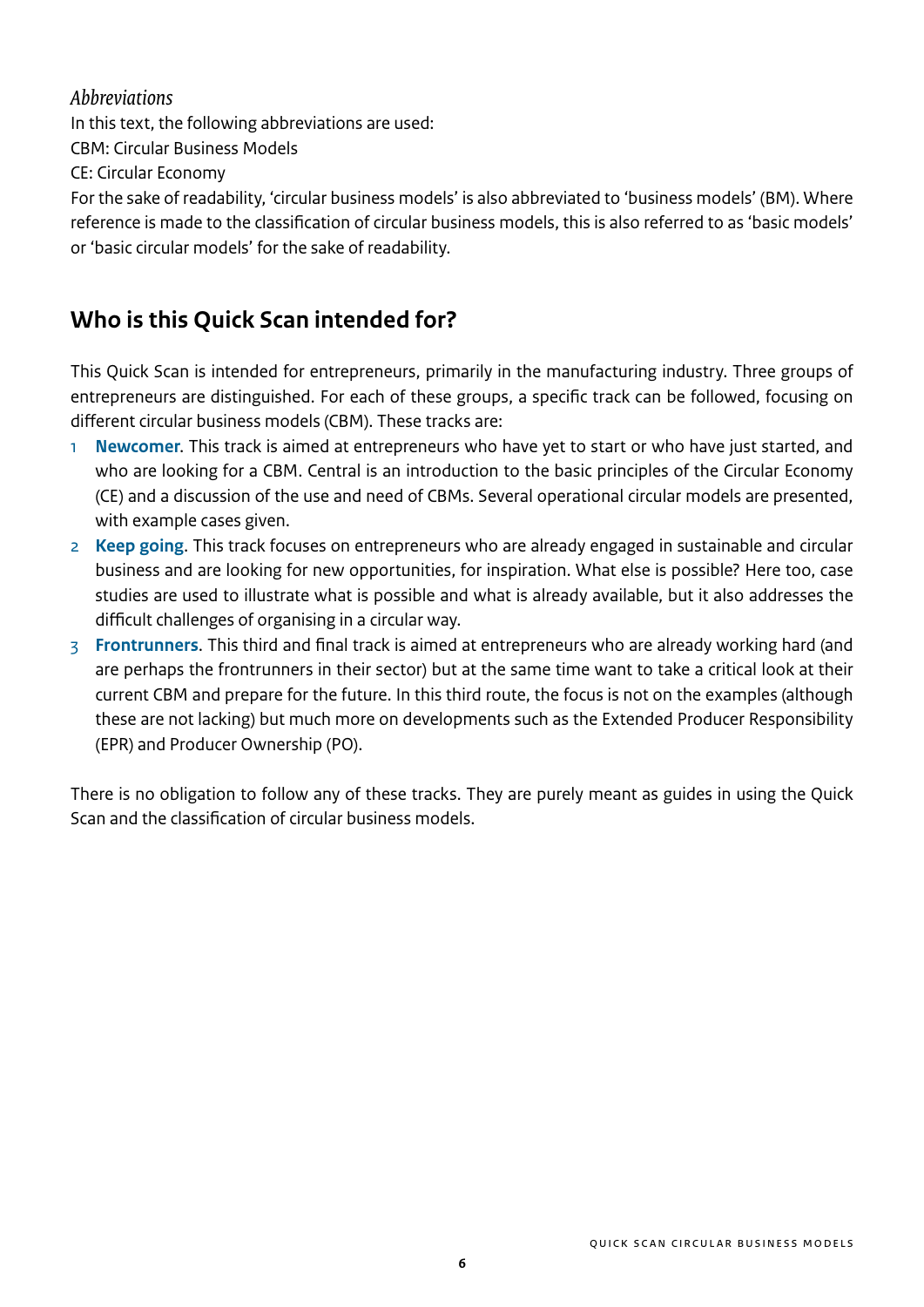## <span id="page-6-0"></span>PART 1 **Background**

## **1.1 Introduction to sustainability and circularity**

The coming decades will be marked by fundamental social and economic changes. These are commonly referred to as *transformations* and *transitions*. Companies and organisations can make a positive and fundamental contribution to these changes. This means that in their value proposition, in their (own) organisation, and in the value chain, they contribute (together with partners) to creating sustainability and circularity. This ambition has (major) consequences for current business models. These models are – not surprisingly – based on the principles of a linear economy. Organisations and companies are also 'framed' in that economy: think of bookkeeping, accounting, rules and regulations, and, last but not least, taxes. But if the economy is changing rapidly, the question arises as to how long an existing business model remains viable. This Quick Scan helps to shape changes in that respect by looking at existing practices and business models, linking them to ambition, and then exploring the possibilities of circular business models.

In summary:

- The transition to a sustainable and circular economy is a society-wide endeavour of increasing urgency.
- Companies are essential in realising this transition and can make an important contribution through their strategy and business propositions.
- This Quick Scan helps to make this challenge concrete by looking at existing and future busi-

ness models with the intention of driving sustainability and circularity.

This Quick Scan consists of three parts:

- 1 The first part contains an introduction explaining the circular economy, its connection with sustainability, and an overview of existing and future circular business models.
- 2 The second part Knowledge cards: Classification of circular business models – gives an overview of seven circular business models illustrated with actual case studies.
- 3 The third part contains the actual Quick Scan. In two phases and ten building blocks, a concise qualitative analysis is made of the state of affairs in the organisation, and an exploration is carried out to adapt an existing or develop a new business model.

Finally, suggestions are made to provide some support in the further development of a CBM. This consists of additional instruments, training possibilities and networks. Using this support is an entirely free choice. A glossary of terms is then provided in the annex.

*If you don't have time, you can skip parts one and two and start directly with the Quick Scan. If this leads to questions or a need for clarification, you can of course always return to the earlier parts.*

## *Relevance of the circular economy*

In recent years, the CE has attracted growing political and economic attention. At the heart of the CE is organising the value retention of products,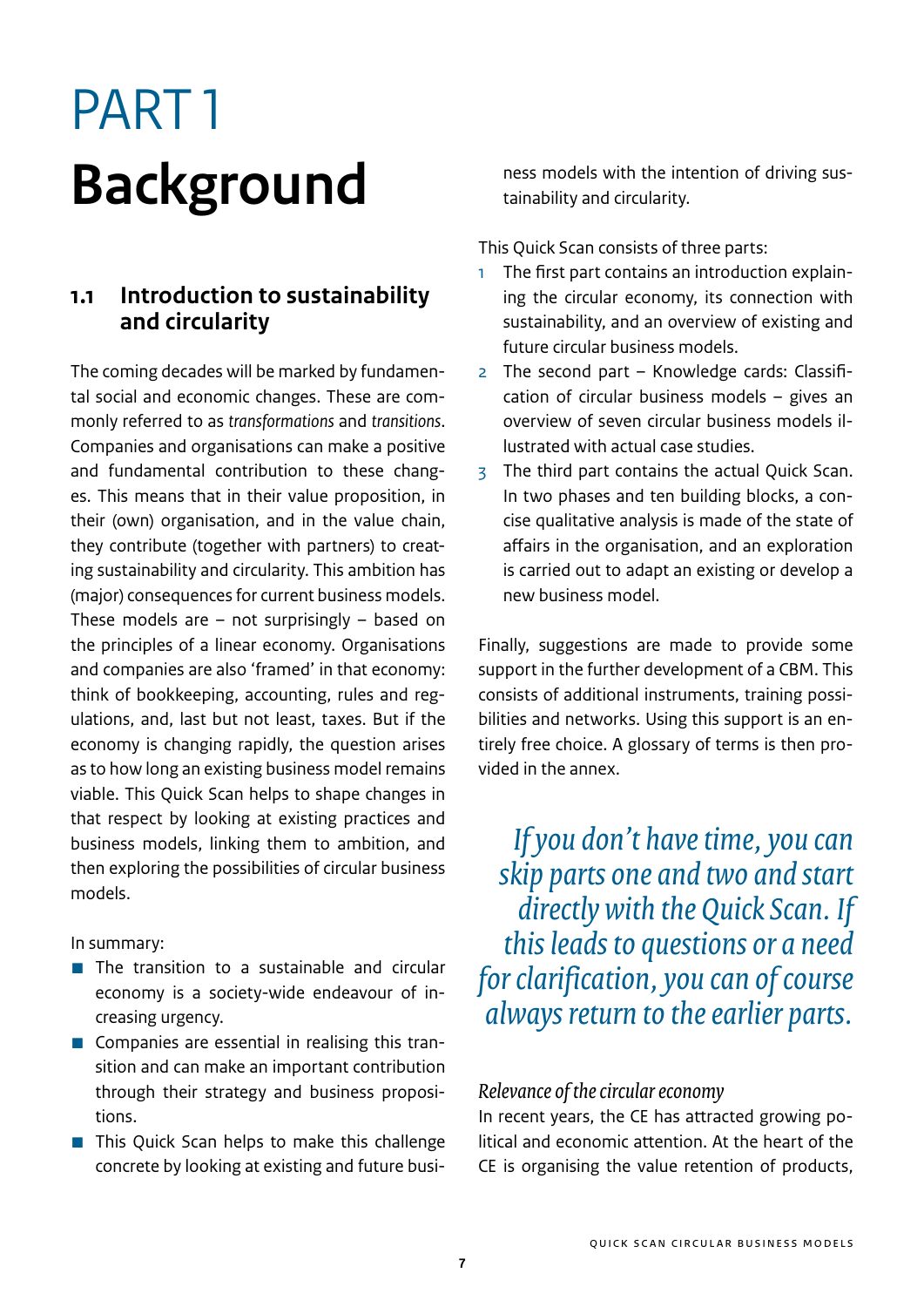<span id="page-7-0"></span>components, and commodities (both processed and unprocessed) in loops. The aim of organising in this way is to reduce the negative impact and increase efficiency of use throughout the lifecycle of an object. Business models offer a range of (strategic) approaches to give shape to a variety of forms of value retention leading to ample value-creation opportunities. They are therefore a key element in giving operational practicality to the circular economy. There is a variety of arguments as to why the CE matters:

- $\blacksquare$  Attention to the climate is no longer a matter of debate: we are moving from marginal eco-efficiency on a voluntary basis to a society-wide urgent necessity.
- **E** Responsibility for future generations: leaving the world a better place for the generations that follow.
- Risks: rising commodity prices, inability to deliver, liability, environmental impact.
- External pressure from customers etc., production according to new requirements – because otherwise, they go 'elsewhere'.
- Reputational damage and a growing number of national and international Climate Change Litigation cases.
- $\blacksquare$  Requirements of financial institutions such as investors or banks (ensuring continuity).
- **E** Increasing legislation and regulations (including the EU Green Deal, Extended Producer Responsibility (EPR), and the consequences of the 'Fit for 55' policy).

At the request of the Dutch Ministry of Economic Affairs and Climate, research was conducted to find what business models are already available for the CE. The main focus in that research was on the manufacturing industry. In addition, the research looked at the developments that can be expected in the coming years and what they imply for future business models. Central to these developments is the growing emphasis on integrated responsibility for one or more lifecycles of products, components and materials. This will

lead to more extensive forms of accounting based on (interactive) tracking and tracing, the use of QR-codes, and material passports.

## **Discussion box**

Without the know-how, technology, and production methods of the linear economy, we will not achieve a circular economy. But we should transform the present one into a radically sustainable linear economy.

Together, the existing and new business models lead to an overview of seven clearly distinguishable circular business models. These are introduced and briefly described in this introduction. But first, we introduce several key concepts that are crucial in the CE and thus play a role in this Quick Scan.

## **1.2 What is the circular economy all about?**

The circular economy can be characterised by seven principles:

- 1 *Value retention*. The core of the circular economy is the systematic organisation of value retention in loops of materials (both raw and processed), components, and products.
- 2 *Lifecycle extension*. Loops are the basis for lifecycle extension. This leads to different designs, smarter maintenance, and the use of new (substituted) and refurbished materials.
- 3 *Organisation*. Organising can be done in several ways: (1) within one's organisation, (2) in value chains, (3) in a loop (bearing in mind that loops themselves can be shaped in a variety of ways), or (4) in a system of loops (ecology).
- 4 *Loop phases*. Six phases can be identified during the lifecycle of a loop:  $(1)$  design,  $(2)$  make,  $(3)$ operate, (4) maintain, (5) reuse, and (6) recover.
- 5 *Value Creation*. Organising value retention leads to various moments of value creation. There are three dominant forms: (1) transforming, (2) recycling, (3) circularising. Simultaneously,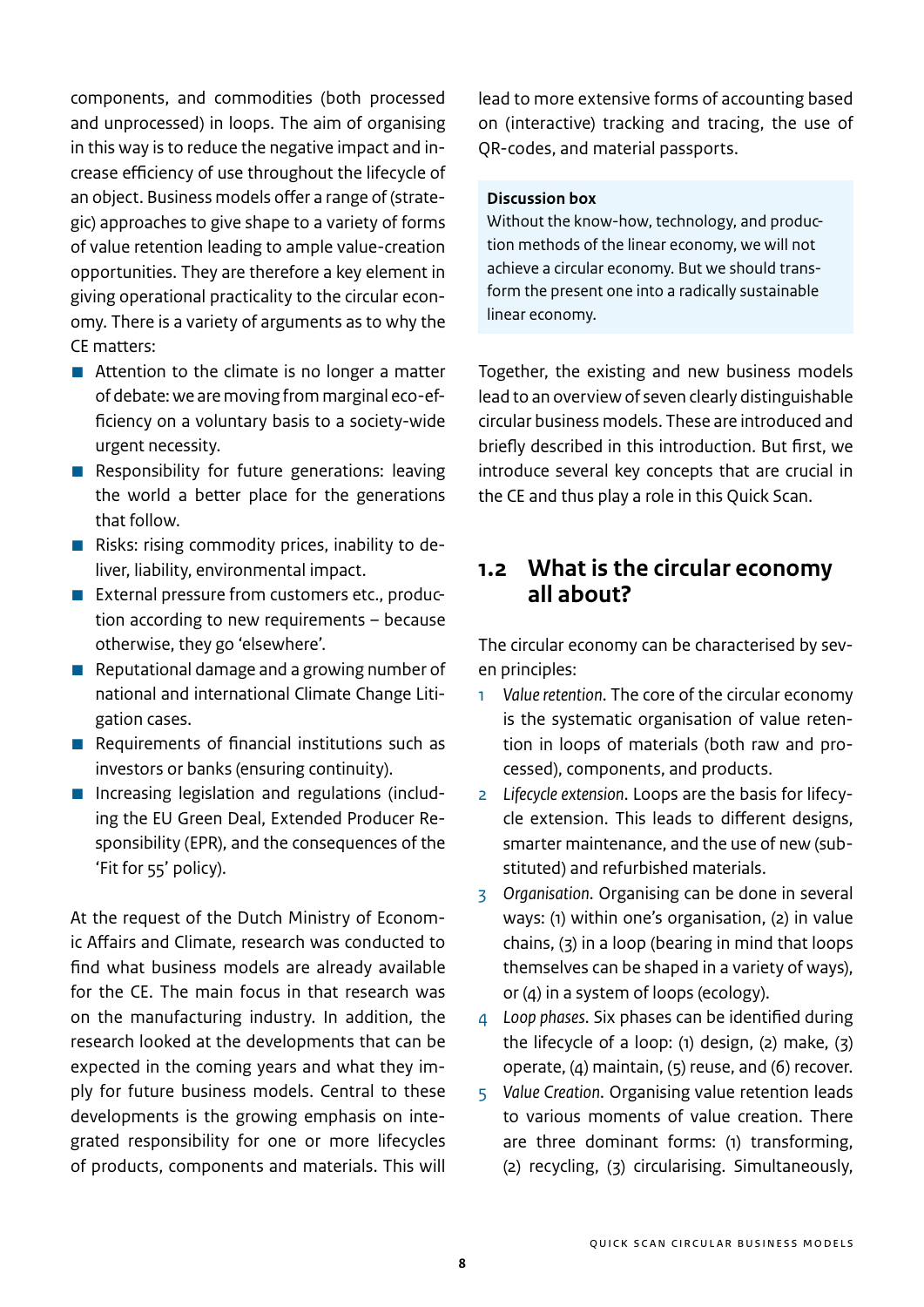there is always a relationship between social values and ecology/biodiversity.

- 6 *Business and revenue models*. Value creation and retention take shape in different business models; these can be combined with a great variety of revenue models.
- 7 *Impact*. The ambition is to organise for there to be less (or preferably no) negative impact in the making, functioning, and discarding of objects. This characteristic is common to sustainability and circularity.

While loops can be characterised by six phases, in practice, things are much messier. Phases do not follow each other 'neatly' but are mixed and repeated.



Figure 1 *Ideal phases in a loop.*

## *Value retention and creation*

Organising in loops is the basis for lifetime extension, which in turn is the basis for value creation. *Value retention* is the central principle of the circular economy. The aim is to safeguard (through design, maintenance, refurbishment, substitution, etc.) the functional and material value of products, components, and commodities for as long as possible. Working on value retention is the basis for various moments and forms of *value creation*. This means that there are multiple and repeated revenue moments (earning opportunities) during the lifecycle of a product, and the opportunity for economic value creation. Yet there is always the necessity to create social and ecological values. Aiming for these three values in a balanced way is commonly referred to as *multiple value creation* (or the Triple Bottom Line).

#### **Discussion box**

This Quick Scan focuses first and foremost on 'dead' materials such as metals and minerals. But what about materials in the biological loop? What do lifetime extension, value retention and value creation mean in that respect?

Organising value retention in loops leads to:

- More efficient use of materials (both raw and processed), components, and products (resource efficiency).
- **E** Less use of 'virgin' materials during production and the actual use of products.
- **Lower impact with reuse of materials.**
- Multiple forms of 'profit' (ecological, economic, and social).
- $\blacksquare$  Fewer risks in the supply chain.

This comes into effect provided that the qualities and properties remain intact. Organising loops, however, requires extra energy, virgin materials (or substitution), manpower, mobility, and so on. In turn this requires careful consideration of the socalled sustainability–circularity balance. After all, a product can be made very sustainable, but that does not make it circular. The reverse is also true.

## **Discussion box**

The circular economy will not get off the ground without far-reaching digitalisation (and the associated datafication). After all, it is about combining the 'Internet of Things' (IoT) with the 'Internet of Services' (IoS) and the 'Internet of Materials' (IoM). To make this work calls for an interactive materials-resources-maintenance passport.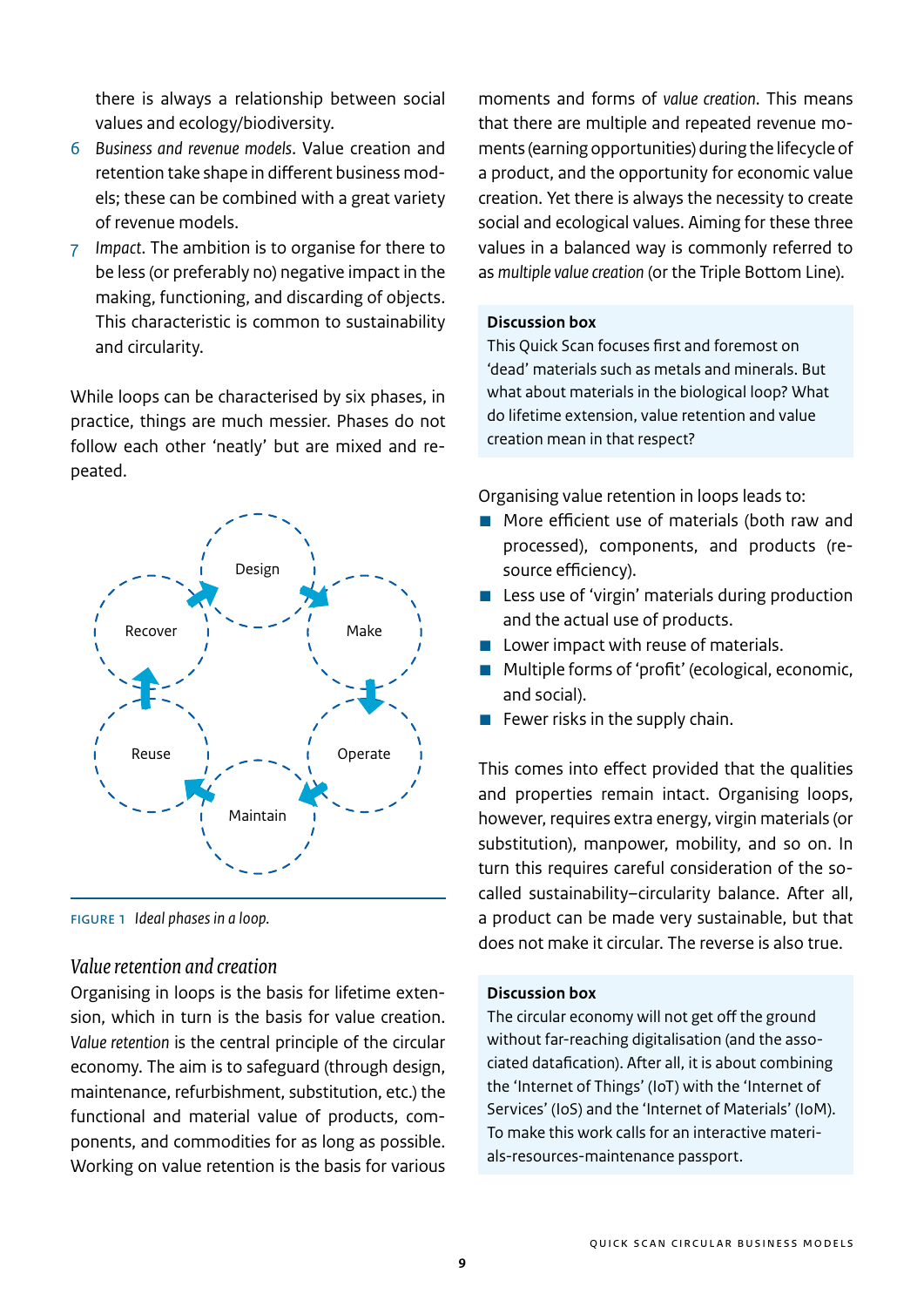## *The conjoined twins of sustainability and circularity*

Talking about organising circularly means talking about sustainability in the same breath.

Sustainability is about reducing the use of materials (both raw and processed), fossil energy, and also the reduction of negative emissions etc. during the process of making, using, and disposing of a product, its components, or its materials. Working on sustainability is in line with a linear economy and can be seen as working on improvements under the condition that production must take place within the production and absorption capacity of the earth.

Working on sustainability is also linked to a circular economy. Circularity is about organising the retention value of both raw and processed materials, components, and products in loops, which leads to an extension of the lifespan, less use of materials, and a lower (environmental) impact. To achieve this requires organising in loops, leading in turn to a fundamentally different economic structure. These profound changes are called a *transition*.

## *Thinking differently about time*

Time also plays an important role in organising with loops. Product groups in loops have different time horizons, from minutes to decades (and longer) with different impacts – in making as well as using. This has a major impact on the nature and design of the business model. To illustrate, we

have broken this down into three time horizons: short-term, medium-term and long-term.

Thinking differently about time leads to several new questions:

- $\blacksquare$  Should the scope and time horizon of a specific product, its parts, or used materials be on the label of a product in the near future?
- What are the organisational consequences of thinking in different time horizons, especially if they are combined in a product (and if that is quickly the case)?
- What are the legal consequences in terms of responsibility and liability (and within which (national or international) legal-institutional framework)?

## *Supporting processes*

And then there is yet another noteworthy aspect. Organising in loops always requires supporting processes. It is useful to know which supporting processes are crucial to which business models and whether an organisation has the knowledge and competencies in-house or can call them in from its chain or network.

## **Discussion box**

Sustainability is not the same as circularity, and vice-versa. But they do need each other. Finding the right balance is not self-evident.



Figure 2 *Different time horizons*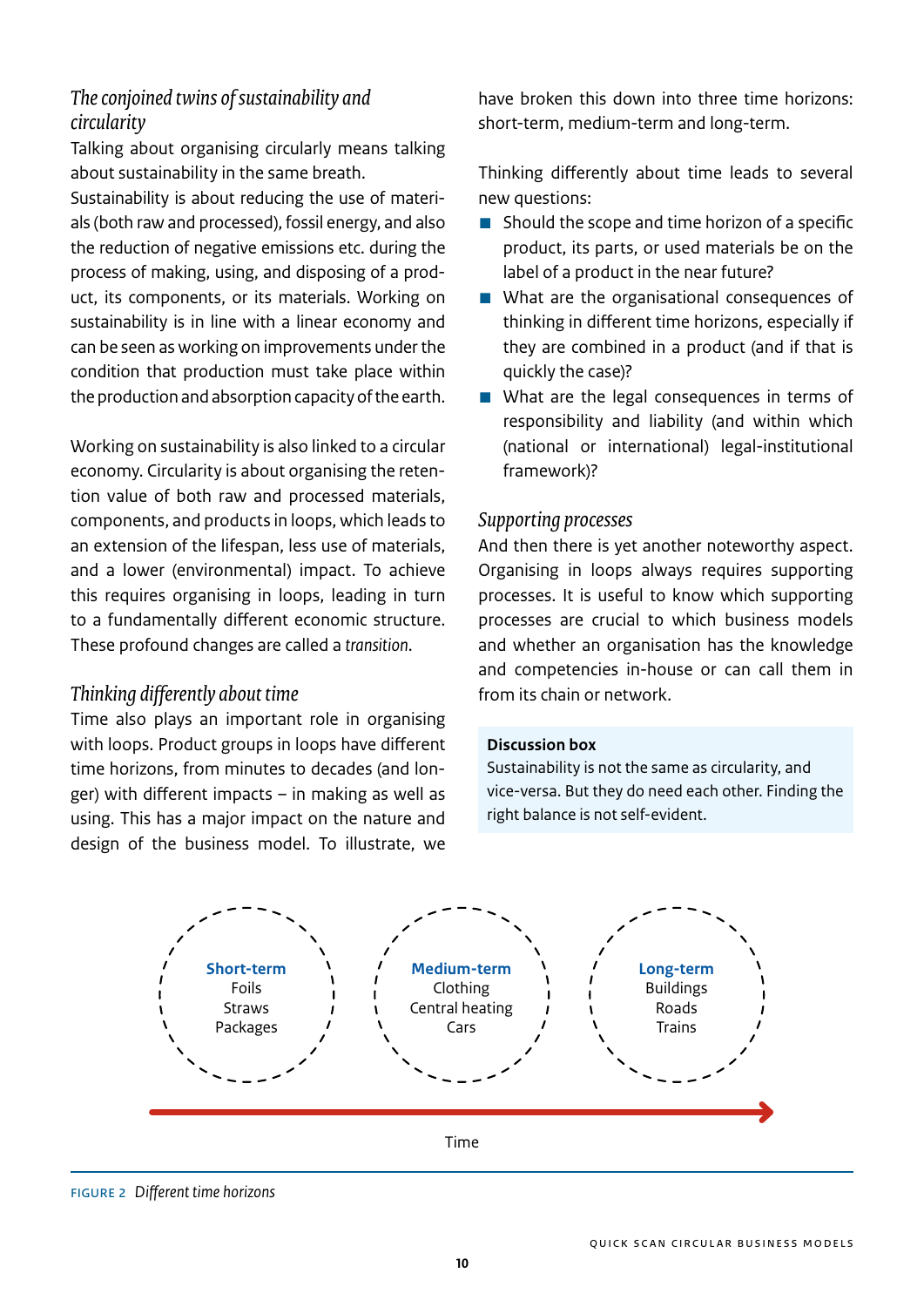<span id="page-10-0"></span>

Figure 3 *A shift of responsibility*

## *A shift of responsibility*

The research which forms the basis for the classification presented in this first part shows that in the coming years the responsibility for a product will increasingly shift towards the producer. There is a movement from consumer (customer) ownership through growing responsibility for the endof-life phase (Extended Producer Responsibility, coming into effect approximately 2024/2025) to the producer taking responsibility for the entire lifecycle. The EU calls this 'Producer Ownership', though it should actually be called 'Producer Lifecycle Responsibility/Ownership' to better express the consequences of this development. This has far-reaching consequences for certain products, product groups and materials being used. By this change in responsibility, the producer becomes in principle the raw material *supplier* of his products. This has different implications for various sectors (e.g. construction, mobility, fashion, greenhouse horticulture). It goes without saying that this trend towards greater responsibility should be reflected in appropriate business models.

## **1.3 The core of business models**

## *What is a business model?*

A business model provides a logic for creating and retaining value: a way of organising in an organisation, a value chain, or a loop to create and retain value. It consists of three building blocks: (1) the value proposition, (2) the organisational model including the parties involved, and (3) one or more revenue models.



Figure 4 *Building blocks of a business model*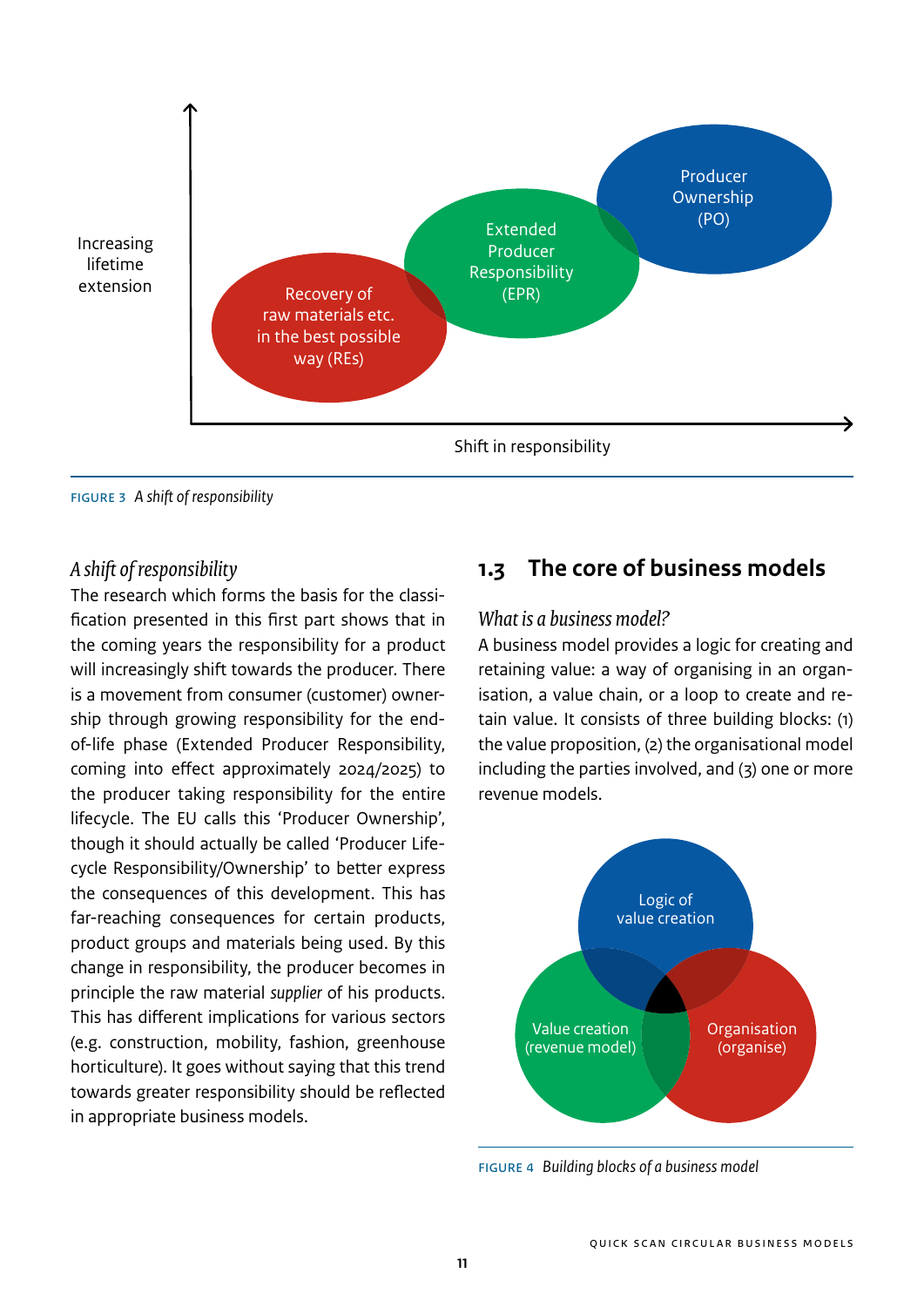<span id="page-11-0"></span>

Figure 5 *Forms of value creation*

Business models create the basis for transactions between parties (e.g. Business2Consumers, Consumers2Consumers, or Busines2Business). This implies there is an exchange, a performance, and a counterbalance. In the process of value creation based on transactions, several values are always created simultaneously for and by the parties involved. This is commonly referred to as *multiple value creation*. Values are subjective, and context (place and time) and person dependent. What is of value is determined by the parties involved and is not intrinsically linked to a good, service, or event. So, what is of value to one person need not be of value to another, even though they may be in the same transaction, and at the same time and moment.

When is a business model circular? There are several important characteristics. They are not mutually exclusive, but can be valid at the same time:

- There is horizontal and vertical chain integration (e.g. the use of one's own waste in new packaging).
- $\blacksquare$  The ambition to organise one or more loops (as a company or in a cluster of companies and organisations and networks).
- **E** Strategically the aim is to reduce impact compared to the linear alternatives.
- Organising is shaped in such a way as to preserve the value of both raw and processed ma-

terials, components, and products and to use them over and over again in multiple loops.

 $\blacksquare$  There are often different forms of servitisation (product-as-a-service) giving way to use various revenue models.

## **1.4 Classification of circular business models**

For this Quick Scan, a classification has been made providing an overview of existing and future circular business models. This classification is based on professional and academic publications between 2014 and 2021. This yielded 21 pre-existing classifications of the CBM, which have been compared and condensed. In addition, recent EU documentation – in particular referring to the 'Green Deal' and 'Fit for 55' – has been studied. This resulted in seven basic types of circular business models. Five of these models are already in use, albeit in very different capacities, and two are still under development.

The seven models in the classification are:

- 1 Resource models
- 2 Design models
- 3 Lifetime extension models
- 4 Platform (sharing) models
- 5 Product-as-a-Service models (PAAS)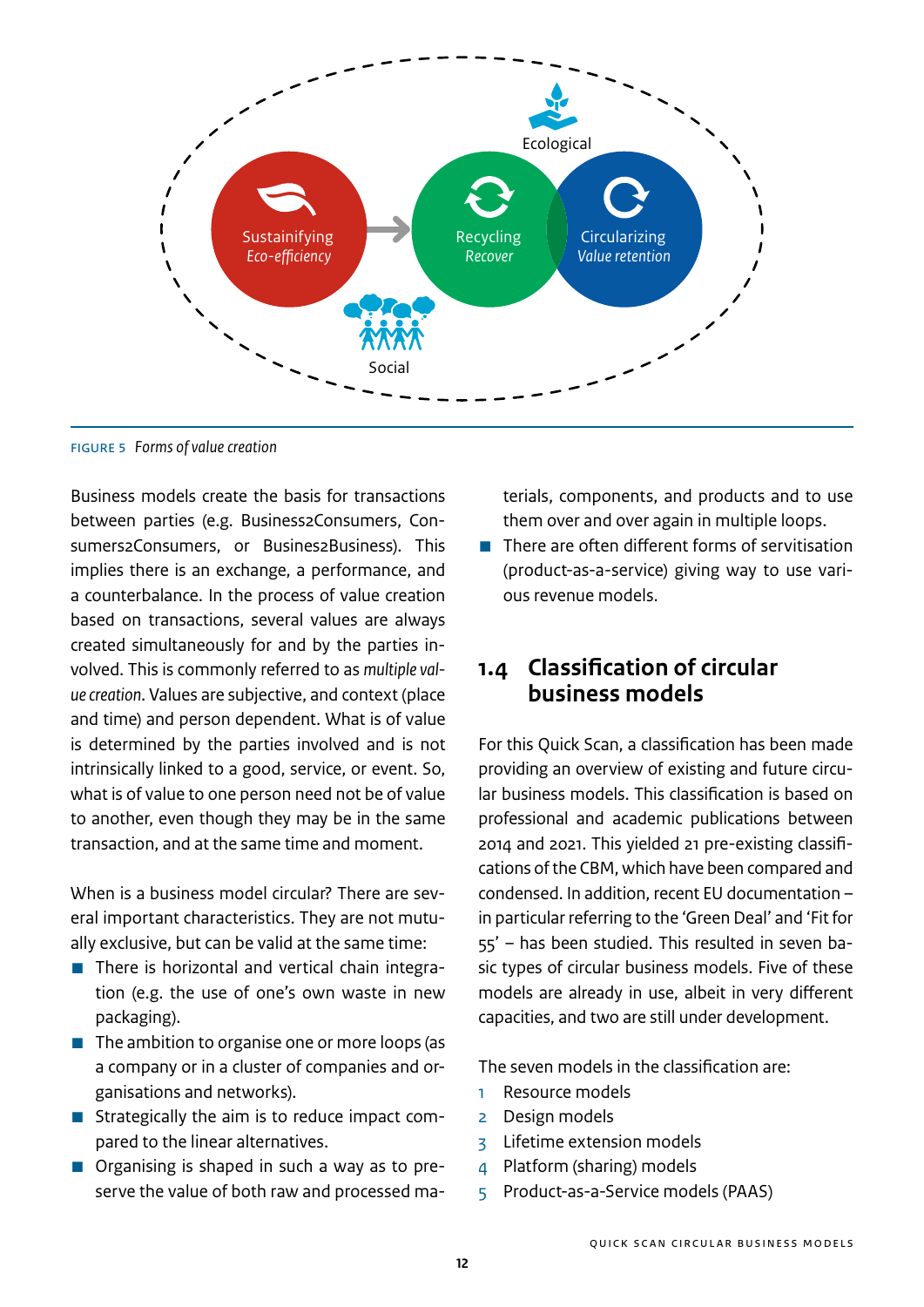## 6 End-of-Life models

7 Lifecycle models

Each of these models is briefly described in Part 2 of this Quick Scan (Classification of Circular Business Models) and is illustrated with current examples.

| 10             | Refuse: avoid both virgin and processed materials.                                                                              |
|----------------|---------------------------------------------------------------------------------------------------------------------------------|
| 9              | Reduce: reduce the use of raw and processed virgin<br>materials.                                                                |
| 8              | Rethink & Redesign: design or redesign of a product or<br>component with sustainability and circularity as starting<br>points.  |
| $\overline{7}$ | Re-use: Re-use: reusing products, components, or virgin<br>materials (whether or not they have previously been<br>refurbished). |
| 6              | Repair: regular maintenance and repair, whether or not<br>combined with redesign and digitisation.                              |
| 5              | Refurbish: refurbish products and parts such that they<br>are 'like new'.                                                       |
| $\overline{a}$ | Remanufacture: making new products or parts from<br>previously made products and/or parts.                                      |
| 3              | Repurpose: reusing products and/or parts but with a<br>different purpose/function, whether or not combined<br>with Refurbish.   |
| $\overline{2}$ | Recycle: conversion of products and parts to virgin<br>materials and reuse.                                                     |
| $\mathbf{1}$   | Recover: energy recovery from materials (also called<br>thermal upcycling)                                                      |

## table 1 *Overview of R-strategies*

## *Organisational choices to make a business model concrete*

Besides the choice for a basic business model, there are four other (organisational) building blocks where choices need to be made. These choices are:

- 1 *Strategy*. What is an appropriate strategic choice given your ambition and focus? Here the commonly used R-strategies are provided. This is a list of ten strategies that increasingly (from bottom to top) help to shape sustainability and circularity (see Table 1, above).
- 2 *Form of organisation*. The realisation of a CBM often leads to a different form of organisation.

Choices have to be made from a focus on the internal organisation via horizontal and vertical value-chain integration to organising in loops, and ultimately in a complex system of organisations, value chains and loops. The complexity of these choices increases exponentially.

- 3 *Supporting processes*. Organising, by definition, requires supporting processes. This section of the Quick Scan addresses which processes are critical to a particular type of CBM. Think of reverse logistics, specific competencies, or digitisation.
- 4 *Revenue models*. Last but not least, a CBM requires a revenue model. This may involve a revenue stream (and is often called 'the business case') but issues such as reducing CO<sub>2</sub> emissions or working with a True Price should also be considered.

Certainly, the first three of these building blocks belong to management sciences, only now viewed not from a (conventional) linear economy perspective, but instead from a circular perspective. The revenue models deserve special attention.

## *Revenue models*

These models show how an organisation, a value chain, or a loop generates revenue(s), the nature of those revenue(s), and for whom the revenues are generated (obviously customers, but also stakeholders). Not infrequently, this is also referred to as the 'business case'. Even more confusing is the fact that the business model (the logic of value creation) and business case (Where is the revenue stream? Can this be done?) are often mentioned in one breath. But there is more than just turnover or margin. Increasingly, additional requirements are at stake, such as emission-free construction or contributions to CO<sub>2</sub> reduction. But also, for example, a design to enable reparation or reuse.

Revenue models can be stacked; it's all about the mix and match that fits a particular situation. The trick is to choose the revenue models that make this possible.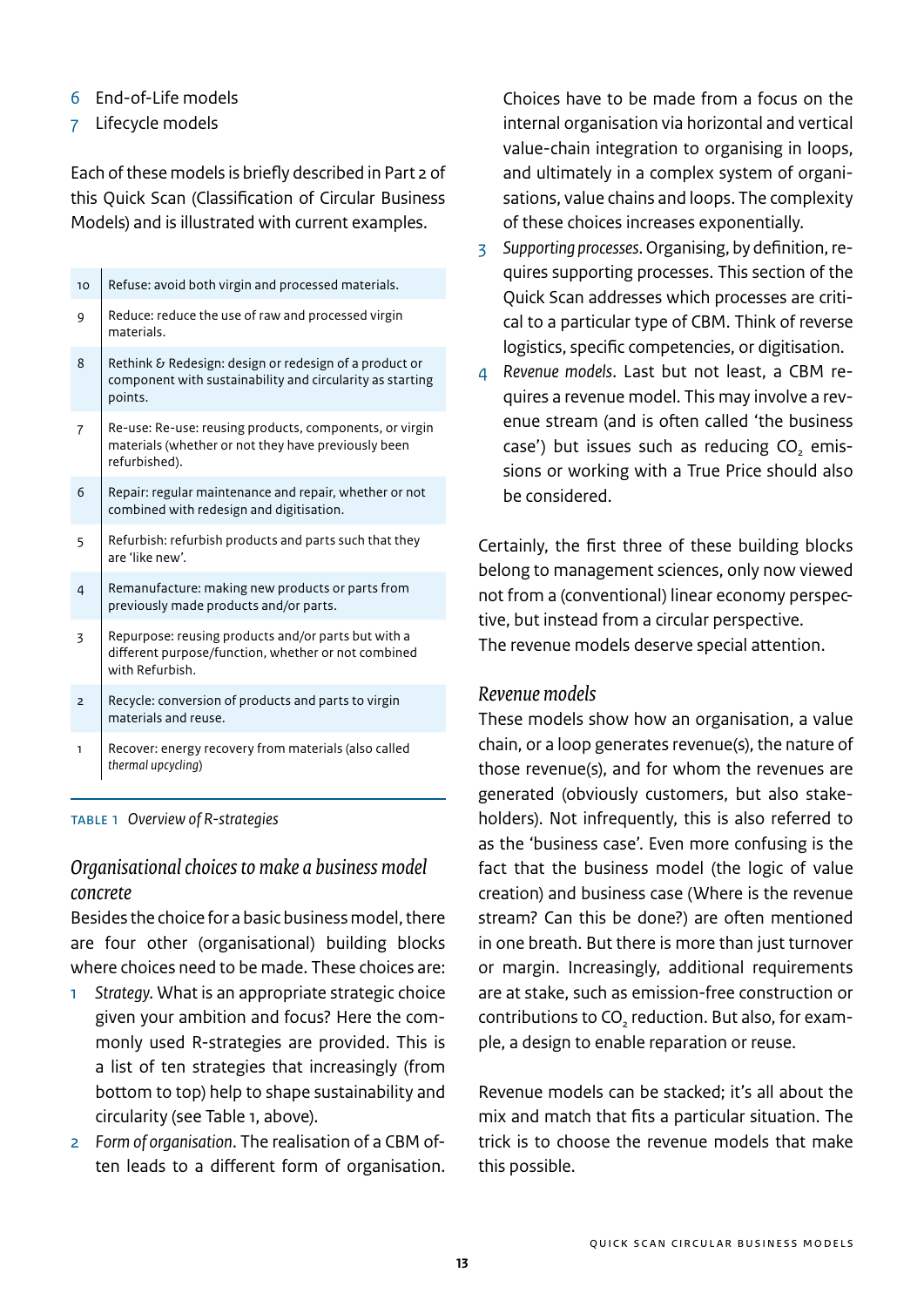<span id="page-13-0"></span>

Figure 6 *Circular Business Models Pyramid*

In the end, addressing sustainability and circularity in a business model means that:

- $\blacksquare$  Choosing a revenue model is the last step in shaping a sustainable or circular business model. But those who want to can start there.
- There is a wide range of revenue models to choose from (see overview in Part 3.3.5).
- Many business models have not one, but a combination of revenue models.
- $\blacksquare$  When choosing revenue models, it is crucial to consider and combine the various forms of value creation.

Which revenue model (or combination of models) fits which business models is mainly a question of entrepreneurship. In the Circular Business Models Pyramid above, all elements have been brought together, thus providing an overview of the various principles and choices.

## **1.5 About change and transition**

Organising the CE calls for  $-$  and leads to  $-$  a radically different organisational approach at various institutional levels (organisational, value chains, and institutions). Its realisation leads to changes at various levels: changes in organisations, changes in and between organisations, changes in and between sectors (after all, there is a change from value chains to loops), and changes in systems (which accommodates the previous two changes).

The realisation of a CE with the existing linear economy as its starting point leads to unmistakably interrelated forms of organisational, technological, economic, and institutional change – in organisations, between organisations, and within systems. These can be classified according to the degree of impact:

- 1 *Organisational change*. The focus is on the organisation (possibly with part of the value chain), improving the existing practices to various degrees.
- 2 *Transformation*. The focus is on arriving at new solutions (whether full or partial), based on existing technology and competencies supplemented with new ones.
- 3 *Transition*. The focus is on a radically different concept (paradigm shift) to achieve a new system or subsystem design.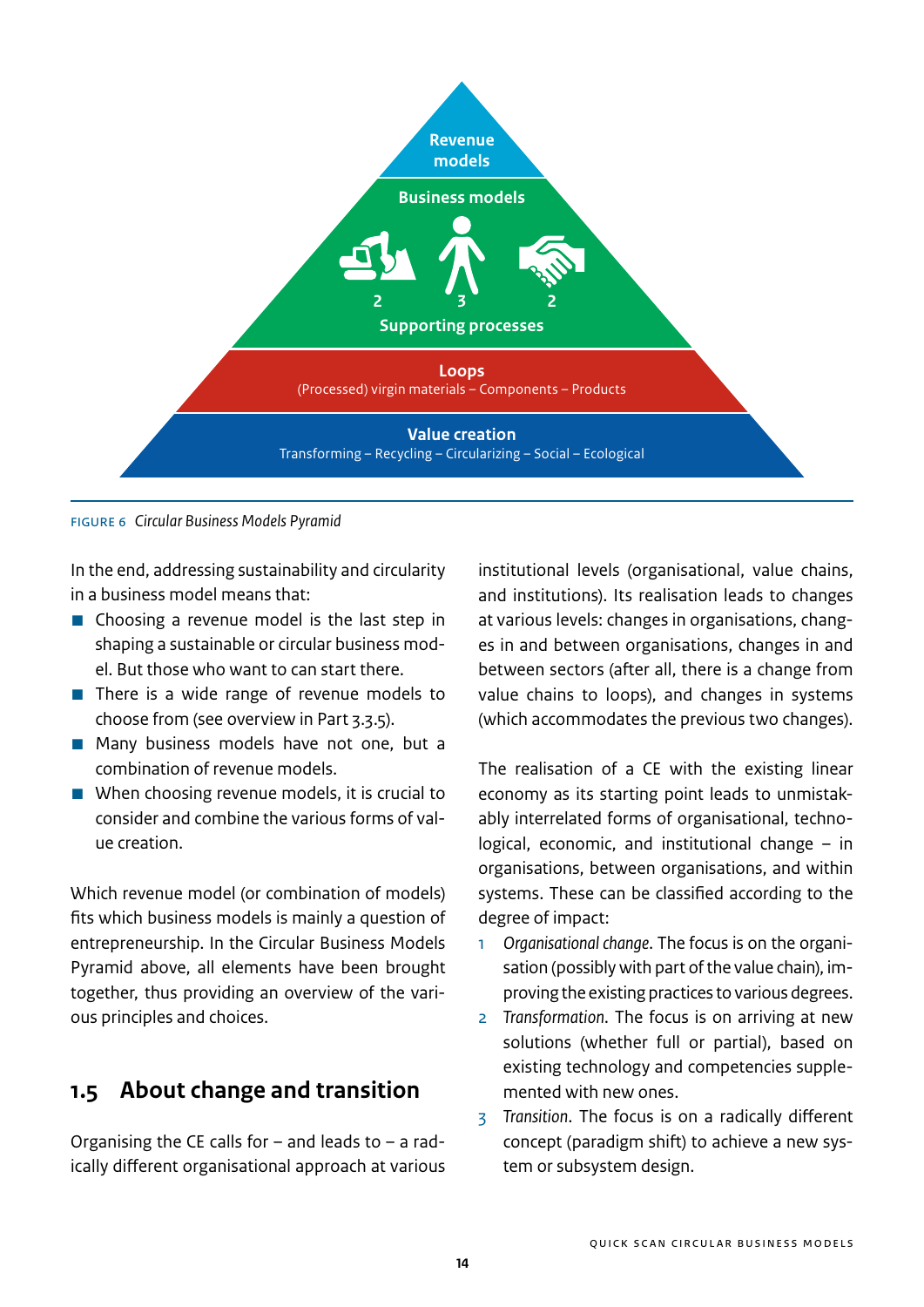As an economy at large we have a great tradition in organisational improvement, but when it comes to transformation or even transition we often lack the collective competencies. To talk about transformation and transition is easy, but when it comes to real practice, we talk with passion when we actually only realise improvements of the existing system. Whatever the case may be, the following applies:

- **E** Working on sustainability and circularity in one's organisation or in the chain will inevitably involve issues related to change.
- These can have more or less impact.
- **If it is only a question of adapting to the exist**ing situation, then it is a question of improvement – even if some people call it innovation.
- $\blacksquare$  When it comes to creating a new business proposition based on existing procedures and competencies, then we can call it a transformation.
- $\blacksquare$  If there is a radical change in the way we work, with new procedures, new agreements in the chain, and new government rules, we can speak of a transition.
- Working on sustainability can be seen as an improvement or a transformation. Working on the circular economy inevitably leads to transition.

These changes affect the design of business models in various ways. The X-Curve below visualises these developments.



Figure 7 *X-Curve – correlation between linear and circular impact*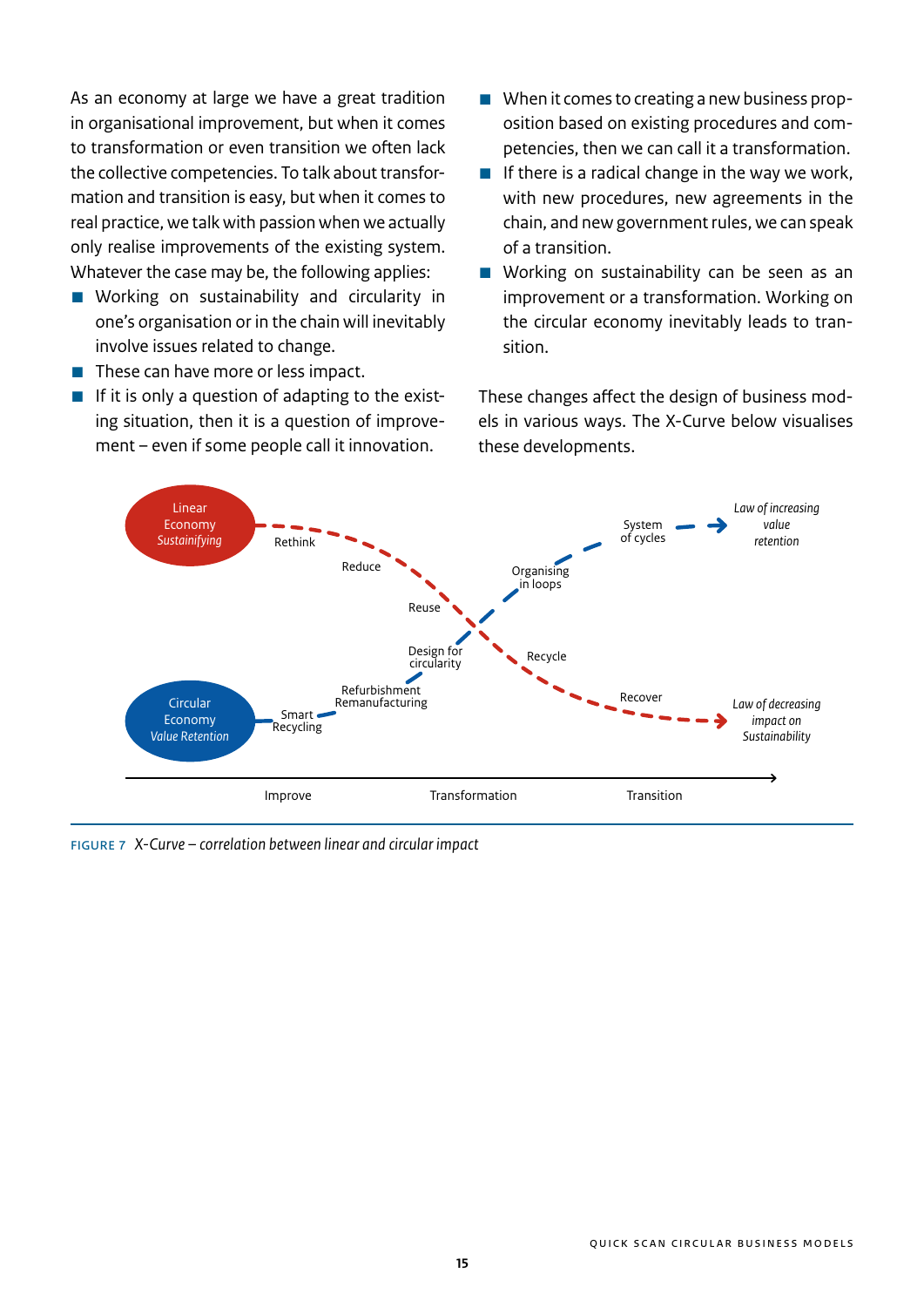## <span id="page-15-0"></span>PART 2 **Classification of circular business models**

## **2.1 Characteristics of circular business models**

For this Quick Scan, a classification of existing and future CBMs was drawn up. This was based on a systematic inventory of professional and academic publications from 2014 to 2021. This yielded 21 existing classifications, which were then compared and condensed. In addition, policy- and tool-oriented EU documents on the CE and more on particular CBMs were added. This led to the identification of seven CBM groups, described as Knowledge Cards in this section. Taking this approach is done deliberately since each model can be used in a variety of ways and combined with other models.

The seven Knowledge Card models in the classification are:

- 1 Resource models
- 2 Design models
- 3 Lifetime extension models
- 4 Platform (sharing) models
- 5 Product-as-a-Service models (PAAS)
- 6 End-of-Life models
- 7 Lifecycle models

Five of these models are in use – albeit in very different capacities – and two are still under development.

These models form the basis of the Quick Scan in Part 3.

Below is a list of the models' characteristics. On the following pages, each of these models is described based on these characteristics and illustrated using mainly Dutch cases.

- *Focus*. What is the primary focus of the CBM? Is it on the designing, making, functioning, maintaining, reusing, or recovering of products, components, or (raw or processed) virgin materials?
- *Value creation (multiple)*. What value(s) will be created for whom with this BM? Is it a combination of transforming, recycling, and circularising social and/or ecological value? The starting point is that value creation with a broader scope has a higher impact.
- *Organisation*. What is the nature of the organisation that the business model requires? Is it about an internal organisation, about the (value) chain, about organising a loop, or about an entire system? The organisational form is becoming increasingly complex. The more complex the form, the more complicated it is to realise, but the higher the impact.
- *Strategy*. Several so-called R-strategies have been developed over time. The ten most common ones that run from high to low impact (the R-ladder) are: Refuse (refuse certain materials), Rethink (redesign), Reduce (reduce and refuse the use of virgin materials), Reuse, Repair, Refurbish, Remanufacture (make new), Repurpose, Recycle, and finally Recover (often mainly heat recovery). The question is which strategy or combination best fits the business model. The higher a strategy is on the R-ladder, the higher its impact.
- *Support*. What supporting processes are critical to this circular business model? (Digitalisation/ datafication, logistics, competencies, (technical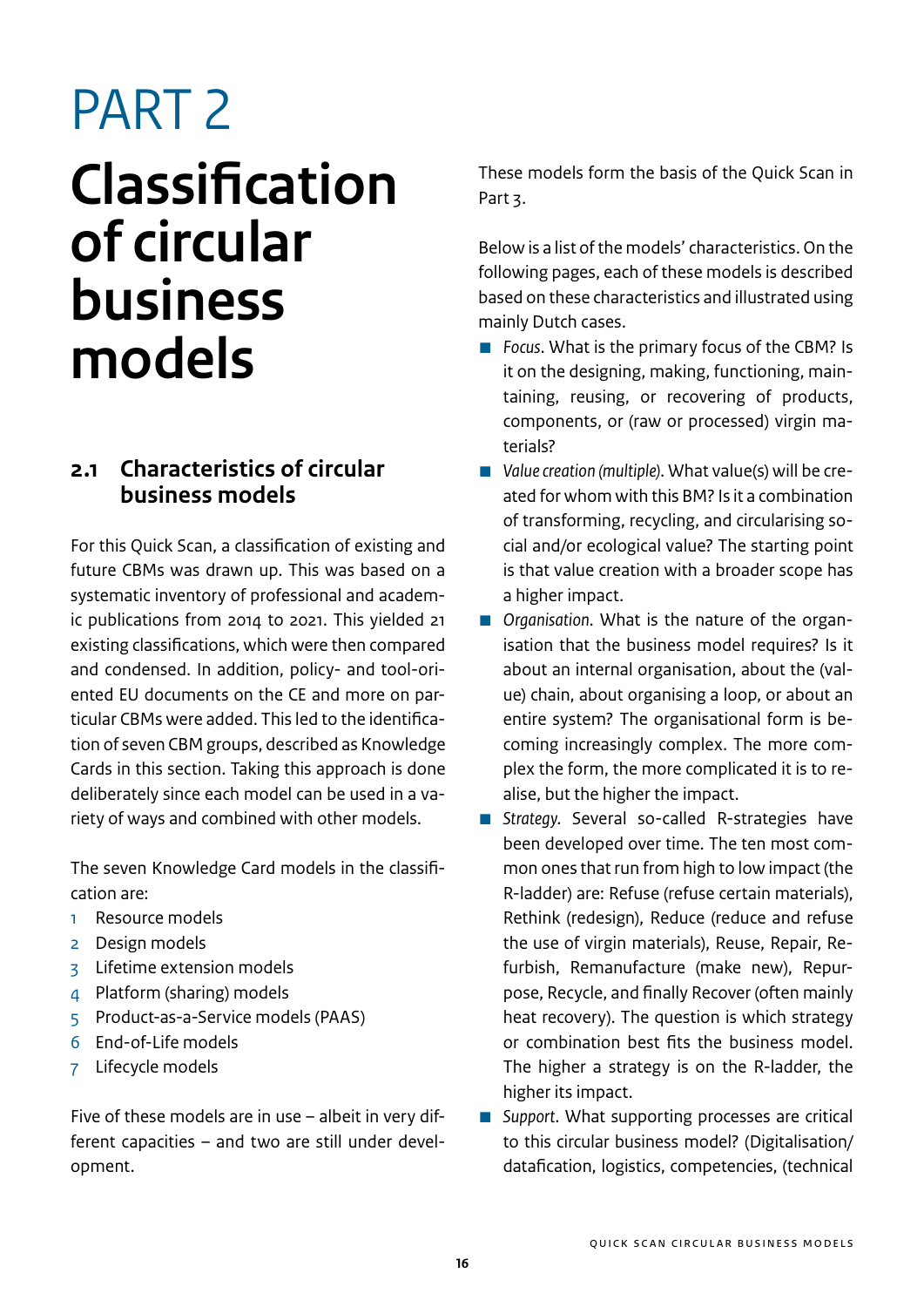<span id="page-16-0"></span>e.g. hardware) infrastructure, design of (production) processes, inventory management, material mediation platforms, quality assurance, etc.)

- *Revenue model*. Which revenue model or combination of models – fits this CBM best? Increasingly, it is not only purely monetary models that are considered, but also integral pricing such as 'True Price' or CO<sub>2</sub> pricing. The broader the scope of a revenue model and the more factors it considers, the greater the impact.
- *Impact*. What is the impact of this business model? Is it about risk reduction, security of commodities, material savings, CO<sub>2</sub> reduction, restoration of the environment, job creation ... or a combination of all these? The more of the latter, the higher the impact. This can be deduced from the judgements given above under  $(2)$ ,  $(3)$ ,  $(4)$ , and  $(6)$ .

## **2.2 Resource models**

The essence of these models is the recovery of parts and raw/processed materials at the end of the lifecycle (discard phase). These can be given a new purpose (whether or not they have been refurbished first). Virgin materials can also be processed into a result with a higher or lower value (upcycling and downcycling). Once all these possibilities have been exhausted, the remaining option is to regain (thermal) value, known as *recovery*.

- 1 Focus: dismantle, recover, reuse, remanufacture
- 2 Value creation: primary recycling for products in the value chain with indirect social job creation and environmental impact (reduced commodity footprint)
- 3 Organisation: end of value chain and a possible new loop
- 4 Strategy: recycle, repurpose, reuse and recover
- 5 Support: return logistics, technical infrastructure, disassembly protocols, quality assurance
- 6 Revenue model: sale of residual flows and (gross) recyclates
- $7$  Impact: material savings, job creation, CO<sub>2</sub> reduction

## **CASES**

**Van Werven** (NL) is a service provider in the field of recycling that converts virgin materials (such as construction and demolition waste, plastic and green waste) into (among other things) biomass or various mono flows. The company operates in the Industry & Production sector. In 2019, the company processed 542,282 tonnes of waste, generating a turnover of € 100 million. Processing this waste prevented 216,974 tonnes of  $CO<sub>2</sub>$  emissions compared to the production of virgin material. ([https://](https://www.vanwerven.nl/) [www.vanwerven.nl/](https://www.vanwerven.nl/))

**HKS** (NL) specialises in the recycling of iron, metals, and electronics. From this, new commodities are made that can be used by smelters and producers. HKS offers two organisational options: parties can deliver their waste to HKS, or HKS can take care of the entire process from collection to new resource creation. The company is active in the Industry & Production sector. HKS processes 1.8 million tonnes of scrap per year and has annual sales of € 500 million (2020 data). ([https://www.](https://www.hksmetals.eu/) [hksmetals.eu/](https://www.hksmetals.eu/))

**RetourMatras** (NL) processes discarded mattresses into new mattresses. The company processes 1.5 million discarded mattresses per year that would otherwise be incinerated. These mattresses are collected from, among other places, recycling centres and bed shops. RetourMatras works together with companies such as IKEA, Renewi, and Auping to promote the recycling of the mattresses. The company is active in the Industry  $\epsilon$  Production sector. [\(https://www.retourmatras.nl/](https://www.retourmatras.nl/))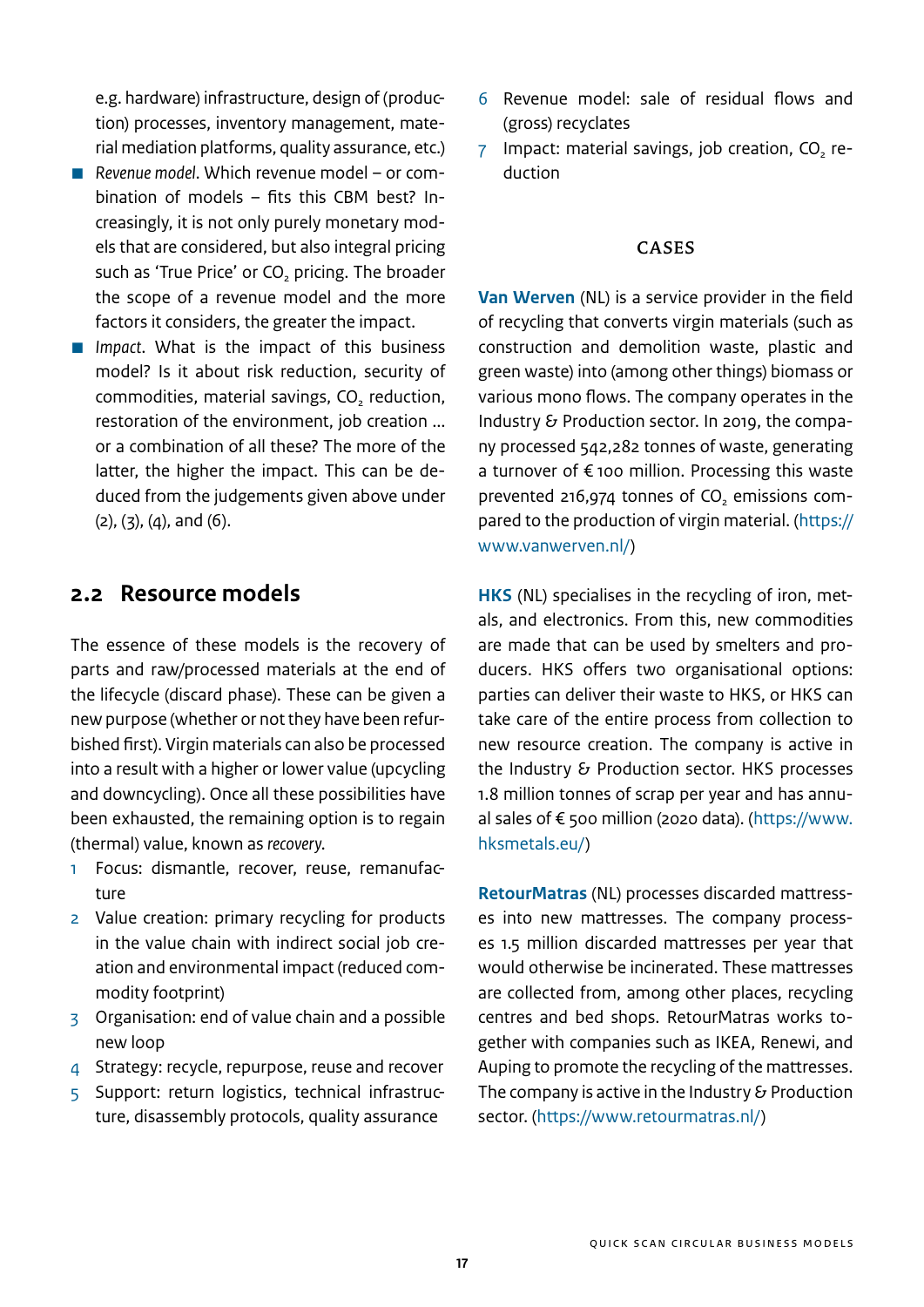## <span id="page-17-0"></span>**2.3 Design models**

The essence of design models is to design products so that they fit within the logic of circularity. Design models focus on delivering designs for new products and redesigning existing products, and designing and redesigning production, distribution, and take-back systems that close loops for circular products. These include (1) design for repair and maintenance, (2) design for recovery and recycling, and (3) design for lifetime extension. This is at odds with the linear economy principle of 'planned obsolescence'. Circular design means designing based on the principles of (1) longevity, (2) ease of repair, (3) modular composition and easy disassembly, (4) use or incentivisation of reusable materials, and (5) use of bio-based materials (under the condition that these materials do not harm biodiversity).

- 1 *Focus*: design products and production processes
- 2 *Value creation*: transforming, recycling, and circularising
- 3 *Organisation*: internal organisation, chain, and loop
- 4 *Strategy*: rethink, redesign, reduce
- 5 *Support*: competencies, design of production processes, return logistics
- 6 *Revenue model*: a combination of design, functional use, and maintenance sales of a product or its component parts
- 7 *Impact*: material savings, usage savings, better material recovery, CO<sub>2</sub> reduction.

## **CASES**

**Patagonia** (US) is a company that designs clothing of the highest possible quality (longevity, multi-functionalism, and non-aging). The design allows for repair, reuse, and recycling (after use). By 2020, Patagonia had repaired 101,706 garments. In addition, 87% of the fabrics used were made from recycled materials. Patagonia has an annual worldwide turnover of over € 1 billion. [\(www.patagonia.com\)](http://www.patagonia.com)

**Fairphone** (NL) designs sustainable phones that last as long as possible. Fairphone does this by focusing on replaceable modules that consumers can repair themselves. Fairphone sold 165,000 phones between 2013 and 2018. [\(www.fairphone.com](http://www.fairphone.com))

**Peeze** (NL) produces coffee focused on a circular design. Peeze designs bio-based and compostable coffee cups, aluminium-free and compostable coffee bags, and coffee cups made from sugarcane waste. Peeze has an annual turnover of more than € 16 million. The coffee is produced in a  $CO_2$ -neutral way. ([www.peeze.nl\)](http://www.peeze.nl)

## **2.4 Lifetime Extension Models**

The essence of these models is to extend the lifespan of products, components, and raw and processed materials. This type of business model focuses in particular on (1) repair, (2) maintenance, (3) refurbishment, (4) replacement/substitution of parts, (5) remanufacturing, (6) repurposing, and (7) reuse. The aim is to preserve a product and the components used in their original qualities and functionality for as long as possible. A frequently chosen form to achieve an extended lifespan is product-as-a-service or servitisation.

- 1 *Focus*: regular maintenance, reuse
- 2 *Value creation*: transforming, circularising
- 3 *Organisation*: organisation, chain, network, and possibly loop
- 4 *Strategy*: reduce, reuse, repair, refurbish, remanufacture, repurpose
- 5 *Support*: suitable designs (see various design models), competencies, digital, technical, and logistical infrastructure
- 6 *Revenue model*: different variations of product-as-a-service (PAAS), data and analytics-as-a-service, maintenance and inspection, buy-back
- 7 *Impact*: material savings (both raw and processed materials).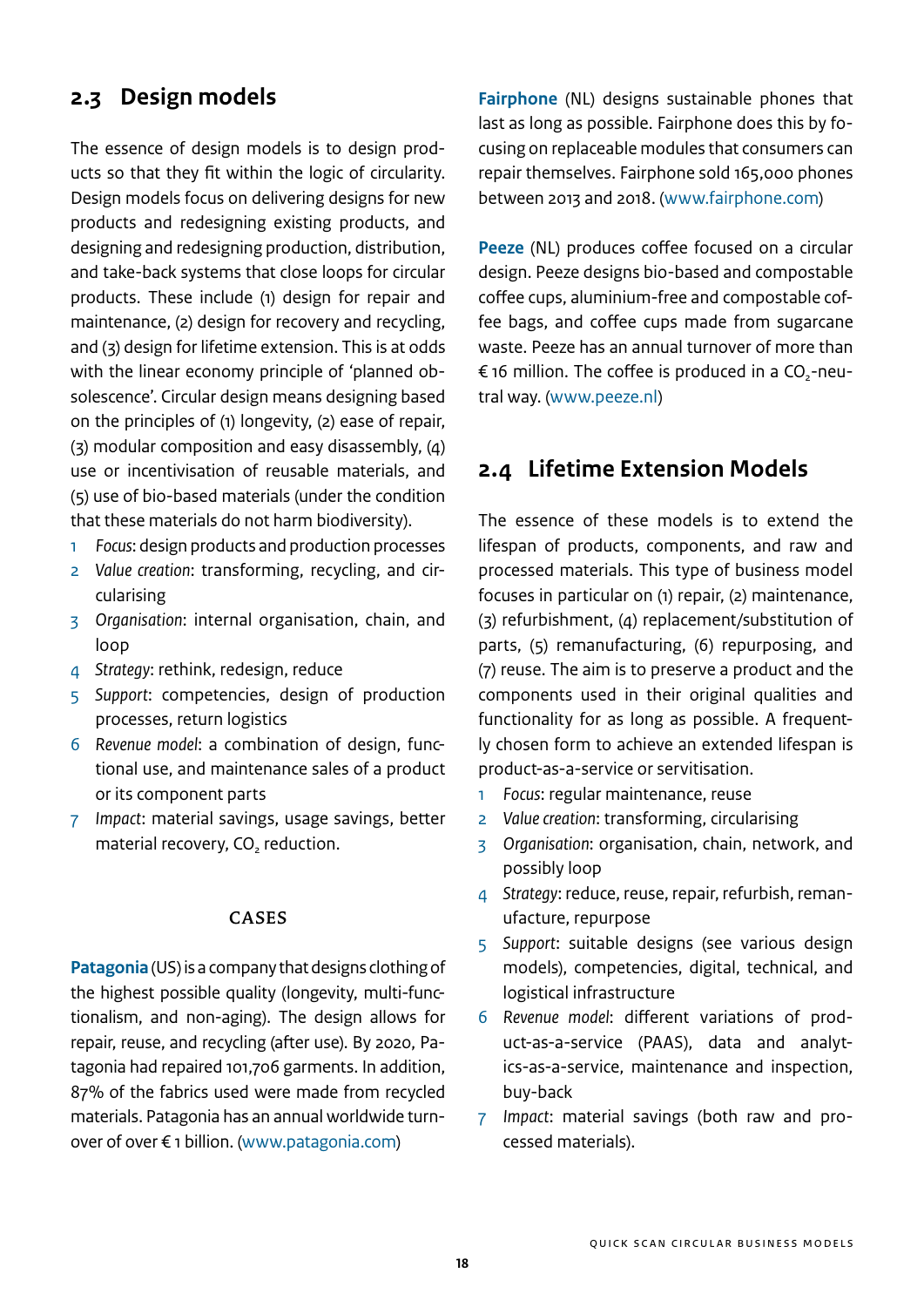## **CASES**

<span id="page-18-0"></span>**Interface** (US) is a global manufacturer of commercial flooring (tiles and carpet). As part of Interface's ReEntry programme, used carpets are reclaimed and repurposed in several ways: the carpets are reused as flooring (reuse), converted to other products or services (repurpose), used as materials (recycle), or, if necessary, used as a support fuel in the cement industry (recover). Between 2016 and 2021 Interface recovered 22,000 tonnes of end-of-life carpet. [\(www.interface.com\)](http://www.interface.com)

**ecoATM** (US) is a leader in reducing electronic waste and creating value from used electronics. ecoATM owns 4,457 kiosks where consumers can sell their phones. Since 2009, ecoATM has purchased more than 28 million electronic devices, and refurbished, resold, or environmentally recycled them. ([www.ecoatm.com](http://www.ecoatm.com))

**RePack** (FI) provides online retailers with reusable packaging materials made from recycled material. After use, the user returns the packaging to Re-Pack, who then checks, cleans, and redistributes the packaging for reuse. In 2020, RePack made a profit of € 680,000. [\(www.repack.com](http://www.repack.com))

**ReBlend** (NL) focuses on the realisation of circular textiles. ReBlend develops a closed textile loop in which textile products are made from end-of-life textiles that would otherwise be burned or disposed of in a low-grade manner. ReBlend manages to achieve an environmental profit of  $\epsilon$  15.76 saved environmental costs per kilogram of Re-Blend cotton compared to average textiles. [\(www.](http://www.reblend.nl) [reblend.nl\)](http://www.reblend.nl)

## **2.5 Platform (sharing) models**

The core of platform (sharing) models is to increase the use of the existing functional capacity of assets (products) that are already in circulation.

The assumption is that there is a lot of overcapacity available. By investing in digital 'commerce' through a website (platform), the intensity of use can be increased. On average, consumer products are used for a short to a very short period (e.g. 8 to 12 minutes for a drill). Platform (sharing) models aim to extend the lifespan by increasing the efficiency of the use of the product, its components, and the resources it contains. Platform (sharing) models focus on providing access to products. An additional effect is that by providing access to products, fewer products are needed to meet the required functionalities.

- 1 *Focus*: function, maintain and reuse
- 2 *Value creation*: transforming
- 3 *Organisation*: network
- 4 *Strategy*: reduce
- 5 *Support*: digitisation & datafication, material mediation platforms
- 6 *Revenue model*: shared ownership, open access, pooling, access
- 7 *Impact*: material savings.

## **CASES**

**FLOOW2** (LU) is a business-to-business, assetsharing platform where companies and organisations can share, rent and sell unused products, services, waste, and materials/residual materials. In this way, waste is reduced, additional revenue is generated, and costs are lowered. Together, in 2019 users created € 129,154,864 extra turnover,  $163,751,138$  kilograms of CO<sub>2</sub>, and 659,100 connections. ([www.floow2.com](http://www.floow2.com))

**Peerby** (NL) is a consumer-to-consumer platform that makes it possible to borrow and lend items, since 80% of items are not used more than once a month. Peerby lists all the items that can be borrowed and rented in the neighbourhood. By sharing, less needs to be produced, which reduces CO<sub>2</sub> emissions. Peerby has 200,000 users. ([www.](http://www.peerby.com) [peerby.com](http://www.peerby.com))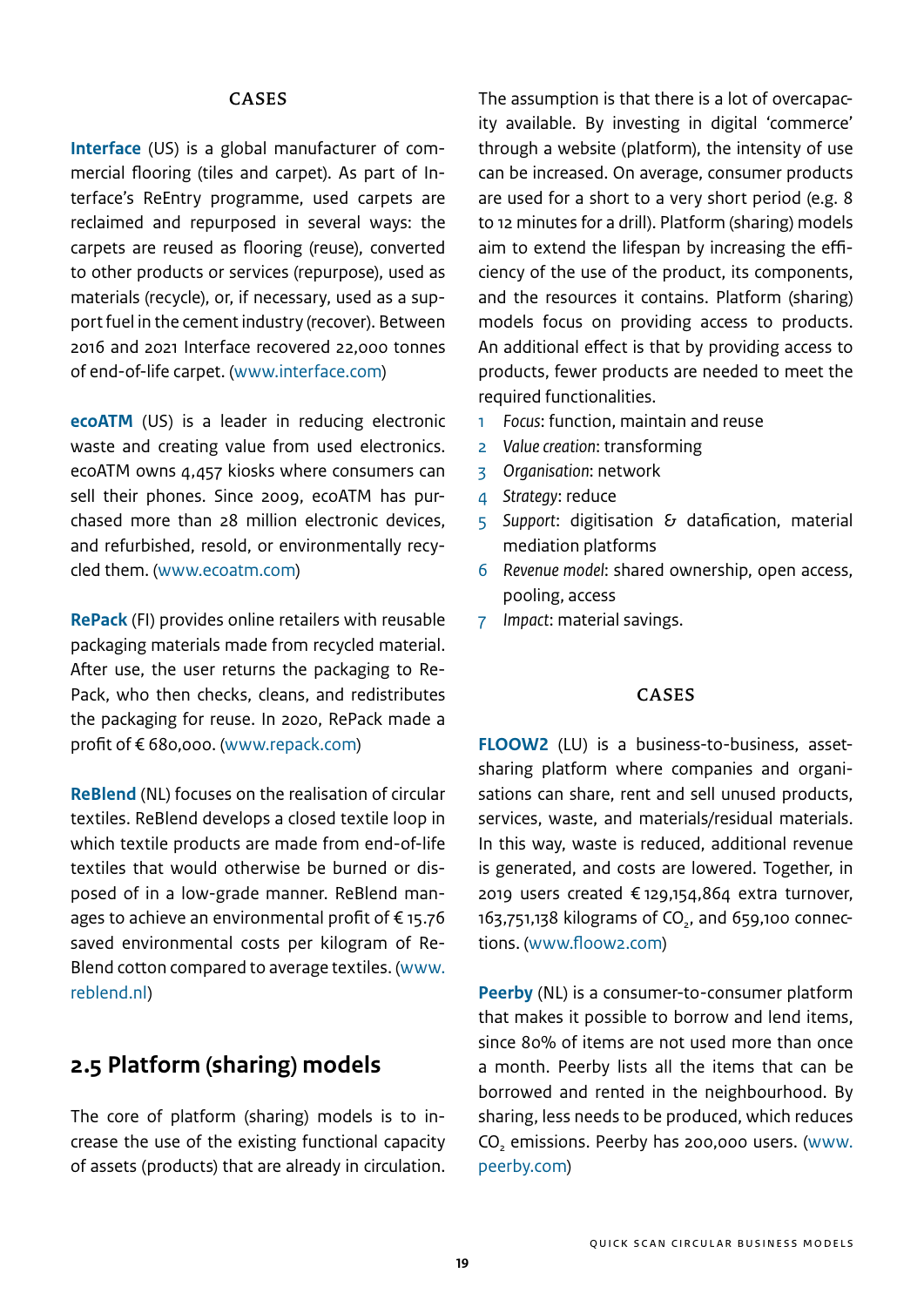<span id="page-19-0"></span>**iFixit** (US) is a consumer-to-consumer platform that hosts repair manuals to allow people to repair their devices themselves to reduce electronic waste. Users can create their repair manuals for a device, and these can be edited and improved by other users. There are 76,893 free manuals on iFixit. ([www.ifixit.com](http://www.ifixit.com))

## **2.6 Product-as-a-Service models (PAAS)**

In Product-as-a-Service models, maximum effort is made to provide a user with access to the function of a product. The user no longer automatically becomes the owner of the product. Agreements are made concerning (1) the use of a product (access), (2) a certain performance level in terms of functionality, (3) several conditions including the quality of the performance and a predetermined fee. Product-as-a-service leads to performance arrangements (dematerialisation).

- 1 *Focus*: function
- 2 *Value creation*: transforming (through better utilisation)
- 3 *Organisation*: network
- 4 *Strategy*: reduce
- 5 *Support*: digitisation and datafication, competencies
- 6 *Revenue model*: subscription, sharing concepts without ownership, lease, pay-per-use, product-as-a-service, rental
- 7 *Impact*: material savings.

## **CASES**

**Swapfiets** (NL) is a company that offers bikes for a fixed monthly fee, which includes maintenance. The company remains the owner of the bike. Swapfiets has over 250,000 bikes in circulation in nine countries and has started a collaboration with Roetz-Bikes to have bikes remanufactured at the

end of the first lifecycle so they can be used again. [\(https://swapfiets.nl/](https://swapfiets.nl/))

**MUD Jeans** (NL) offers the use of a pair of jeans for a fixed amount per month, after which the consumer is motivated to return the jeans. Purchase is also possible. It has a turnover of  $\epsilon$  1.6 million (2020) and sold 45,000 pairs of jeans in 2020. [\(https://mudjeans.nl/](https://mudjeans.nl/))

**Signify** (NL) offers light as a service, whereby a monthly fee is paid. Installation and maintenance are included. The company currently connects more than 86 million light points and uses these light points as efficiently as possible by exploiting their unused potential. Signify was founded by Philips and now has an annual revenue of  $\epsilon$  6.5 billion (2020). (<https://www.signify.com/nl-nl>)

## **2.7 End-of-Life models**

European legislation regarding obligations for producers has led to the implementation of the Extended Producer Responsibility (EPR). Producers and importers retain responsibility for the products they make even after the use or disposal phase. This means that producers and importers retain responsibility for the collection and safe and proper processing of the products they have made/ imported. End-of-life models give substance to this by registering and tracking products and materials (passively and interactively) in a detailed and increasingly digital way. To realise this, these business models are characterised by the use of data and digitalisation of products and virgin materials. This also creates insight into the current and future commodity supply and its quality. This can be supported by a materials passport that records the composition of a product during design and production. In addition, 'track and trace' systems are used to follow products during the usage phase, and producers/importers gain insight into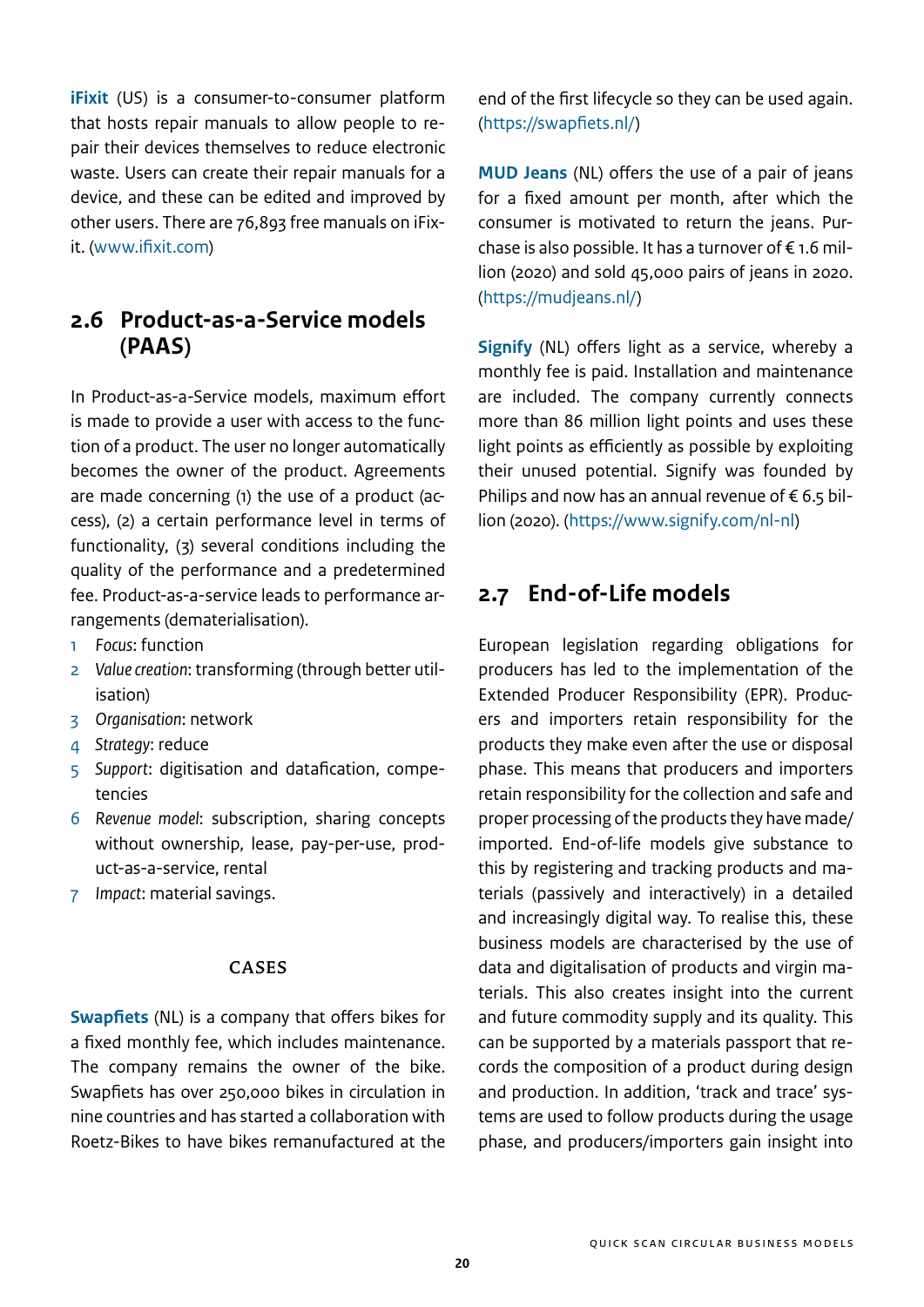the development and location of materials stock over time.

- 1 *Focus*: function, maintain, reuse, recover
- 2 *Value creation*: circularising
- 3 *Organisation*: chain, loop (system)
- 4 *Strategy*: reduce, reuse
- 5 *Support*: digitisation & datafication, technical infrastructure, stock management
- 6 *Revenue model*: data and analytics-as-a-service, maintenance and inspection
- 7 *Impact:* material savings, reuse, CO<sub>2</sub> reduction.

## **CASES**

**Interseroh** (DE) offers business services in the field of closing loops. Interseroh offers its customers assistance in improving the sustainability performance of the company. It supports ALDI, for example, in making its packaging material circular. In 2020, Interseroh made € 704.6 million in sales. ([https://www.interseroh.de/\)](https://www.interseroh.de/)

**MAN Fleet Management** (DE) helps companies to manage their truck fleets efficiently. It supports them in reducing CO<sub>2</sub> emissions and ensures they keep track of depreciation. In addition, MAN alerts the fleet owner about the expiration of required documents and reminds them of maintenance and inspections when they are due. MAN offers this service when their trucks are sold. In 2020, 118,000 trucks and buses were sold. [\(https://www.man](https://www.manfleetmanagement.co.uk/)[fleetmanagement.co.uk/\)](https://www.manfleetmanagement.co.uk/)

**I:CO** (DE) offers an innovative take-back system for clothing and shoes to circulate in product and resource loops. The collection takes place at participating retail locations and the delivery party receives compensation. I:CO processes about 500 tonnes of used clothes and shoes every day in 74 countries. I:CO works together with major brands like H&M, Adidas, Esprit and Jack&Jones. ([https://](https://www.ico-spirit.com/en/) [www.ico-spirit.com/en/\)](https://www.ico-spirit.com/en/)

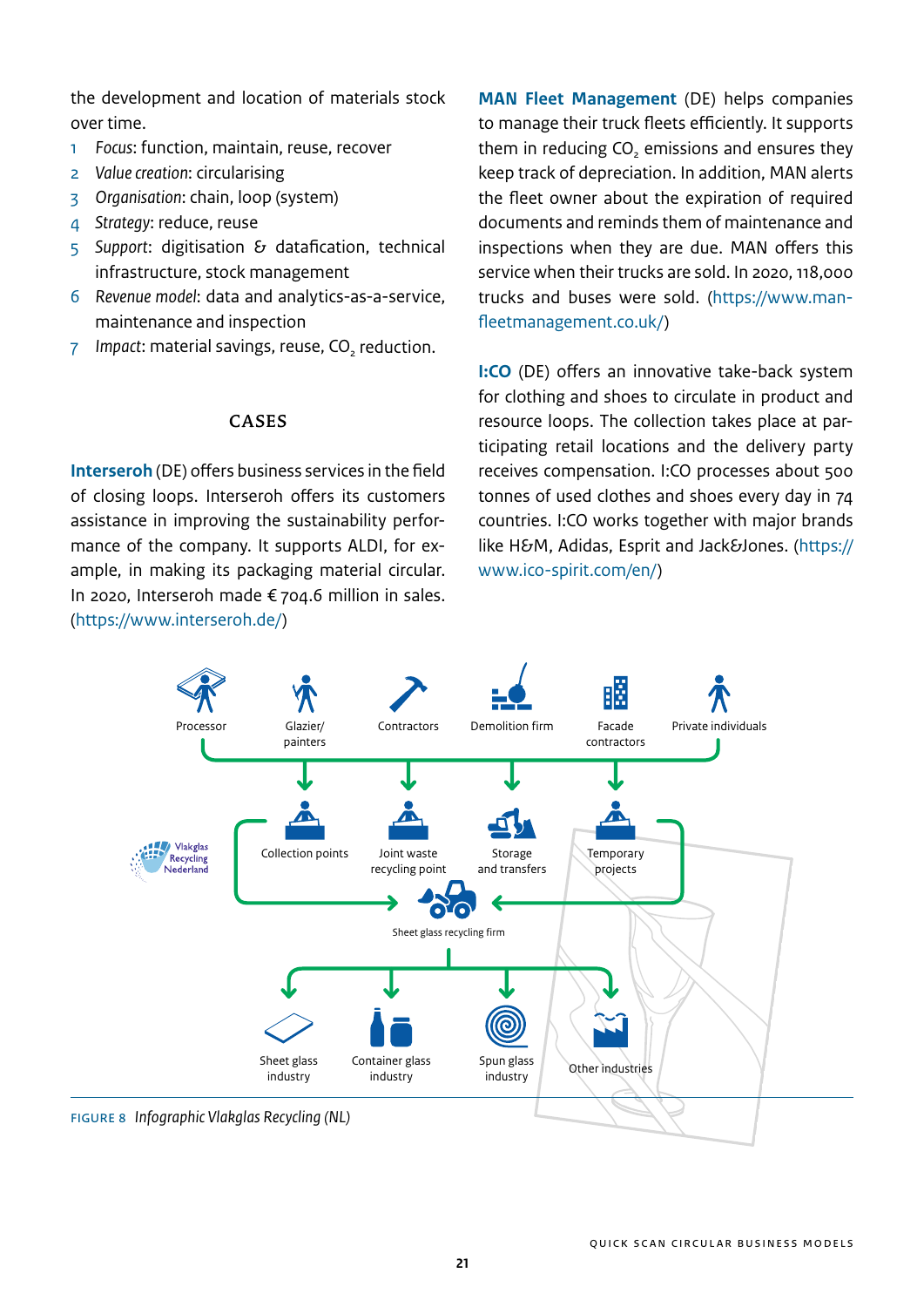<span id="page-21-0"></span>**Vlakglas Recycling Nederland** (NL) collects waste sheet glass and takes it to a recycling company for processing into new glass, such as double-glazing, mirrors, and interior glazing. Sheet glass is used in residential and non-residential construction. Clean sheet glass is 100% reusable. Through re-use, one kilogram of broken glass saves 1.2 kilograms of primary resources. Since its founding in 2002, Vlakglas has collected over 1.384 million tonnes of sheet glass waste. In 2020, almost 87,500 tonnes of plate glass was collected and offered for recycling. [\(www.vlakglasrecycling.nl](http://www.vlakglasrecycling.nl))

## **2.8 Lifecycle models**

The basic principle of lifecycle models is that producers retain ownership of the products (including components and used materials) they make throughout the entire lifecycle (the Producer Ownership principle or Producer Lifecycle Ownership). These business models then aim for full servitisation. Producers keep maximum control over the materials they use in their products, including the recyclates recovered from them, and can thus close the entire loop. The ambition to be able to fully close loops is leading the choice for virgin materials, product design, service organisation, and supporting processes such as product and takeback systems and digitalisation.

- 1 **Focus**: design, make, function, maintain, reuse, recover
- 2 **Value creation**: transforming, recycling, circularising, social, ecological
- 3 **Organisation**: loop, system
- 4 **Strategy**: rethink, reduce, reuse, repair, refurbish, remanufacture, repurpose, recycle
- 5 **Support**: digitisation & datafication, return logistics, competencies, quality assurance
- 6 **Revenue model**: subscription, use of residual flows and recyclates, buy-back, lease, mainte-

nance and inspection, extended lifespan, guarantee

7 **Impact**: virgin material savings, CO<sub>2</sub> reduction.

## **CASES**

**BlueMovement** (NL), part of BSH Huishoudapparaten (BSH household appliances), is a subscription model in which consumers choose to use an appliance instead of owning one. During the subscription period, which varies from six months to six years, BlueMovement carries out repairs free of charge. At the end of the subscription period, devices are refurbished and reused. At the end of its lifecycle, the device is recycled. In this way, materials are used for as long as possible. BSH carries out its business activities without leaving an ecological footprint. In 2020, BSH had a turnover of  $\epsilon$  13.9 billion. (<https://www.bluemovement.com/nl-nl>)

**Gerrard Street** (NL) produces headphones circularly, focused on reaching the longest possible lifespan to prevent electronic waste. The headphones are designed in a modular way so that parts can be repaired in case of defect or wear. Gerrard Street will take back the old parts for repair, reuse, or recycling. Consumers can choose whether to buy the headphones with a lifetime warranty or to use them via subscription. Since its inception in 2015, Gerrard Street has saved 2,000 headphones from the electronic waste pile (2020). [\(https://gerrardstreet.nl/](https://gerrardstreet.nl/))

**Kodibox** (BE) provides movers with solid plastic moving boxes. Movers can rent the moving boxes. The moving boxes can be reused 400 times and are 100% recyclable. The plastic moving boxes emit sixteen times less CO<sub>2</sub> than cardboard boxes. Kodibox is part of Vervaet Verhuis which has an annual turnover of  $\epsilon$  800,000 (2019). ([https://](https://www.kodibox.be/nl) [www.kodibox.be/nl\)](https://www.kodibox.be/nl)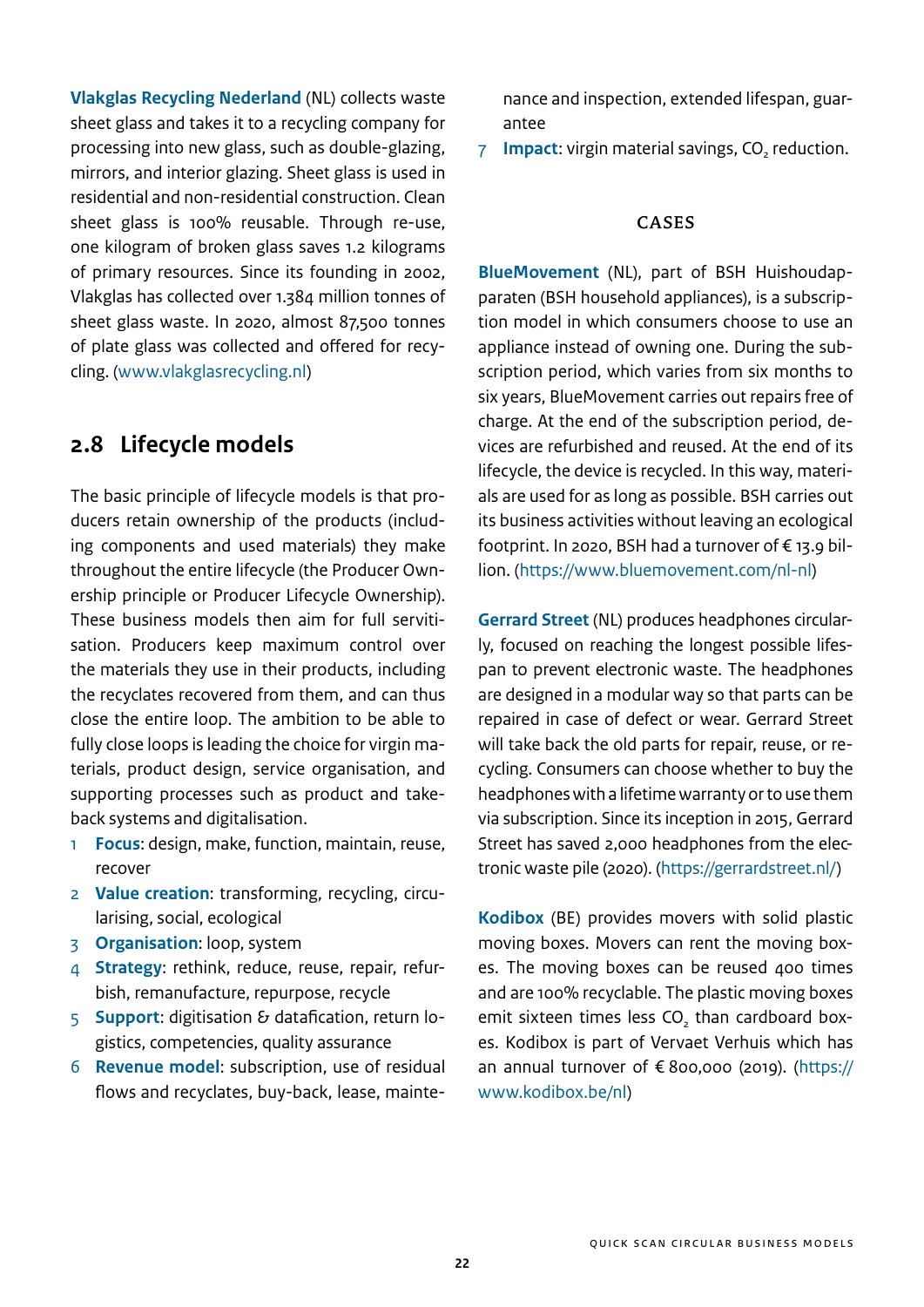**Logge** (NL) provides customised work in circular office design. Logge only uses renewable materials and ultimately wants to bring all products back into the material loop so that there is no more waste. Logge uses different methods for circular interior design: (1) circular interior, (2) circular interior with buy-back guarantee, (3) service of circular

interior (Product-as-a-Service (PAAS)), (4) material passport, and (5) true price. In addition to circular projects, Logge also focuses on projects that reuse or refurbish existing materials. Since 2016, Logge has completed 41 projects with a variety of clients (e.g. PA Consulting Group, Baker & McKenzie, DSM). [\(https://logge.nl/](https://logge.nl/))

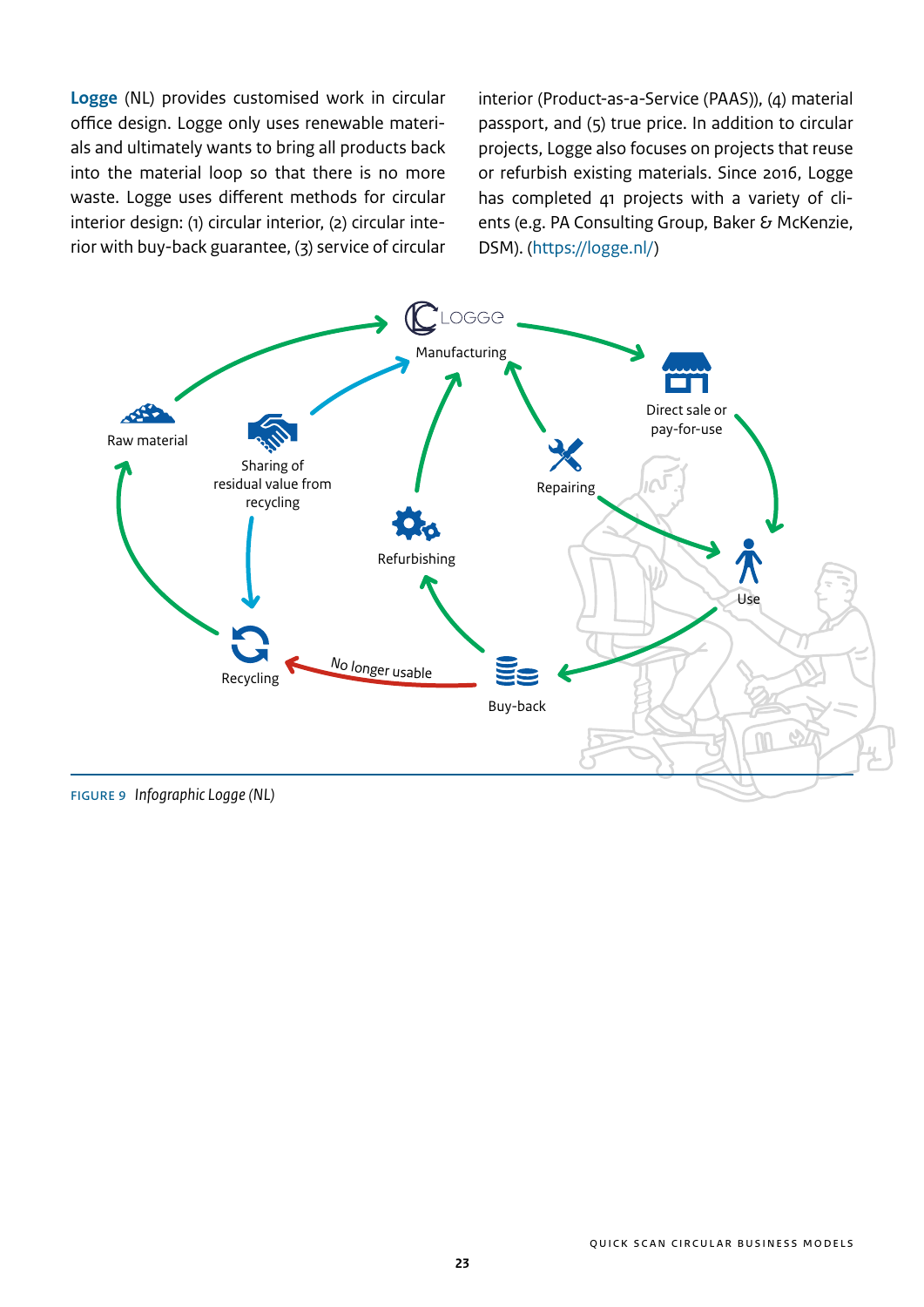## <span id="page-23-0"></span>PART 3 **Quick Scan**

## **3.1 Structure of the Quick Scan**

The Quick Scan consists of two phases and ten building blocks.

In this first part of the Quick Scan, you will examine, based on five building blocks, where you stand with your organisation when it comes to organising sustainably and circularly. This is done based on questions that you are asked to score on a fivepoint scale. For each building block, you will find a separate set of randomly ordered questions. It is a Quick Scan, so there is a quick analysis. The result is a 'total picture' and helps gauge whether you are a beginner, advanced, or a frontrunner in the field of sustainability and circularity.

## *Phase one: determining the position*

1 *Priority*. What priority does it have to organise sustainably and circularly?

- 2 *Experience*. Where do we currently stand when it comes to organising sustainably and circularly?
- 3 *Ambition*. Where do we want to go as a company when it comes to organising sustainably and circularly?
- 4 *Current business model*. To what extent is organising sustainably and circularly already included in our current business model?
- 5 *Outcome, Quick Scan Part 1*: Where do we stand as a company based on the above four analyses?

In the second part of the Quick Scan, you look at five building blocks that can be used to design a sustainable and circular business model or to adapt an existing business model. These building blocks are:

## *Phase two: developing or adapting the business model*

- 1 Base type of business model. Which choice of base model best fits your ambition from the offered classification of circular base models?
- 2 R-strategy. Then choose from one, or a combination, of the so-called R-strategies to fill out your base type of circular model.



## Figure 10 *Structure of Quick Scan*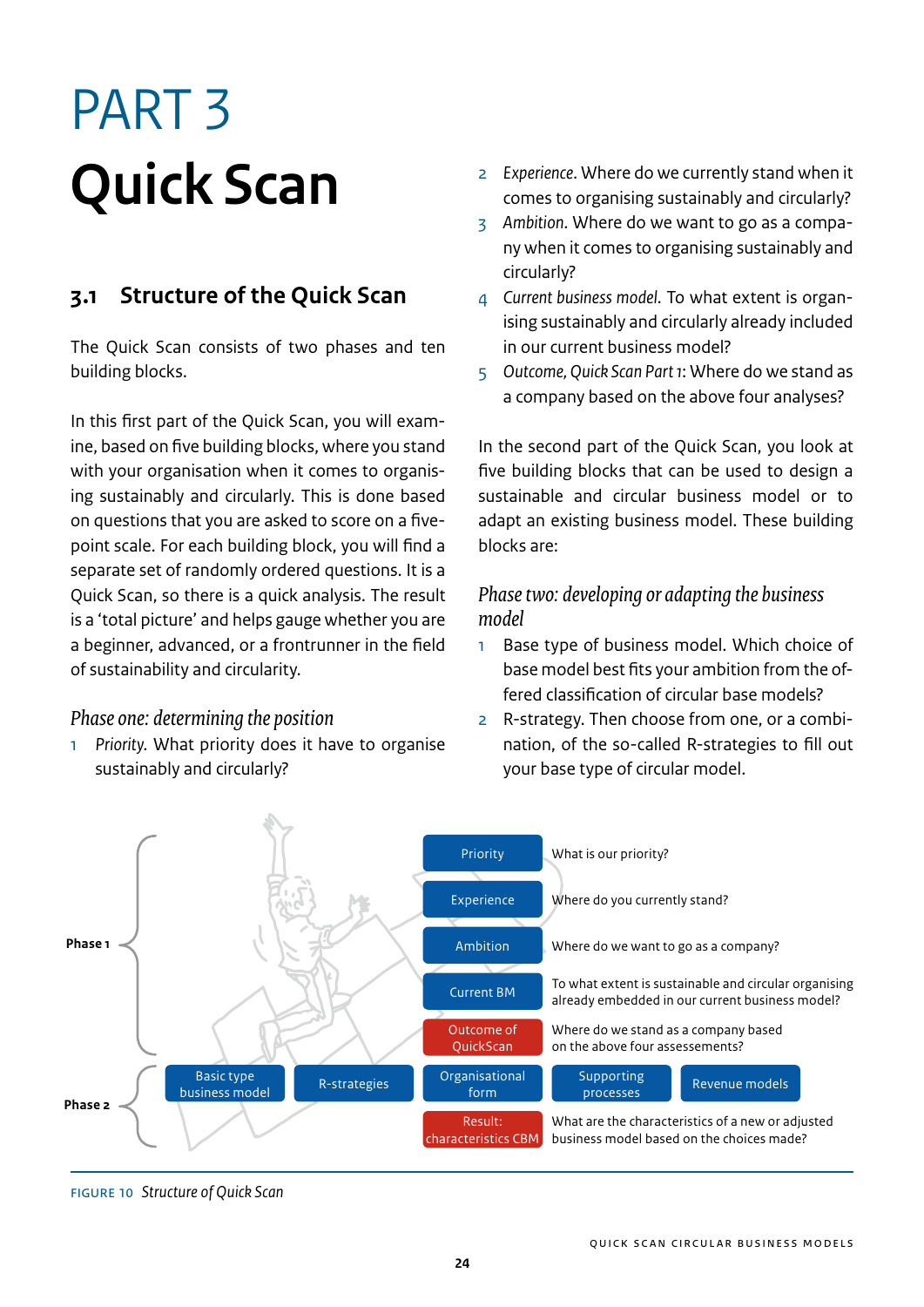- <span id="page-24-0"></span>3 Organisational form. What is the most appropriate organisational form?
- 4 Supporting processes. Which supporting processes are crucial (and do you know about them)?
- 5 Revenue models. Choose one or more revenue models from the large selection.

The result of the choices you make from this second set of five building blocks is always a self-chosen mix  $\delta$  match. You look at what you think fits your situation and ambition. So there is no right or wrong, or better or worse choice. The aim is to find what business model best suits your current experience and ambitions, based on your choices.

In this Quick Scan, we have chosen to look primarily at the use of raw and processed virgin materials and their impact. However, social and ecological sustainability is just as important.

## **3.2 Phase one: determining the position**

## **3.2.1 Determining priority**

*Why is organising sustainably and circularly important for your company?*

Please circle the answers that apply to you on a scale from 1 (not applicable) to 5 (very applicable). More than one answer may apply.

Add up your scores. The result is: . . . (fill in your score).

- Between 10 and 20 points: organising sustainably and circularly is not a priority at the moment.
- Between 21 and 30 points: organising sustainably and circularly is already known to you, but there are still many opportunities to strengthen this.
- $\blacksquare$  Higher than 30 points: organising sustainably and circularly is currently a high priority for you.

| $\Box$ | It is financially attractive through subsidies,<br>for example.                                  | 12345 |
|--------|--------------------------------------------------------------------------------------------------|-------|
| П.     | To get staff, we do need to be sustainable<br>and circular.                                      | 12345 |
|        | As a company, we have the ambition to be<br>sustainable and circular.                            | 12345 |
| П.     | Working on sustainability and circularity<br>has a positive influence on our market<br>position. | 12345 |
| $\Box$ | We want to avoid problems with resource<br>scarcity in the future.                               | 12345 |
| □      | It is already important to our business.                                                         | 12345 |
| □      | We'll soon have legislation to comply with.                                                      | 12345 |
| п      | Our customers will increasingly expect it<br>from us.                                            | 12345 |

## **3.2.2 Experience with organising SUSTAINABLY AND CIRCULARLY**

*What have you done up to now in terms of organising sustainably and circularly?*

Please circle the answers that apply to you on a scale from 1 (not applicable) to 5 (very applicable). More than one answer may apply.

| $\Box$ | Organising sustainably and circularly is<br>already known to us.                                 | 12345 |
|--------|--------------------------------------------------------------------------------------------------|-------|
| $\Box$ | Our production is already more efficient and<br>we produce less waste.                           | 12345 |
| $\Box$ | We use recycled materials in our products<br>whenever possible.                                  | 12345 |
| $\Box$ | Organising circularly is not a choice but a<br>strategic necessity.                              | 12345 |
| $\Box$ | We are saving energy and have started to<br>generate our own.                                    | 12345 |
| $\Box$ | Internally, we are working towards a fully<br>circular production process.                       | 12345 |
| $\Box$ | We have started to develop the chain<br>circularly, in cooperation with parties in the<br>chain. | 12345 |
| П.     | We are in the process of taking back our<br>products (or parts) after use.                       | 12345 |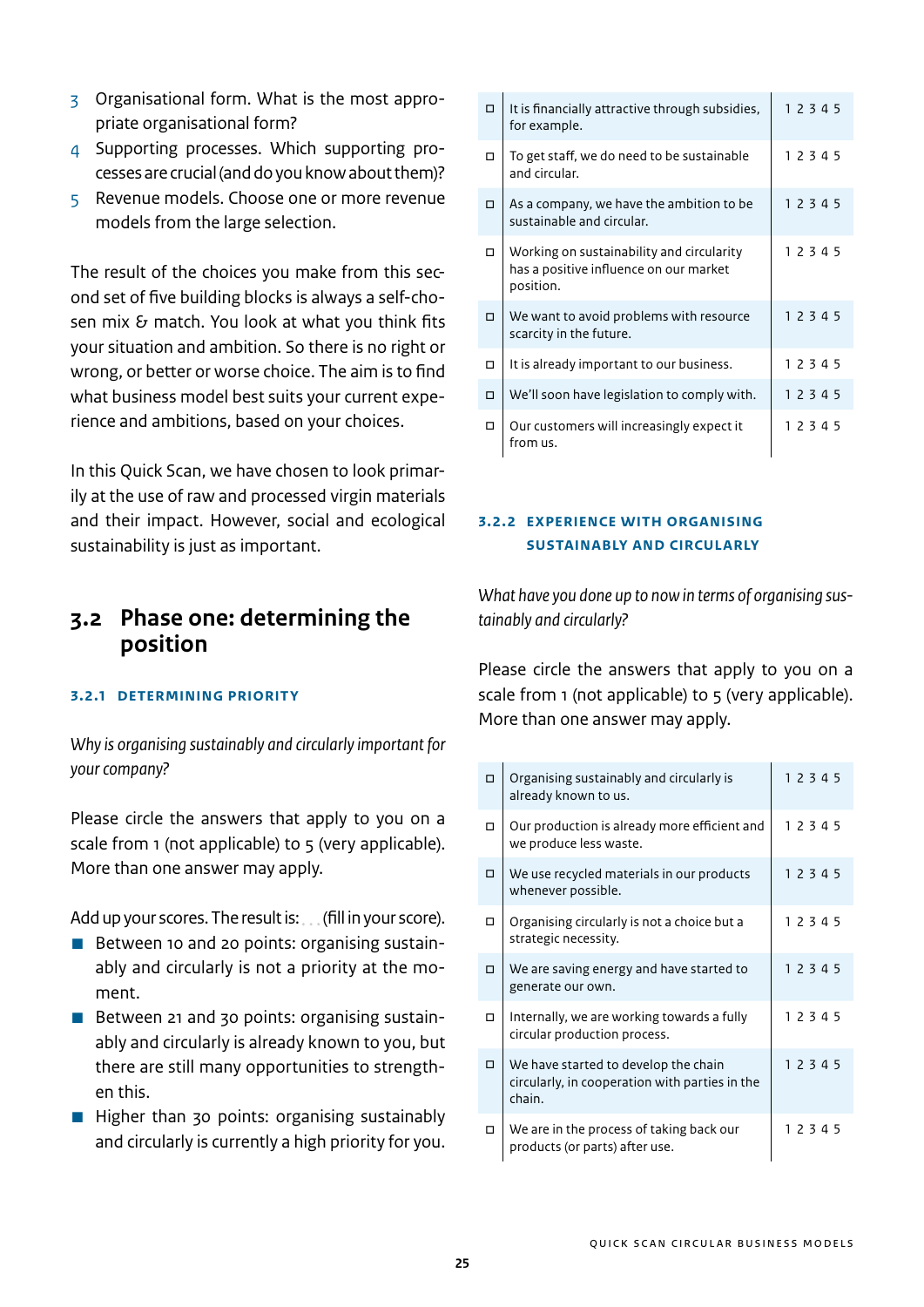

Figure 11 *Flowchart for CBM ambition*

Add up your scores. The result is: . . . (fill in your score).

- Between 10 and 20 points: you have a starting point.
- Between 21 and 30 points: you are already making good progress and have perhaps reached a point where taking action is the norm.
- **E** Higher than 30 points: this means that sustainability and circularity are core issues for your company. Organising sustainably and circularly is a core concern for your company.

## **3.2.3 Ambition**

*How do you want to develop further in the coming years in the field of organising sustainably and circularly?*

Please circle the answers that apply to you on a scale from 1 (not applicable) to 5 (very applicable). More than one answer may apply.

| $\Box$ | We have clear plans for the coming years.                                      | 12345     |
|--------|--------------------------------------------------------------------------------|-----------|
| $\Box$ | We want to work towards production with<br>reclaimed and recycled materials.   | 12345     |
| $\Box$ | We are going to make the design and main-<br>tenance of our products circular. | 12345     |
| 0      | Our customers will only see our products if<br>they purchase a service.        | 12345     |
| $\Box$ | We are moving towards full lifecycle re-<br>sponsibility for our products.     | 12345     |
| П.     | We adapt to legislation and regulations step<br>by step.                       | 12345     |
| $\Box$ | In about 10 years we want to be a circular<br>and sustainable company.         | 1 2 3 4 5 |

Add up your scores. The result is: (fill in your score).

- Between 10 and 20 points: you are not really engaged with organising sustainably and circularly.
- **Between 21 and 30 points: you have clearly** started with organising sustainably and circularly but there are still plenty more steps to take.
- $\blacksquare$  Higher than 30 points: you are already well on your way with organising sustainably and circularly.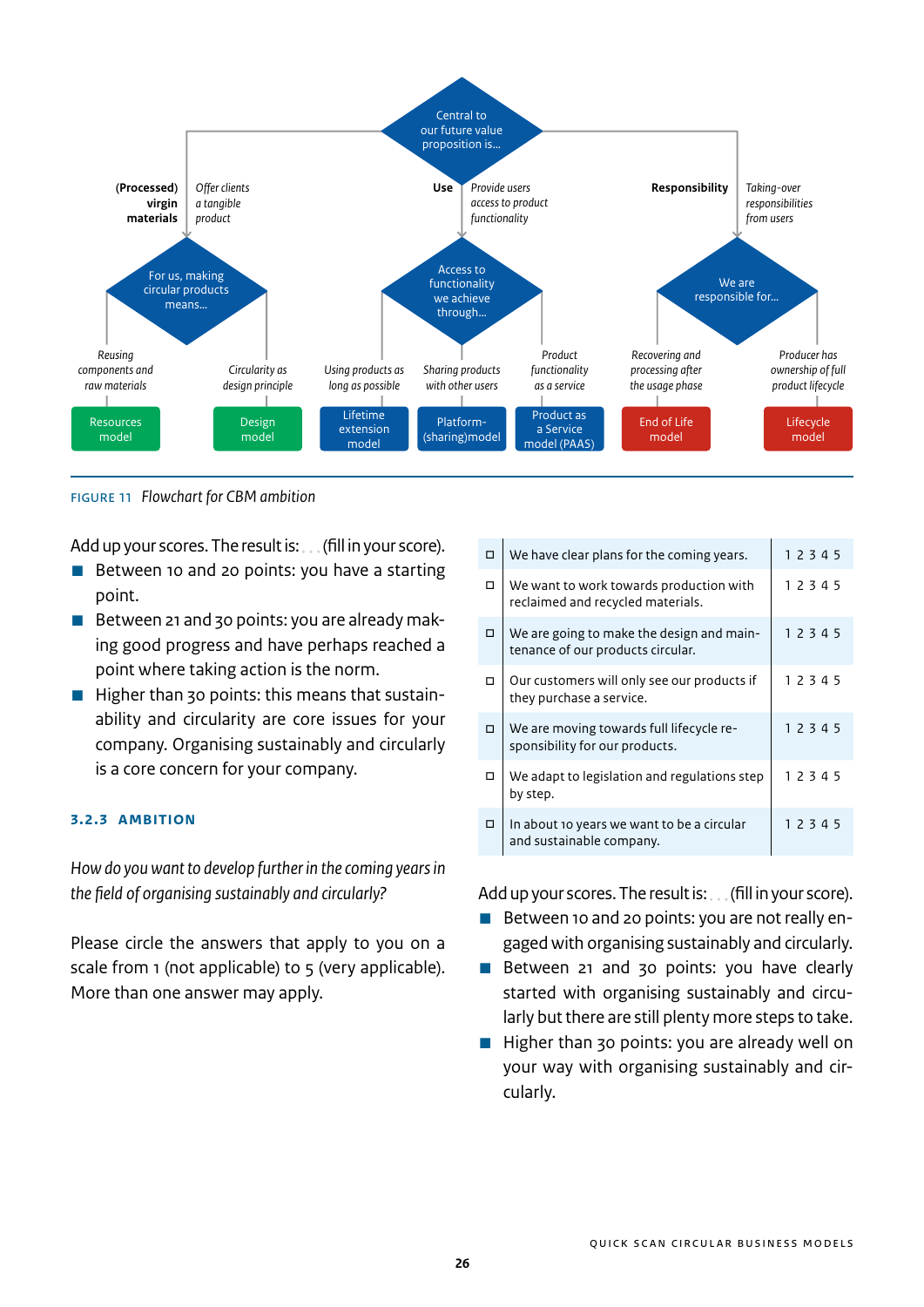Look at the flow chart in Figure 11 and determine what your ambition is.

Please indicate your ambition below and complete the statements:

**E** For us, making circular products means  $\blacksquare$  We provide access to functionality through  $\blacksquare$ . ■ We are responsible for 

It may be that the above answers are not unambiguous but rather lead to a mixed response. Should that be the case, please indicate where your priority lies.

 $\Box$  Our priority (for at least the next five years?) is 

#### **3.2.4 Current business model**

*To what extent is organising sustainably and circularly already part of your organisation and incorporated in your business model?*

| п  | We have been taking a critical look at our<br>current business model for years.                                                             | 1 2 3 4 5 |
|----|---------------------------------------------------------------------------------------------------------------------------------------------|-----------|
| п. | We are looking at how product-as-a-service<br>can be embedded in addition to service.                                                       | 12345     |
|    | We use our waste as recycled material for<br>new products more and more often.                                                              | 12345     |
| П. | The value retention of products is central<br>for us, right from the design phase.                                                          | 12345     |
| п  | The law requires us to process a percentage<br>of recycled material.                                                                        | 12345     |
| п  | We try to close a loop with partners.                                                                                                       | 12345     |
|    | We offer our customers digitisation and<br>tracking of products in use in order to pro-<br>pose service just-in-time (JIT), or even before. | 12345     |

Please circle the answers that apply to you on a scale from 1 (not applicable) to 5 (very applicable). More than one answer may apply.

Add up your scores. The result is: . . . (fill in your score).

- **B** Between 10 and 20 points: you most likely have a conventional business model, based on a purely financially driven model.
- Between 21 and 30 points: in some respects, you are already working on incorporating sustainability and circularity into your business model, such as (for example) crediting or the inclusion of return flows.
- $\blacksquare$  Higher than 30 points: it is clear that you have already implemented sustainability and circularity in your business model and are committed to, for example, collective business models and working with true price.

#### **3.2.5 Results of the first phase**

At the end of the five steps of the first stage, you perform a post-analysis calculation, which has a visual result – a so-called radar plot. Proceed as follows:

- Copy the scores from the previous four analyses.
- $\blacksquare$  Plot these in the radar plot below.
- $\blacksquare$  Connect the scores with a line.

This provides a visualisation of your scores. This way you can see at a glance what your strengths and weaknesses are.

Interpretation:

- *Score per axis of 10-20*: you are still at the beginning of organising sustainably and circularly.
- *Score per axis of 21-30*: you have clearly started but there are still a lot of steps to take.
- *Score per axis of 31-40*: you are a frontrunner and looking for inspiration for the 'next step'.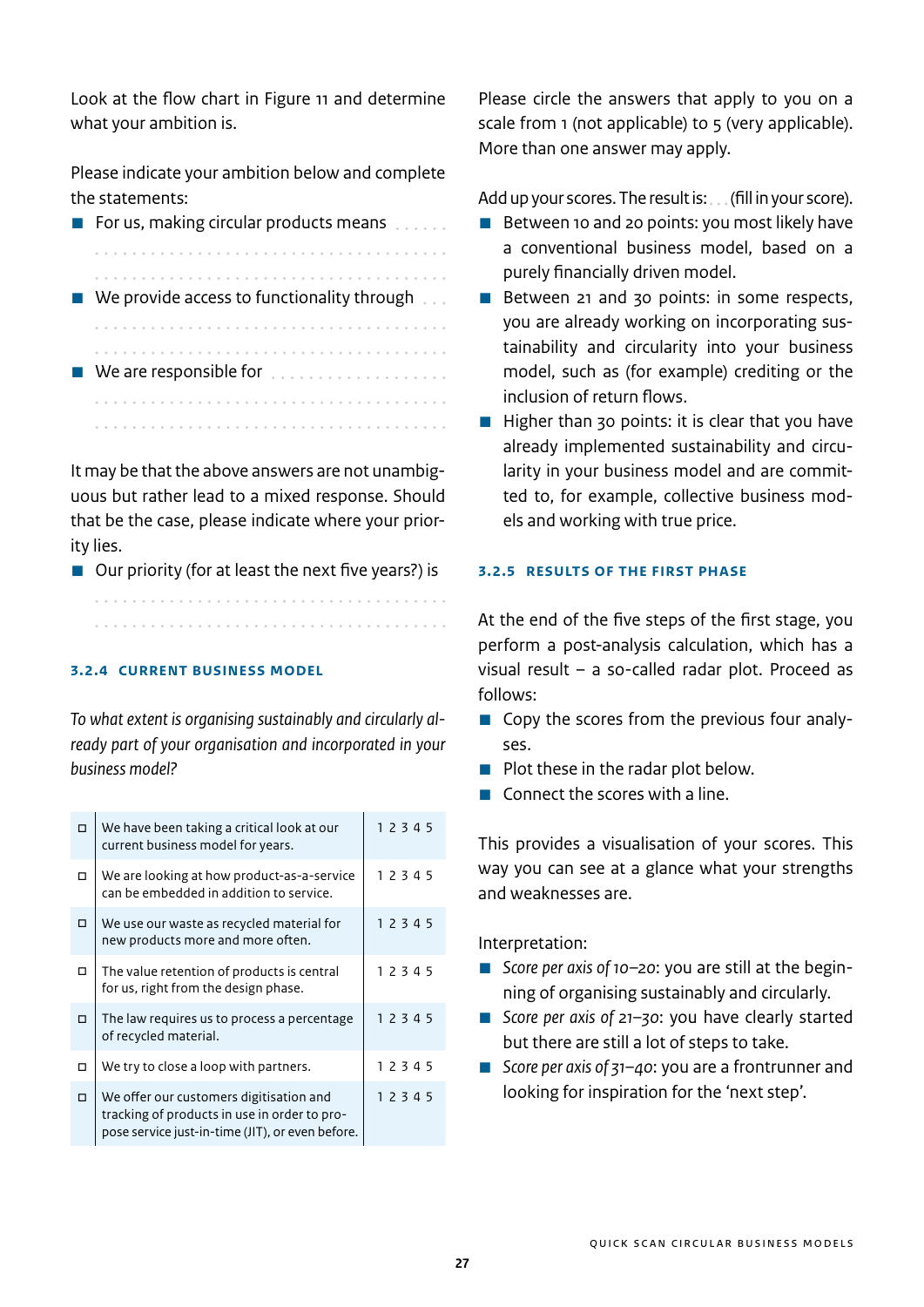<span id="page-27-0"></span>

Figure 12 *Radar plot*

## **3.3 Phase two: developing or adapting the business model**

In this second phase of the Quick Scan, you look at five building blocks that can be used to design a sustainable and circular business model. These are listed below in the order in which they are discussed and in view of the central question that is asked. The base type of circular business model is presented in Part Two. The other building blocks are presented in Part One.

- *Base type business model*. Which base type (or combination) of circular business model best fits your current experience and ambitions?
- *R-strategies*. Which R-strategy/ies best matches the result of your Quick Scan and, in particular, your ambition?
- *Organisational form*. What form of organisation can you best choose to realise that ambition?
- *Supporting processes*. Which supporting processes are crucial for the realisation of this business model (and do you have the knowledge and capacity for this in-house)?
- *Revenue models*. Which revenue model (or mix of models) best fits the choices made earlier?

#### **3.3.1 Base type of business model**

*Which base type (or combination) of circular business model best fits your current experience and ambitions?*

For an introduction to these models, see Part One. In Part Two these models are presented based on their characteristics and on examples provided. There follows another overview of the seven circular business models used in this Quick Scan:

Models (1) and (2) focus more on the recovery and reuse of virgin materials (both raw and processed).

- 1 Resource models
- 2 Design models

Models (3), (4) and (5) focus on different and more efficient forms of use and utilisation.

- 3 Lifetime extension models
- 4 Platform (sharing) models
- 5 Product-as-a-Service models (PAAS)

Models (6) and (7) are future models and paint a picture of increasing producer responsibility.

- 6 End-of-Life models
- 7 Lifecycle models
- Choose from one, or possibly a combination, of several models and briefly explain the motivation for your choice:

## **3.3.2 CHOICE OF R-STRATEGY**

*Which R-strategy/ies best match the result of your Quick Scan, and in particular your ambition?*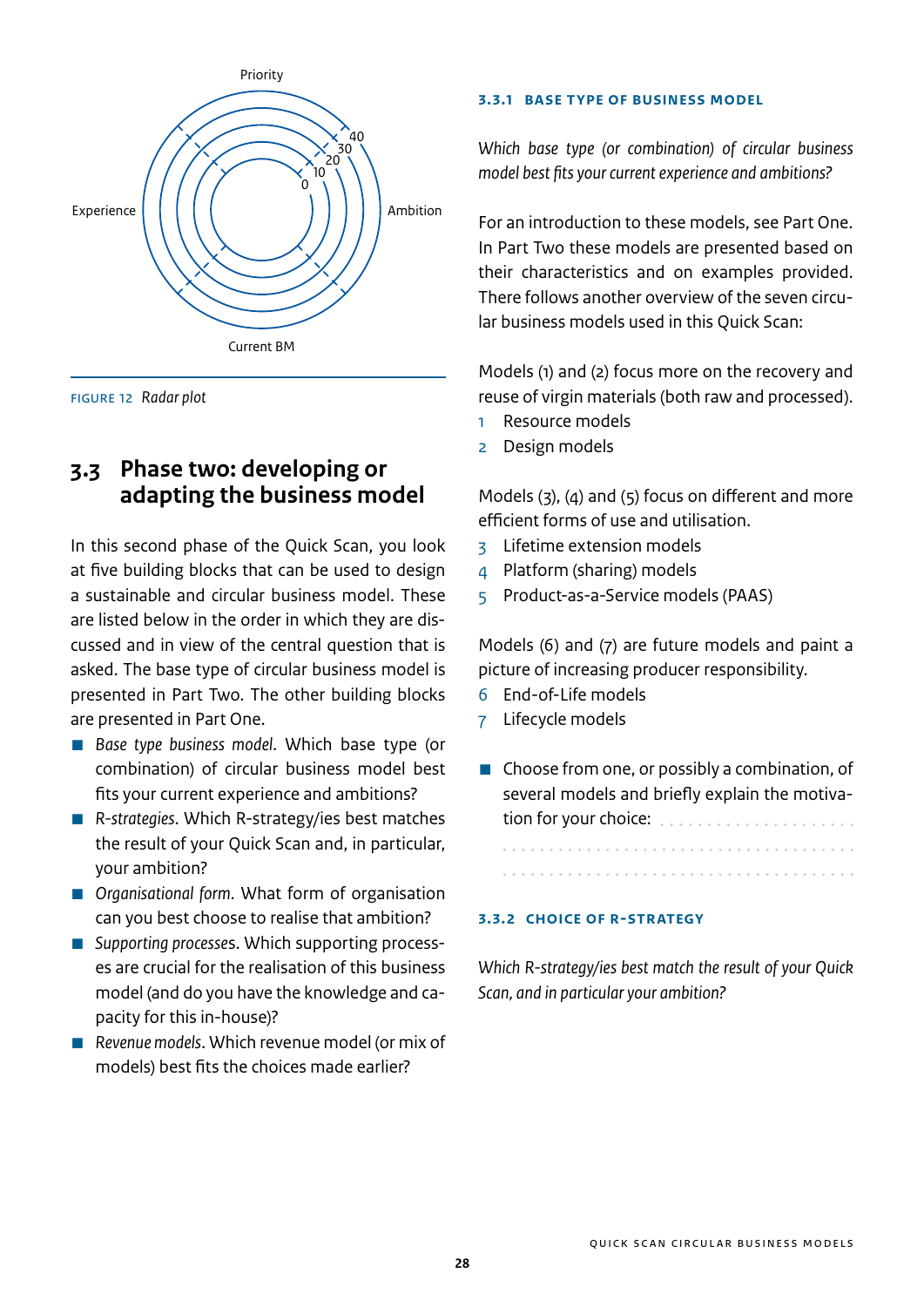| Circular                      |                                             | 10 Refuse                        | Preventing the use of 'virgin' (processed) materials                                                              |
|-------------------------------|---------------------------------------------|----------------------------------|-------------------------------------------------------------------------------------------------------------------|
| economy                       | Use product longer<br>with low (no) impact  | 9 Rethink $\epsilon$<br>Redesign | (Re)designing a product or component with<br>sustainability and circularity as fundaments                         |
|                               |                                             | 8 Reduce                         | Reducing the use of (processed) virgin materials                                                                  |
| Rule of<br>thumb: more        | Extend lifetime<br>of products and          | 7 Reuse                          | Reusing products, components, or (processed) raw<br>materials (whether or not after being refurbished)            |
| circularity<br>means          |                                             | 6 Repair                         | (Timely) maintenance and repair, whether or not<br>combined with redesign and digitisation                        |
| higher value                  |                                             | 5 Refurbish                      | Refurbishing products and components 'as good as new'                                                             |
| retention and<br>lower impact | components                                  | 4 Remanufacture                  | Making new products or parts from previously<br>made products and/or components                                   |
|                               |                                             | 3 Repurpose                      | Reuse products and/or components but with a different<br>purpose/function, whether or not combined with Refurbish |
|                               | Useful reuse of                             | 2 Recycle                        | Processing products and components to commodities and reuse                                                       |
| Linear<br>economy             | (processed) raw materials<br>and components | 1 Recover                        | Energy recovery from materials (also called: thermal upcycling)                                                   |

#### FIGURE 13 *The R-strategies*

The overview of 10 R-strategies shows a range of strategies that can help shape your sustainable and circular ambitions. The choice of strategy gives a further interpretation of the previously chosen circular base model. The different strategies are ranked based on increasing impact.

■ Choose from one or more strategies and briefly explain the motivation for your choice: 

#### **3.3.3 Organisational form**

*What form of organisation can you best choose to realise that ambition?*

A business model requires making choices, doing things, bringing people together, setting things in motion … in short, it requires organising. Working towards a sustainable and circular economy increasingly requires a different way of working together: from a pure focus on one's organisation to more and more attention for stakeholders, to working on co-operation (and shared revenue models) instead of competition. Realising this requires thinking about the choice of the organisation's form. This Quick Scan distinguishes four organisational forms:

- 1 The classical organisation (as we know it today)
- 2 Horizontal and vertical value chain integration
- 3 A multi-party loop
- 4 A system of loops and value chains.

It is not smart to choose multiple organisational forms at the same time. Then the number of parties involved in your business model increases exponentially and you risk getting an unmanageable (and also uncontrollable) complexity.

 $\blacksquare$  Choose the form of organisation that suits you best and briefly explain the motivation for your choice:

#### **3.3.4 Supporting processes**

*Which supporting processes are crucial for the realisation of this business model (and do you have the knowledge and capacity for this in-house)?*

Whatever business model you develop or adapt, there will always be a need for supporting processes. Think of return logistics, technical infrastructure, or quality control. Organising one or more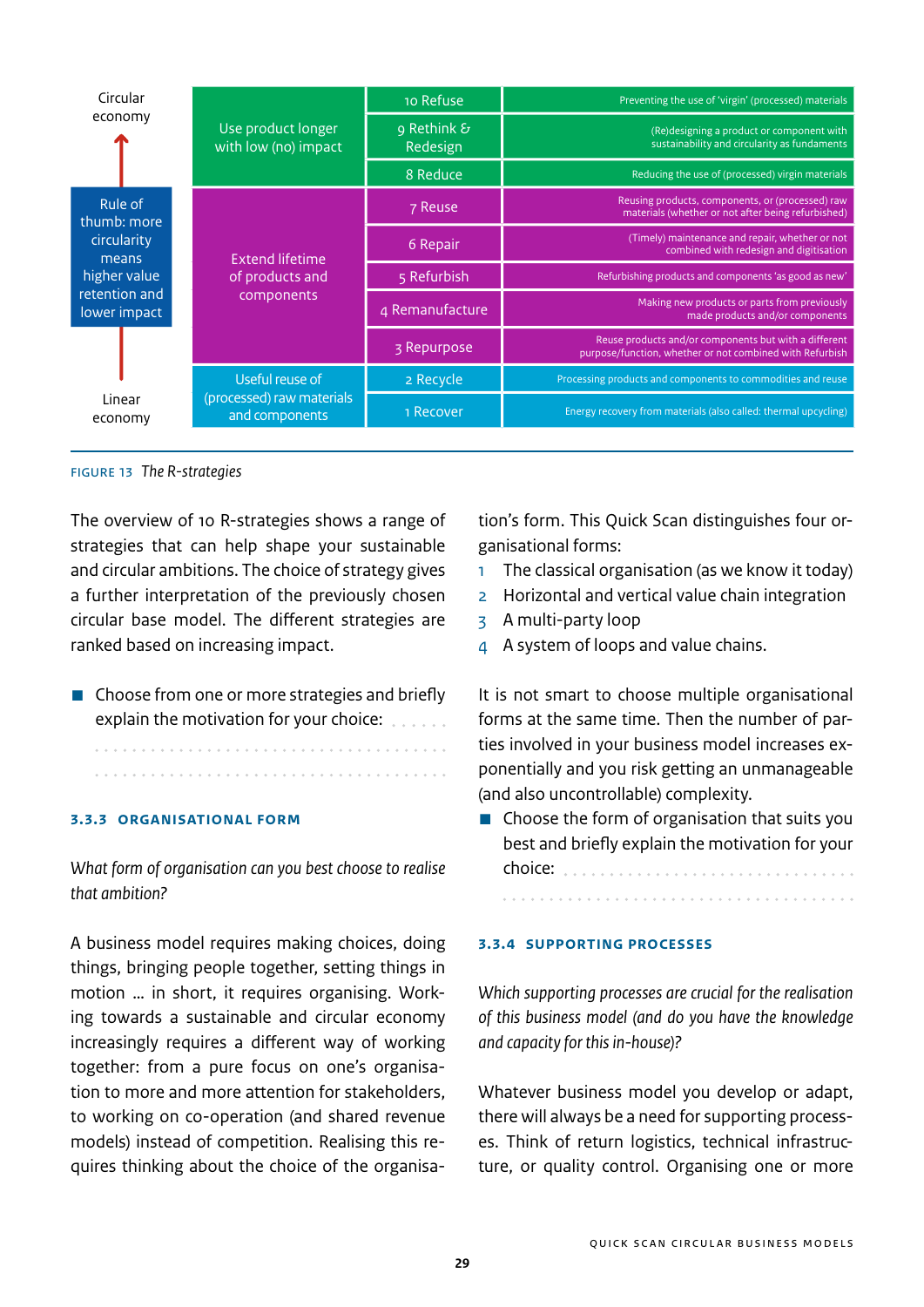

Figure 14 *Overview of organisational forms*

of these processes can be crucial to the success or failure of what you want to do. A schematic overview is given below. This has been kept limited for practical reasons.

Indicate what you consider – given the previous choices – to be crucial supporting processes. Choices here are limited to three (but there are of course more possibilities). If possible, check whether you



Figure 15 *Supporting processes*

already have the knowledge, competencies, and organisation for these processes in-house or in your network/value chain.

1 Supporting process: . . . . . . . . . . . . . . . . . . . . ■ Knowledge and Competencies this requires . . . . . . . . . . . . . . . . . . . . ■ Organisation (in-house, network/value chain) 2 Supporting process:  $\blacksquare$  Knowledge and Competencies this requires . . . . . . . . . . . . . . ■ Organisation (in-house, network/value chain) 3 Supporting process: Knowledge and Competencies this requires Organisation (in-house, network/value chain) . . . . . . . . . . . . . . . . . . . .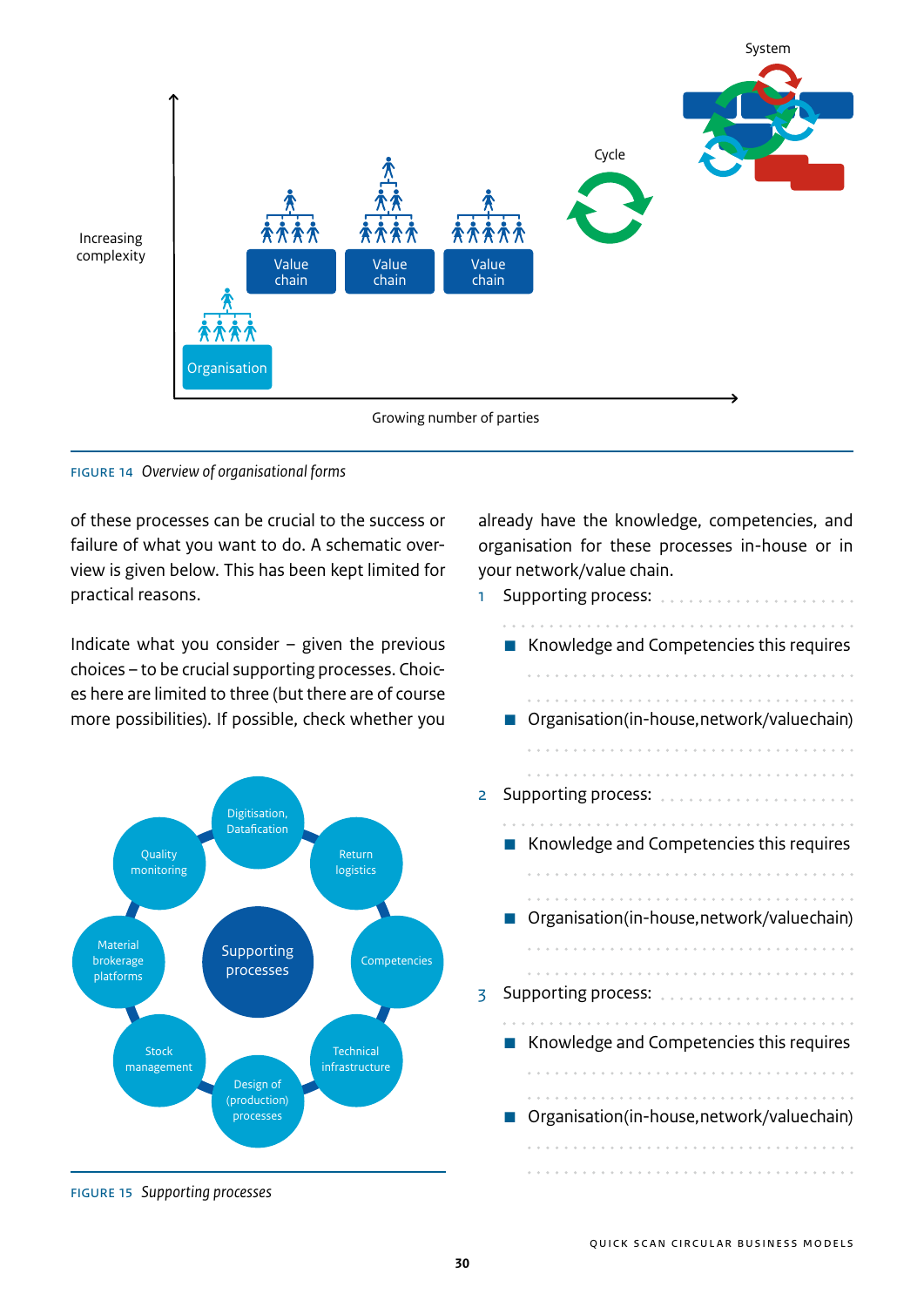#### **3.3.5 Revenue models**

*Which revenue model (or mix of) will be chosen that best fits the choices made earlier? Choose one or more revenue models from the large selection.*

Revenue models show how an organisation, a value chain, or a loop generates income, what the nature of that income is, and for whom it does that (obviously for customers but also for stakeholders). This is often referred to as the 'business case'. Even more confusing is that the business model (the logic of value creation) and business case (Where is the revenue stream? Can this be done?) are mentioned in one breath. But there is more to it than just turnover or margin. Increasingly, additional requirements are set, such as emission-free construction or contributions to CO<sub>2</sub> reduction. But also, for example, a contribution to enable reuse. Revenue models can therefore be stacked: it's all about the combination that fits a particular situation. The trick is to choose the revenue models that make that possible. Below is an alphabetical overview of the revenue models available.

Indicate what you consider  $-$  given the previous choices – to be one or more of the most suitable revenue models. Choices here are (again) limited

| Access                                                                                              | Extended lifetime (with or without<br>warranty - possibility to buy additional<br>warranty time)                           | Sales (transaction with the transfer of<br>ownership)                                              |  |
|-----------------------------------------------------------------------------------------------------|----------------------------------------------------------------------------------------------------------------------------|----------------------------------------------------------------------------------------------------|--|
| Analytics-as-a-Service (AAAS) including<br>remote monitoring and diagnostics                        | Freemium model (with limited scope<br>services for example)                                                                | Settlement based on less (operational) use<br>of virgin materials                                  |  |
| Barter (goods against goods, services<br>against services, or a non-monetary<br>combination)        | Lease (financial and operational)                                                                                          | Shared ownership - in whole or in part                                                             |  |
| Bonus-Malus arrangement                                                                             | Maintenance and inspection (whether<br>or not based on datafication and<br>digitalisation - see DAAS)                      | Sharing concepts without ownership<br>(partial and full)                                           |  |
| Buy-back (with or without guarantee of<br>repurchase value)                                         | Marketplace (C2C, B2B, B2C, and C2B)                                                                                       | Smart pricing (depending on usage,<br>behaviour, governance, quality at the end<br>of usage, etc.) |  |
| Circularity contribution (formerly the<br>disposal contribution)                                    | Open Access (paying revenue in advance<br>and then releasing it)                                                           | Subscription (to time, performance, access,<br>etc., with or without a usage component)            |  |
| Compensation such as ETS or tree planting                                                           | Pay-per-Performance, Performance-as-a-<br>Service, or Pay-per-Use - paying for actual<br>performance                       | True price (retail and hidden costs)                                                               |  |
| Cross-selling (easy to combine with e.g.<br>Freemium)                                               | Pooling (owned, leased, partial, full, etc.)                                                                               | Use of recycled materials (legally required, or<br>used voluntarily independent of legislation)    |  |
| Data-as-a-Service (DAAS) - easy to<br>combine with AAAS                                             | Product-as-a-Service (PAAS) and its many<br>variants such as Fashion-as-a-Service<br>(FAAS), Mobility-as-a-Service (MAAS). | Use of residual flows (legally required,<br>or used voluntarily independent of<br>legislation)     |  |
| Deposit                                                                                             | Production on demand (the famous 'Just<br>in Time' approach $-$ JIT)                                                       | Voucher discount on trade-in/new<br>purchase (branded/non-branded)                                 |  |
| Emission reduction such as CO2 impact<br>reduction, PFAS reduction, or emission-<br>free production | Rental (i.e. usage per time unit)                                                                                          | Warranty (extended, extra, lifetime)                                                               |  |

table 2 *Overview of revenue models*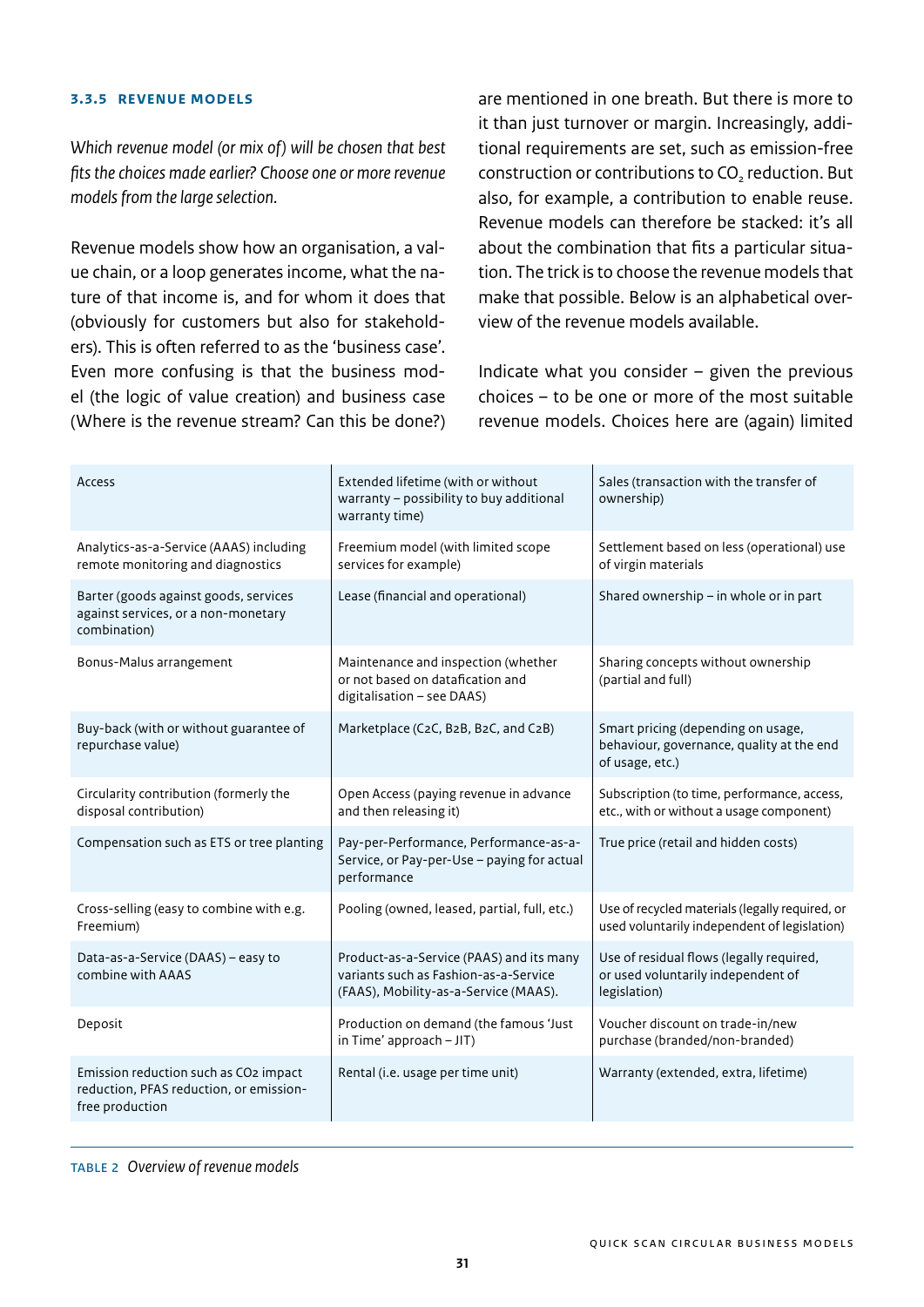<span id="page-31-0"></span>to three (but there are of course more possibilities). If possible, find out where you already see this revenue model (or combination of models) in practice.

|   | Can be combined with entitled the service of the Canada Canada and Canada Canada and Canada Canada Canada Cana          |  |  |
|---|-------------------------------------------------------------------------------------------------------------------------|--|--|
|   | Can also be combined with with and also be combined with a substantial                                                  |  |  |
|   | Already successfully applied in practice                                                                                |  |  |
| 2 | Revenue model:                                                                                                          |  |  |
|   | Can be combined with <b>container and the combined</b>                                                                  |  |  |
|   | Can also be combined with <b>containing the set of the set of the set of the set of the set of the set of the set o</b> |  |  |
|   | Already successfully applied in practice                                                                                |  |  |
| 3 |                                                                                                                         |  |  |
|   | Can be combined with                                                                                                    |  |  |
|   | Can also be combined with                                                                                               |  |  |
|   | Already successfully applied in practice                                                                                |  |  |
|   |                                                                                                                         |  |  |

## **3.4 Findings of the Quick Scan and how to get started**

## **3.4.1 Synthesis**

In this last part of the Quick Scan, you are invited to synthesise your previous answers. This is qualitative. All in all, it provides a picture that you can use to adapt an existing business model or to design a new business model. This is done based on the following central question:

*What is the result of your choice to create a new business model or to adapt an existing business model?*

Based on this synthesis, two follow-up questions can be asked. Does it lead to a new value proposition, and if so, what is it?

Copy (if convenient) the previously given answers.

■ Choice of the base type of circular business model: . . . . . . . . . . . . . . . . . ▪ Choice of R-strategy/ies: ■ Choice of organisational form: ■ Choice of supporting processes: ............. ■ Choice of revenue models: . . . . . . . . . . . . . . . . 

## **3.4.2 Value proposition**

*If the outcome of this Quick Scan is a new business model, how would you best describe its value proposition?*

It can be useful to test this new value proposition with employees, colleagues, and customers.

## **3.4.3 Changes**

 $\overline{a}$  $\overline{a}$ 

*If the outcome of this Quick Scan results in the modification of an existing business model, how would you best describe the nature of the changes that this requires?*

We make a distinction here between three levels of change, classified according to the degree of impact:

- **I** Improvement
- **Transformation**
- **Transition**
- $\blacksquare$  The focus of this business model is mainly on realising improvements and changes in the course of events in the organisation. Be as specific as possible about which improvements etc. it concerns.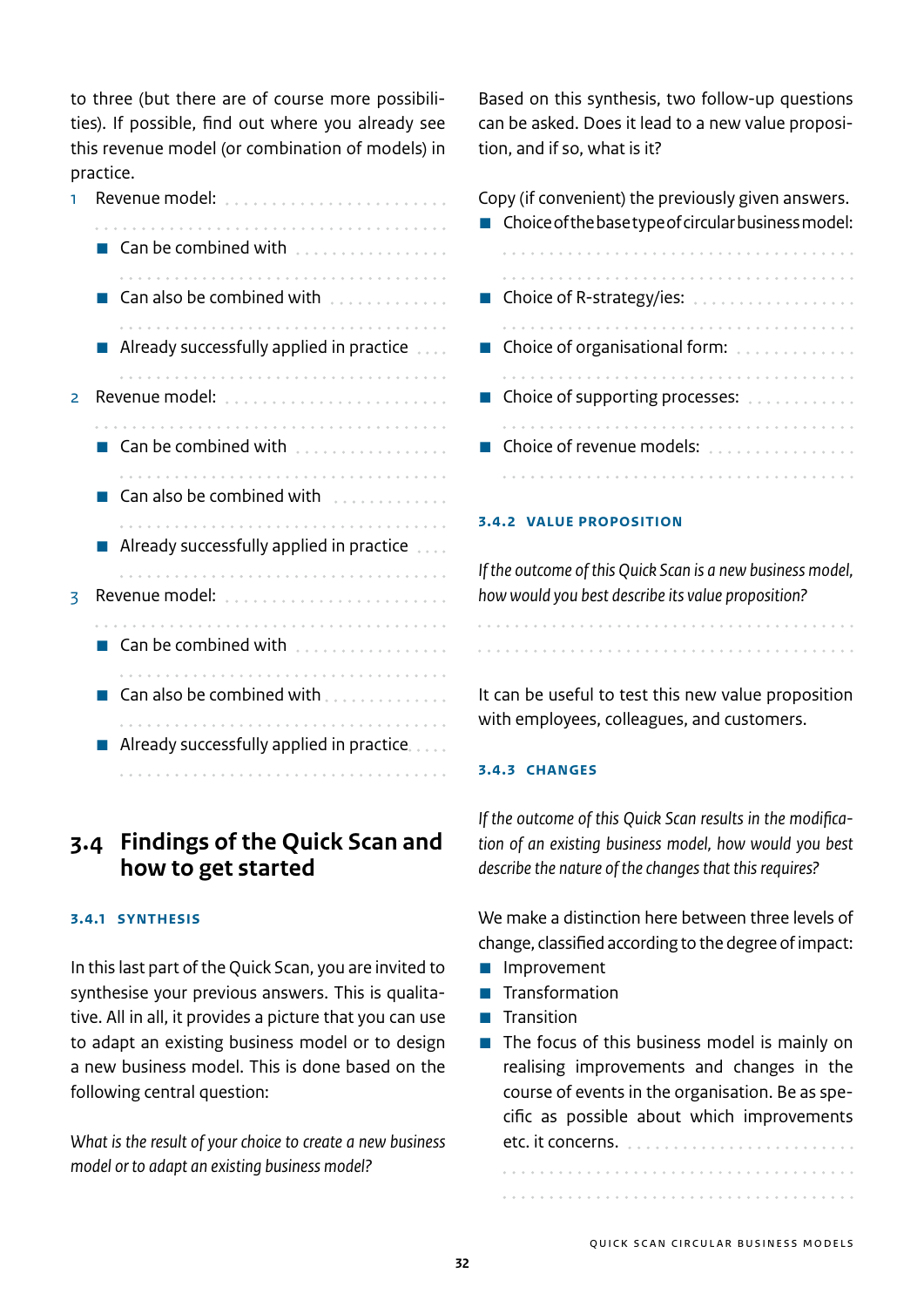<span id="page-32-0"></span> $\blacksquare$  This business model requires a fundamentally different way of working that turns the existing way of doing things on its head. Be as specific as possible about the nature of the transformation.

- 
- $\blacksquare$  If this is our ambition, we will have to work together to develop a different system – which may take 10 years or more. Be as specific as possible about what the system transition entails.

## **3.5 Inspiration for the next step**

Using this Quick Scan should provide insight into your existing business model and offer building blocks to adapt that model or to develop a new one when it comes to sustainability and circularity. The assessment is done in a so-called 'qualitative' way: the focus is not on calculating but on the design of a circular business model. The result is a concept which has had to be developed in more detail. Some help to do so might come in handy. Below, support is provided in the form of some suggestions for additional tools, training opportunities, and networks. The suggestions provided here just represent the tip of the iceberg since much more is available. Consider it to be a source of inspiration for the next step.

## *Additional tools*

## Business Model Template

The Business Model Template offers an interactive practical structure for the development of a sustainable business model. The template consists of ten building blocks divided into three phases: the Definition phase, the Design phase, and the Result phase. The building blocks are developed per phase and consistently connected to each other. It thus supports the joint creation of a value proposition with a positive impact. More information: [https://businessmodellab.nl/tools/business-mod](https://businessmodellab.nl/tools/business-model-template)[el-template](https://businessmodellab.nl/tools/business-model-template)

## Circularity Check

The Circularity Check is primarily intended as a product-based tool for self-evaluation by companies, from SMEs to multinationals. It is a free, online scan tool with a questionnaire of about 60 questions that determines a circularity score for a specific product and/or service. Is the product circular and sustainable, and if so, to what extent? A score is assigned to each question. The higher the score the better. The outcome of the check is a % that indicates how circular your product/service is. The check also provides partial scores on design/ procurement/manufacturing, delivery, use, recovery and sustainability. More information: [https://](https://ecopreneur.eu/circularity-check-landing-page/) [ecopreneur.eu/circularity-check-landing-page/](https://ecopreneur.eu/circularity-check-landing-page/)

## Partner & Stakeholder Analysis

The Partner  $\epsilon$  Stakeholder radar helps to identify who the partners and stakeholders of a company are. It helps to see which partners the company depends on and what their influence is on the company. This way you can determine which relationships with partners and stakeholders need to be maintained. More information: [https://busi](https://businessmodellab.nl/tools/partner-radar)[nessmodellab.nl/tools/partner-radar](https://businessmodellab.nl/tools/partner-radar)

## Organising Circul arly

The Organising Circularly drawing tool makes it easy to sketch a loop. The drawing tool offers a library of symbols and arrows in the style of the book Organising Circularly. Users can draw freely or use one of the offered templates as a starting point. Once drawn, the loops can easily be saved for later editing. More information: [https://busi](https://businessmodellab.nl/tools/circulair-organiseren)[nessmodellab.nl/tools/circulair-organiseren](https://businessmodellab.nl/tools/circulair-organiseren)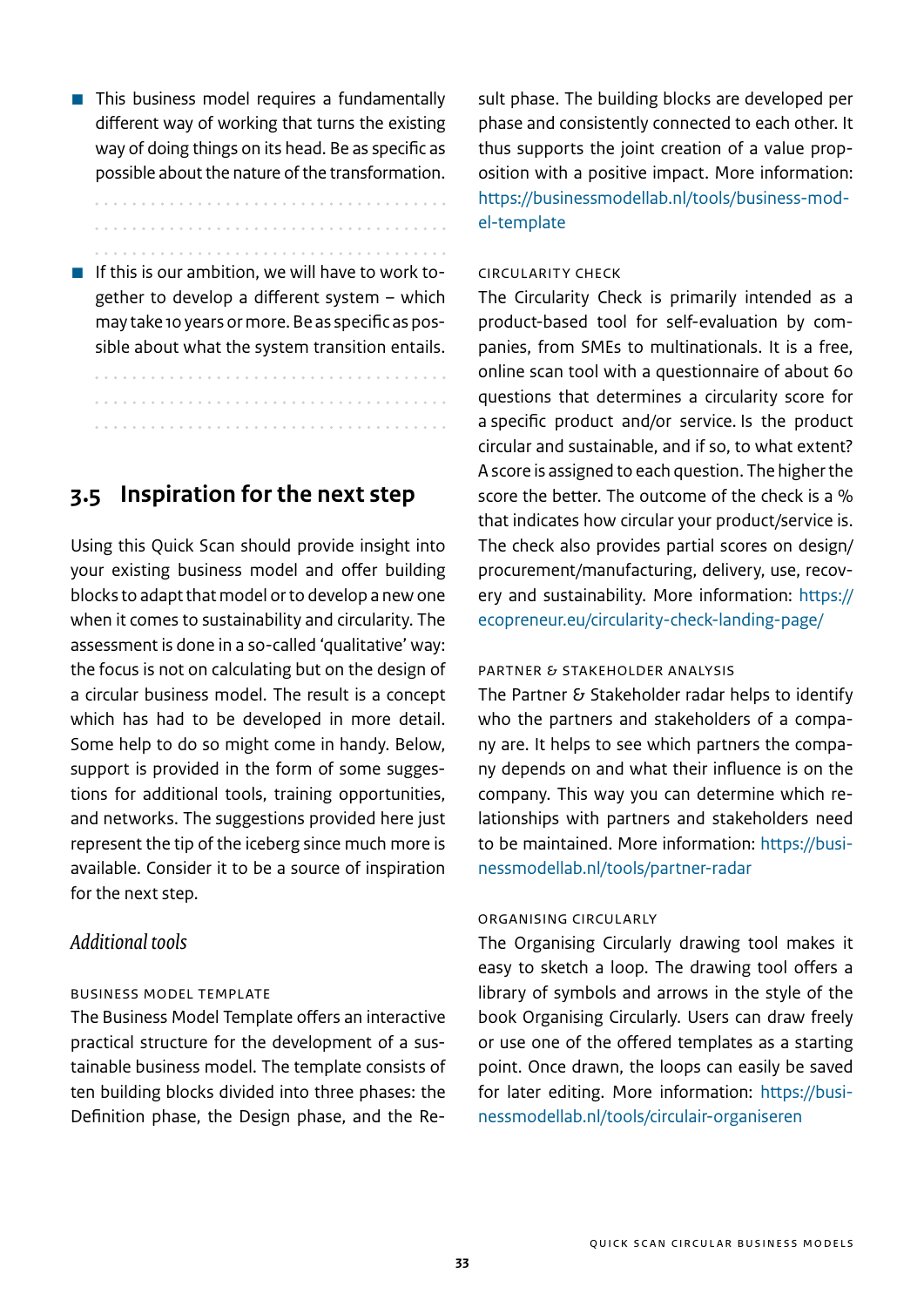## *Training opportunities*

## Changing the Game

The call has been getting louder for years. If we want to solve sustainability problems, then the system and the markets have to change. That sounds fantastic and smart. But what does it mean and how do we set about doing it? The secret of sustainability is to understand what phase of system change we are in and then to ensure that the right parties do the right things. You will learn how this works for your organisation and your role as a leader in the five-day Changing the Game training scheme. More information: [https://leadsustaina](https://leadsustainablechange.org/the-course/)[blechange.org/the-course/](https://leadsustainablechange.org/the-course/)

#### CIRCO

The circular economy does not come about by itself. CIRCO focuses on creating a new market. With the support of the government, CIRCO activates entrepreneurs and creative professionals to design or redesign products, services, and business models to do business circularly. This makes organising circularly possible in many cases. CIRCO has developed a proven method, the Circular Business Design Tracks. More about what CIRCO has to offer: <https://www.circonl.nl>

#### SME Growth subsidy (Belgium)

The SME Growth grant gives support to companies that are taking the first step towards organising sustainably and circularly (or are already active in this and want to take the next substantial step). The company receives a subsidy for the purchase of advice from an external service provider or for the recruitment of a new strategic employee. The project focuses on one or more circular economy strategies with a view to efficient and smart use of materials or closing material loops. More about this offer by the Belgian agent VLAIO: [https://www.](https://www.vlaio.be/nl/subsidies-financiering/kmo-groeisubsidie/wat-houdt-deze-subsidie) [vlaio.be/nl/subsidies-financiering/kmo-groeisub](https://www.vlaio.be/nl/subsidies-financiering/kmo-groeisubsidie/wat-houdt-deze-subsidie)[sidie/wat-houdt-deze-subsidie](https://www.vlaio.be/nl/subsidies-financiering/kmo-groeisubsidie/wat-houdt-deze-subsidie)

#### Circle Speed (Belgium)

A unique training programme on circular and energy-efficient business tailored to SMEs and independent entrepreneurs. During the training, entrepreneurs are guided to review and adapt their business model. This is achieved through classroom sessions, webinars, company visits, and personal coaching. The participants will work towards a solution with their specific case. Finally, the updated business plans are subjected to a feasibility study. More about the Circle Speed offer: [https://](https://www.circlespeed.be) [www.circlespeed.be](https://www.circlespeed.be)

## Business Model Template (MOOC)

A Massive Open Online Course (MOOC) entitled Organising for Sustainability has been developed by 12 higher education institutions (partly thanks to a SURF grant) to help them develop a sustainable or circular business model. The MOOC is aimed at students, start-ups, and entrepreneurs who use the Business Model Template (BMT) to work systematically on developing a new or modified sustainable, circular, or social business model. Click here for more information: [https://mooc.saxion.nl/cours](https://mooc.saxion.nl/courses/course-v1:SAXION+OfS1+2122q1/about?utm_source=MOOC+Organizing+for+Sustainability)[es/course-v1:SAXION+OfS1+2122q1/about?utm\\_](https://mooc.saxion.nl/courses/course-v1:SAXION+OfS1+2122q1/about?utm_source=MOOC+Organizing+for+Sustainability) [source=MOOC+Organizing+for+Sustainability.](https://mooc.saxion.nl/courses/course-v1:SAXION+OfS1+2122q1/about?utm_source=MOOC+Organizing+for+Sustainability) The MOOC is based on our book Organizing for Sustainability, also available as a free download: [https://](https://link.springer.com/book/10.1007/978-3-030-78157-6) [link.springer.com/book/10.1007/978-3-030-78157-6](https://link.springer.com/book/10.1007/978-3-030-78157-6)

## *Networks*

In Europe, there is a rich variety of National and International networks (sometimes also called 'hubs') when it comes to fostering the circular economy. Some are exclusively business oriented, others are more focused on developing knowledge. It is impossible to provide an overview of all these networks since in the Netherlands alone we have already counted 42 of them. Some of these networks are mentioned below, purely as examples.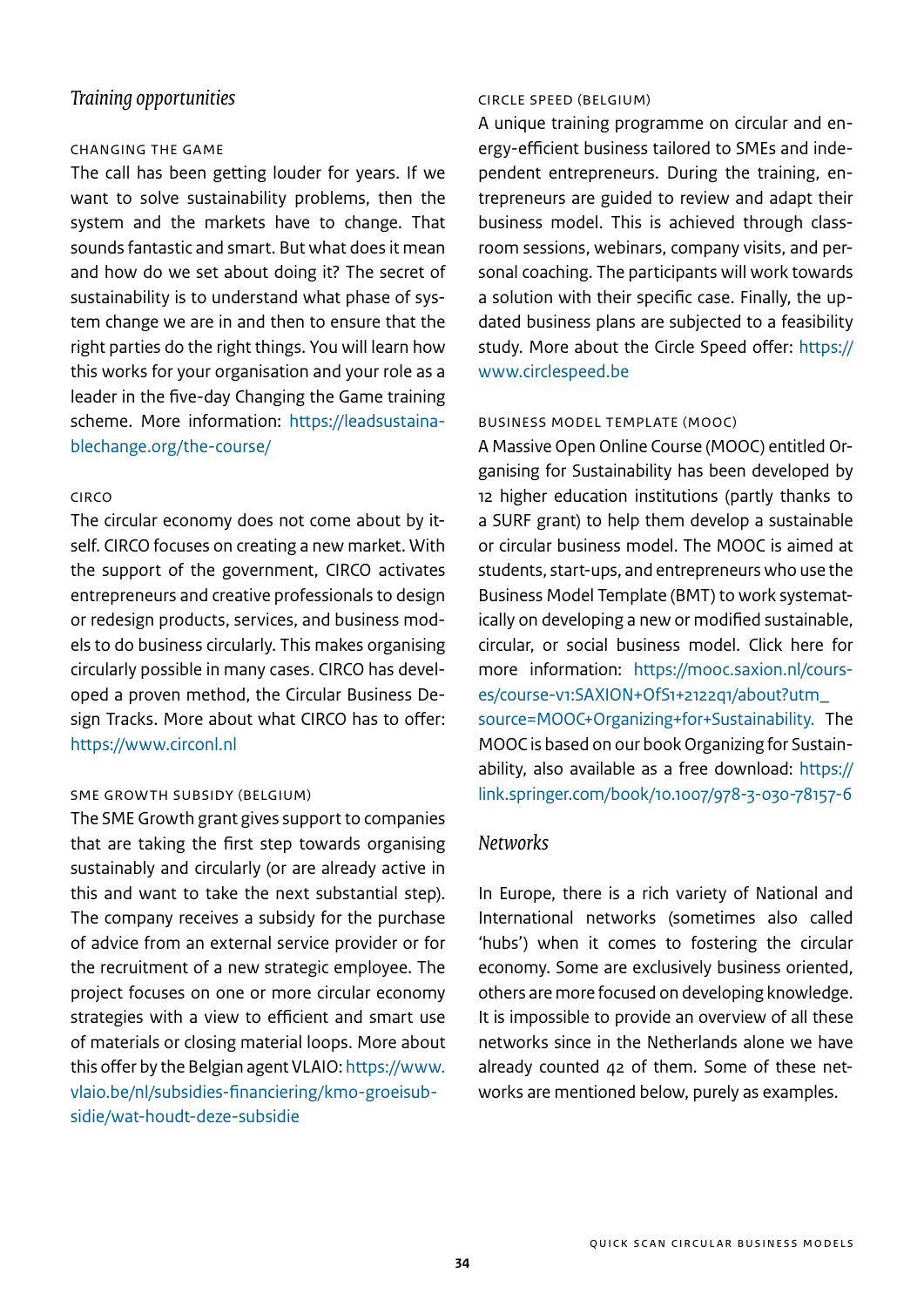#### Ellen MacArthur Foundation

The Ellen MacArthur Foundation works to accelerate the transition to a circular economy. It develops and promotes the idea of a circular economy, and works with business, academia, policymakers, and institutions to mobilise systems solutions at scale, globally. It is a charity committed to creating a circular economy, which is designed to eliminate waste and pollution, circulate products and materials (at their highest value), and regenerate nature, leading to an economic system that delivers better outcomes for people and the environment. It supports organisations and individuals with formal learning opportunities through its circular economy courses, and creates resources for teachers and academics. <https://ellenmacarthurfoundation.org>

European Circular Economy Stakeholder Forum This website is a joint initiative by the European Commission and the European Economic and Social Committee bringing together stakeholders active in the broad field of the circular economy in Europe. As a 'network of networks', it goes beyond sectorial activities and highlights cross-sector opportunities. It provides a meeting place for stakeholders to share and scale up effective solutions and address specific challenges. The platform bridges existing initiatives at the local, regional and national levels, and supports the implementation of the circular economy. It provides almost daily updates on news and events, an extensive toolbox with a variety of tools and guidelines, an overview of national CE networks, and much more. [https://](https://circulareconomy.europa.eu/platform/) [circulareconomy.europa.eu/platform/](https://circulareconomy.europa.eu/platform/)

#### Het Groene Brein (NL)

With a network of almost 150 scientists, Het Groene Brein (The Green Brains) supports entrepreneurs who want to take steps towards a new, sustainable economy. In concrete programmes, it connects science, businesses, and other parties in realising radical innovations and answering concrete sustainability questions from organisations. More information: <https://hetgroenebrein.nl>

## MVO Nederland (NL)

MVO Nederland is a movement of entrepreneurs in the new economy. It forms a network of partners that innovate and implement together to achieve the new economy. Entrepreneurs take a share in the new economy with MVO Nederland and future-proof their businesses. More information: <https://www.mvonederland.nl>

#### Nordic Circular Hubs

The project establishes a Nordic network, aiming to support the practical development of Industrial-Urban Symbiosis (IUS) practices in the Nordic regions by increasing communication and cooperation among key stakeholders. Furthermore, building on the existing experiences, Nordic Circular Hubs aims to develop a replicable 'Nordic symbiosis model' for accelerated regional circular business development. [https://www.nordicinno](https://www.nordicinnovation.org)[vation.org](https://www.nordicinnovation.org)

## Vlaanderen Circulair (Flanders Circul ar) (Belgium)

Flanders Circular is a hub and inspiration for the circular economy in Flanders. It is a partnership of authorities, companies, and the knowledge institutions taking action together. In addition, Flanders Circular is a broader movement of citizens, entrepreneurs, civil society organisations, local authorities, and more who want to set up initiatives in the circular economy. We actively connect and support them. <https://vlaanderen-circulair.be/nl>

A glossary of terms can be found in the Annex (Glossary).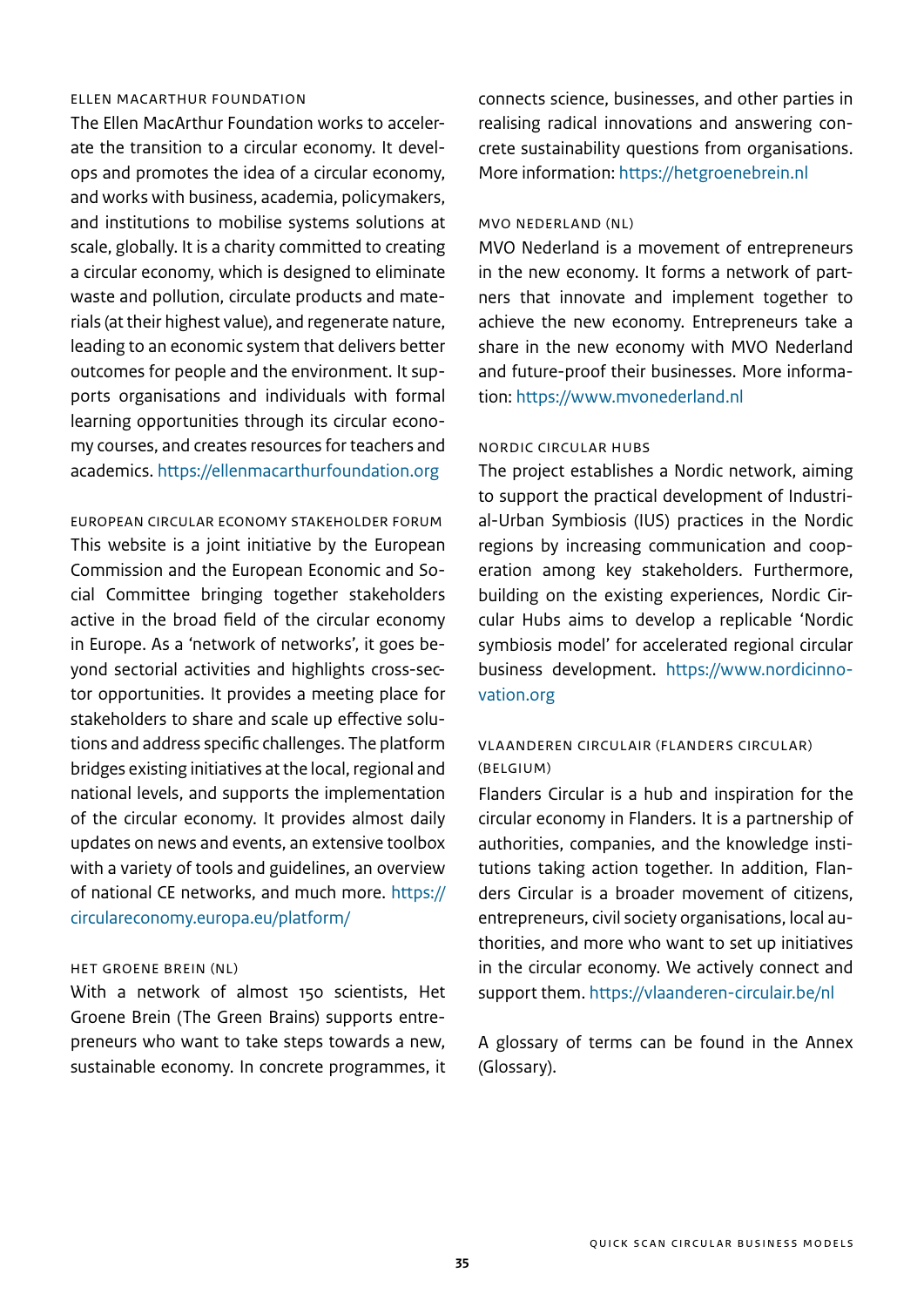- <span id="page-35-0"></span>*Biological cycle* Preserving value in the biological loop involves creating and using materials which (1) fulfil the function(s) for which they are intended during the usage phase. In doing so, these materials are selected and processed in such a way that (2) they retain their basic biological properties and can thus (3) be incorporated into the biological decomposition processes when they are discarded. Finally, these biological materials are (4) derived from biological growth processes. (5) Under the same conditions, biological materials are a potentially infinite source for construction materials, provided that their 'source' remains of equal quality.
- The *Circular Manufacturing Industry Implementation Programme* is a partnership of industry, government, and knowledge institutions that is committed to the circular transition of the Dutch manufacturing industry. *Circular Economy and Smart Industry (CESI)* shows that digitisation and new technologies offer many opportunities for the efficient use of virgin materials and the high-quality reuse of products. [https://circulairemaakindustrie.](https://circulairemaakindustrie.nl/themaproject/smartcirculair/) [nl/themaproject/smartcirculair/](https://circulairemaakindustrie.nl/themaproject/smartcirculair/)
- *Circularity* is about organising retention of the value of virgin materials (both raw and processed), components, and products in loops, which leads to an extension of the lifespan and has a lower environmental impact.
- *CMP1* (Circular Materials Plan 1) will succeed LAP3 in 2024. CMP1 is intended to extend the scope of LAP3 and to focus more on the higher steps in the waste hierarchy, such as recycling and prevention. In addition, the regulations contained in the CMP are to be made more directly binding.

*Datafication* is the realisation of value from data.

*Eco-efficiency* is the aim of producing goods and services with lower consumption of virgin materials coupled with lower waste production and pollution (sustainability).

- *Ecology of loops* (system) is a combination of different organisational forms (internal organisation, value chains, networks, and loops).
- *European Green Deal* is a programme that aims to combat climate change. With the Green Deal, Europe would become a climate-neutral continent in 2050, with no greenhouse gas emissions and economic growth without resource depletion.
- *Extended Producer Responsibility (EPR)* is a set of measures to ensure that producers take financial responsibility or financial and organisational responsibility for managing the waste phase of a product's lifecycle. [https://www.uu.nl/](https://www.uu.nl/sites/default/files/White-paper-over-Transitiepaden-voor-uitgebreide-producentenverantwoordelijkheid-op-weg-naar-een-circulaire-economie.pdf) [sites/default/files/White-paper-over-Transi](https://www.uu.nl/sites/default/files/White-paper-over-Transitiepaden-voor-uitgebreide-producentenverantwoordelijkheid-op-weg-naar-een-circulaire-economie.pdf)[tiepaden-voor-uitgebreide-producentenver](https://www.uu.nl/sites/default/files/White-paper-over-Transitiepaden-voor-uitgebreide-producentenverantwoordelijkheid-op-weg-naar-een-circulaire-economie.pdf)[antwoordelijkheid-op-weg-naar-een-circu](https://www.uu.nl/sites/default/files/White-paper-over-Transitiepaden-voor-uitgebreide-producentenverantwoordelijkheid-op-weg-naar-een-circulaire-economie.pdf)[laire-economie.pdf](https://www.uu.nl/sites/default/files/White-paper-over-Transitiepaden-voor-uitgebreide-producentenverantwoordelijkheid-op-weg-naar-een-circulaire-economie.pdf)
- '*Fit for 55*' is a package of measures taken by the European Commission to reduce greenhouse gas emissions in the EU by 55% in 2030 compared to 1990 levels. [https://ecer.minbuza.nl/-/](https://ecer.minbuza.nl/-/fit-for-55-pakket-van-europese-commissie-moet-leiden-tot-bereiken-van-klimaatdoelen-door-de-eu) [fit-for-55-pakket-van-europese-commissie](https://ecer.minbuza.nl/-/fit-for-55-pakket-van-europese-commissie-moet-leiden-tot-bereiken-van-klimaatdoelen-door-de-eu)[moet-leiden-tot-bereiken-van-klimaatdoel](https://ecer.minbuza.nl/-/fit-for-55-pakket-van-europese-commissie-moet-leiden-tot-bereiken-van-klimaatdoelen-door-de-eu)[en-door-de-eu](https://ecer.minbuza.nl/-/fit-for-55-pakket-van-europese-commissie-moet-leiden-tot-bereiken-van-klimaatdoelen-door-de-eu)
- *Impact* is the effect, often powerful and sometimes lasting, that an event, action, or choice has on people and their natural, institutional, and/or social environment, and thus on the course of events, which in the long term arises from that effect. Impact can be measured by the nature of the change that takes place as a result of an event, action, or choice made.
- *LAP3* (Landelijk Afvalbeheerplan 3) is the most recent policy framework for waste in the circular economy in the Netherlands. All government authorities must take LAP3 into account when carrying out their duties in the field of waste. LAP3 is valid until the end of 2023. [https://](https://www.afvalcirculair.nl/onderwerpen/beleid-circulaire/landelijk/) [www.afvalcirculair.nl/onderwerpen/beleid-cir](https://www.afvalcirculair.nl/onderwerpen/beleid-circulaire/landelijk/)[culaire/landelijk/](https://www.afvalcirculair.nl/onderwerpen/beleid-circulaire/landelijk/)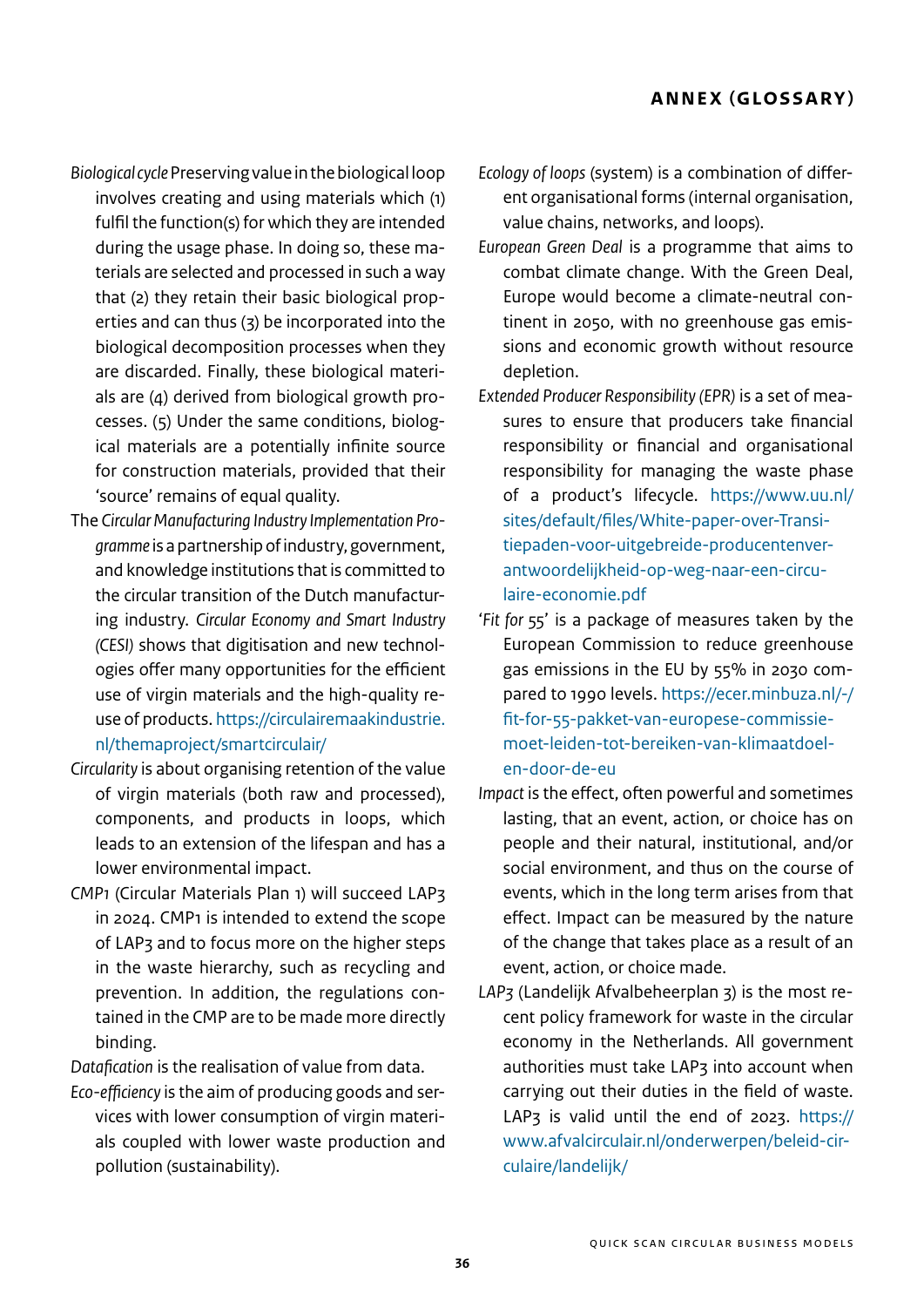- *Lifecycle* is a cycle that a product goes through from development to decline. Among other things, reuse and recycling can extend the lifecycle of products.
- *Life extension* is the pursuit of designing high-quality high-end products that last, smarter maintenance, and the use of new and refurbished materials and resources.
- A *loop* is a (closed) process in which a certain complex of virgin materials in various compositions or functionalities succeed each other, but in which the initial state is reached again. Schematically, a loop can be drawn as a circle or circular movement.
- *Network* is a collection of interconnected organisations, both across sectors and value chains, working together to extract virgin materials, process them and ultimately make products from them. The collection of organisations carries out activities collectively to create value.
- *Producer Ownership* means that the producer retains ownership of a product or service and has the responsibility to ensure that products and materials are used efficiently throughout their lifecycle and are reused and recycled where appropriate. [https://www.sitra.fi/en/articles/the-eus-sus](https://www.sitra.fi/en/articles/the-eus-sustainable-product-policy-framework-and-producer-ownership-models-are-key-to-mainstreaming-circular-business-models/)[tainable-product-policy-framework-and-pro](https://www.sitra.fi/en/articles/the-eus-sustainable-product-policy-framework-and-producer-ownership-models-are-key-to-mainstreaming-circular-business-models/)[ducer-ownership-models-are-key-to-main](https://www.sitra.fi/en/articles/the-eus-sustainable-product-policy-framework-and-producer-ownership-models-are-key-to-mainstreaming-circular-business-models/)[streaming-circular-business-models/](https://www.sitra.fi/en/articles/the-eus-sustainable-product-policy-framework-and-producer-ownership-models-are-key-to-mainstreaming-circular-business-models/)
- The *R-ladder indicates* the degree of circularity based on various *R-strategies*. From high to low on the R-ladder: Refuse, Rethink, Reduce, Reuse, Repair, Refurbish, Remanufacture, Repurpose, Recycle, Recover. The higher on the R-ladder, the lower the use of virgin materials.
- *Substitution* is the aim to replace virgin materials with sustainable or bio-based materials.
- *Sustainability* is about reduced use of virgin materials (both raw and processed), fossil energy, and the reduction of negative emissions etc. during the process of making, using, and disposing of a product, its components, or virgin materials.
- *Value chain* is a chain of organisations working together to extract virgin materials, process them and ultimately make products from them. The chain of organisations collectively carries out activities to create value.
- *Value creation* is the basis for different moments and forms of value creation. The first means that there are several revenue-earning moments during a product's lifecycle. The second means that there is economic, social, and ecological value creation. This is commonly referred to as multiple value creation.
- *Value retention* is the central principle of the circular economy. The aim is to safeguard (through design, maintenance, refurbishment, substitution, etc.) functional and material value so that products, components, and virgin materials last as long as possible.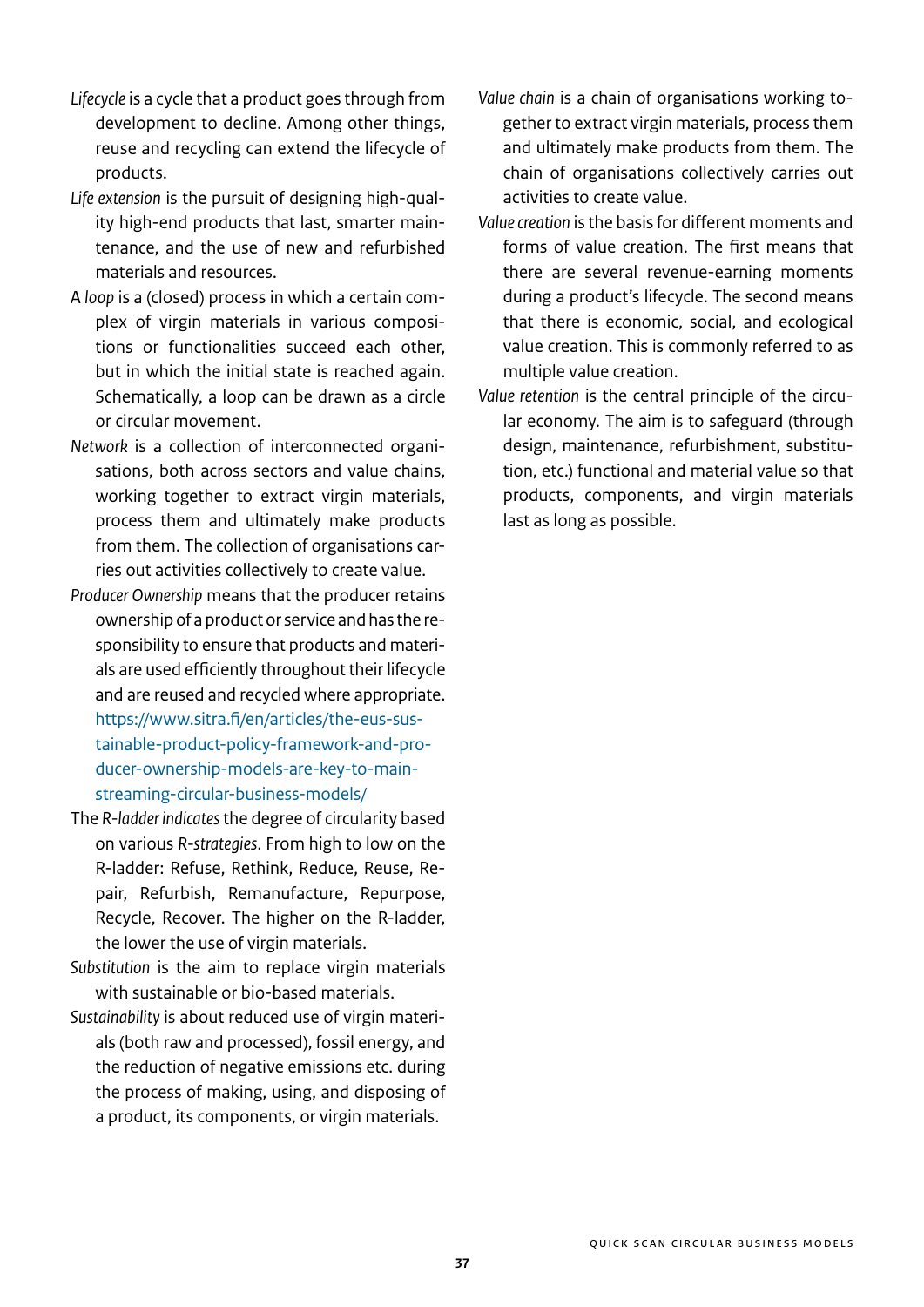<span id="page-37-0"></span>**Niels Faber** is a researcher at Radboud University Nijmegen and a lecturer at Hanze University of Applied Sciences Groningen. His research focuses on the organisational aspects of sustainability and circular economy. This translates into themes such as new forms of organising, in particular the circular economy, the transition that this entails, and measuring progress in this regard. He has published numerous academic and professional articles and is co-editor with Jan Jonker of several books, including *Organizing for Sustainability* and the MOOC *Organizing for Sustainability*. He can be reached via e-mail: [n.r.faber@gmail.com](mailto:n.r.faber%40gmail.com?subject=)

**Timber Haaker** is a lecturer of Business Models at Saxion University. He is founder of the Saxion Business Model Lab and coordinator of the Fieldlab Circular Innovations in the Manufacturing Industry. Timber has almost 20 years of experience as a researcher, consultant, and author in the field of business models. In the H2020 project 'Envision' he was responsible for the development of a business model innovation toolbox for SMEs. With his research group, he does practice-based research on business models in, among other areas, the circular economy, and develops methods and tools for the development of smart sustainable business models. He can be reached via e-mail: [t.i.haaker@saxion.nl](mailto:t.i.haaker%40saxion.nl?subject=)

**Thomas Hobé** (assistant) has an interdisciplinary background with recurring themes like sustainability, circular economy, and our planet. He believes it is important that organising circularly and sustainably is made attractive in order to work towards achieving the climate objectives more quickly. With his work as a research assistant to this research on the classification of circular business models, he hopes to make a significant contribution to the field of sustainable business at the beginning of his career.

**Jan Jonker** is Emeritus Professor of Sustainable Business Practice at Radboud University Nijmegen. His work focuses on three interrelated themes: strategy, the development of new business models, and transition. In recent years, his work has increasingly focused on the transition issues of sustainability and circularity. With the help of many people, he wrote the bestsellers *Duurzaam Denken, Doen* (2010), *Nieuwe Business Modellen* (2015), *Circulair Organiseren* (2018) and *Sustainable Organising* (2021). With Niels Faber, he was also co-editor of the MOOC *Organizing for Sustainability*. He can be reached via email: [janjonker@me.com](mailto:janjonker%40me.com?subject=)

**Jette Talsma** (assistant) has a business administration background complemented by a masters thesis and extracurricular activities focused on sustainability. She is interested in how companies can make a positive impact on the world. She considers her contribution to the research on circular business models for organisational practice to be a great start to her career following her recent graduation.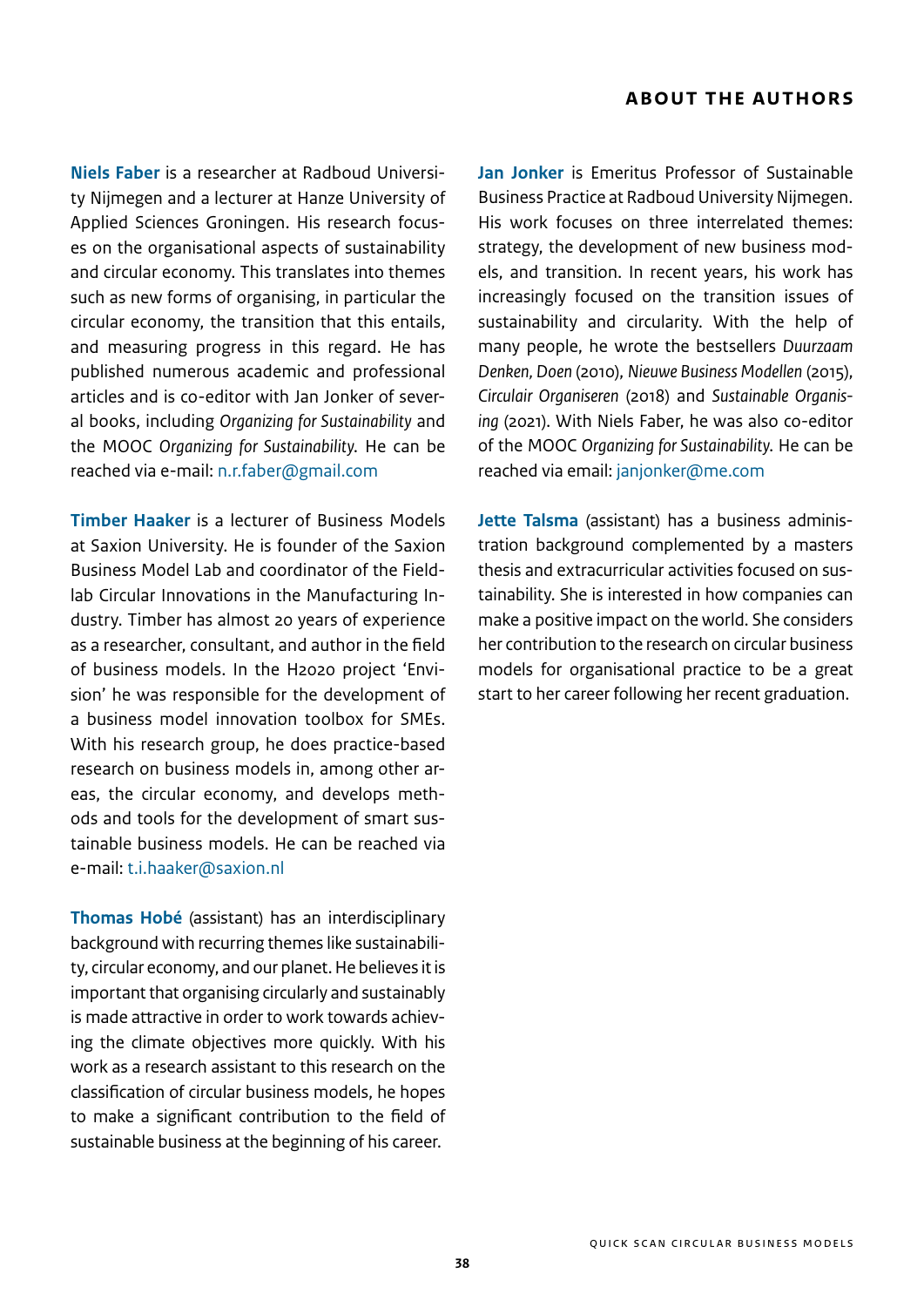<span id="page-38-0"></span>**AUTHORS** Jan Jonker, Niels Faber and Timber Haaker

**ASSISTANTS** Thomas Hobé and Jette Talsma

Layout Justus Bottenheft

Editing Hannah Rawlinson



#### Creative Commons

This Quick Scan is offered under a Creative Commons license. This license permits others to copy, distribute, display, perform, and create derivative materials from the work, as long as the authors are credited as creating the work, the work is not used commercially, and derivative works or portions of the work are distributed under identical terms. Creative Commons License: CC BY-NC-ND 4.0

#### Accountability

This Quick Scan for circular business models was developed at the request of the Ministry of Economic Affairs and Climate in the Netherlands within the Circular Economy acceleration approach for the manufacturing industry (CESI) for the period 2021–2023. It is based on one of the results of the research, namely the classification of circular business models.

#### Disclaimer

Although the Ministry of Economic Affairs and Climate is the initiator of this research on circular business models and the Quick Scan – they, or any of the other sponsors – cannot be held responsible or accountable for any insights, opinions, or choices that are expressed in this Quick Scan. Only the authors are responsible and can be held liable for this.

## Language discrimination

In no way is the intention of the use of male and/ or female pronouns (her, his, him, she, he) discriminatory. Wherever 'she' is used in this text, 'he' can and may be read as well and where we use 'he', 'she' can and may be read. By using these gender binary pronouns, we in no way wish to exclude non-binary persons. The use of 'he' and 'she' as referents and as demonstrative pronouns is only intended to guarantee the readability of the text.